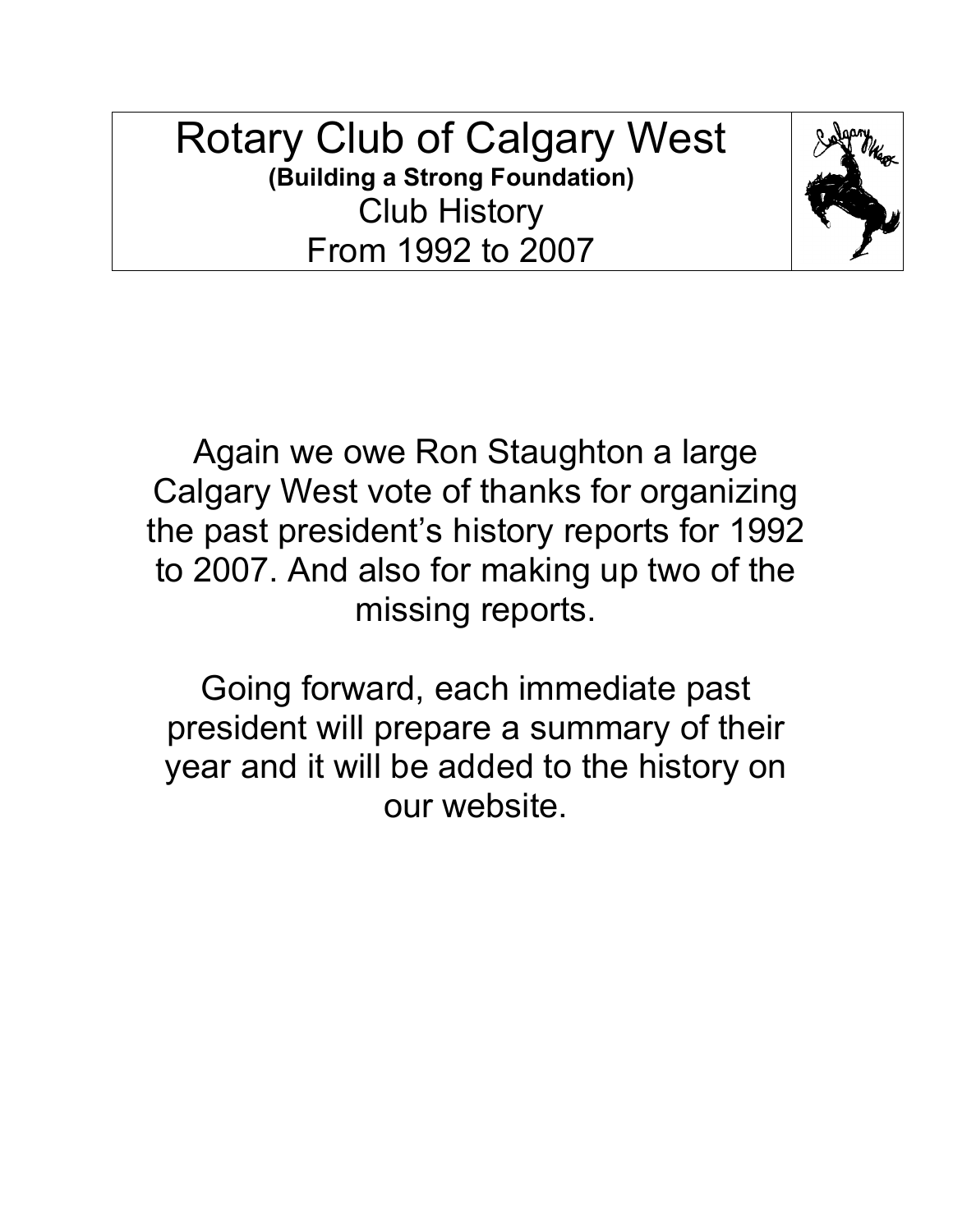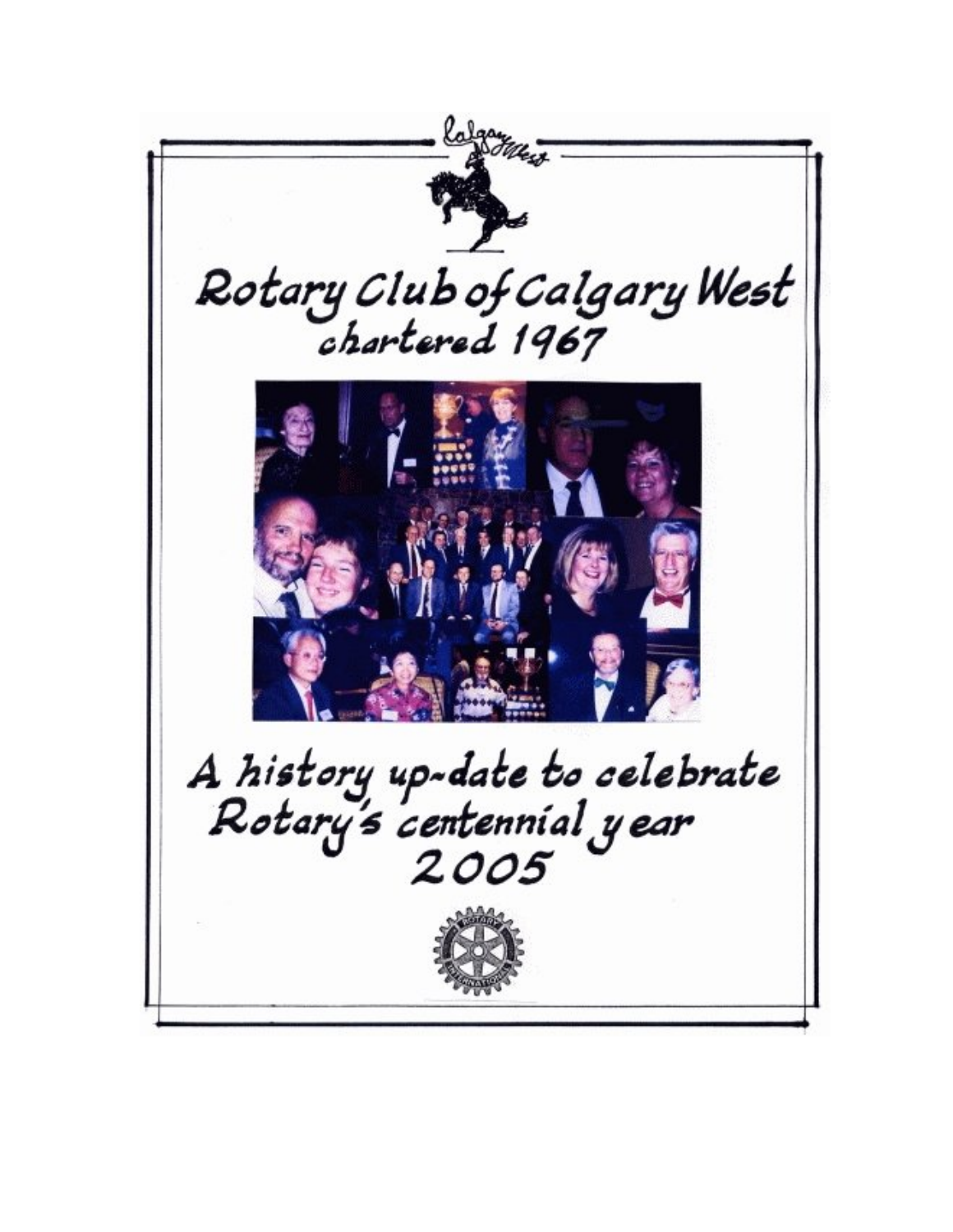# **Rotary Club of Calgary West**

# **Next 15 years of Service & Achievement**

**1992 - 2006**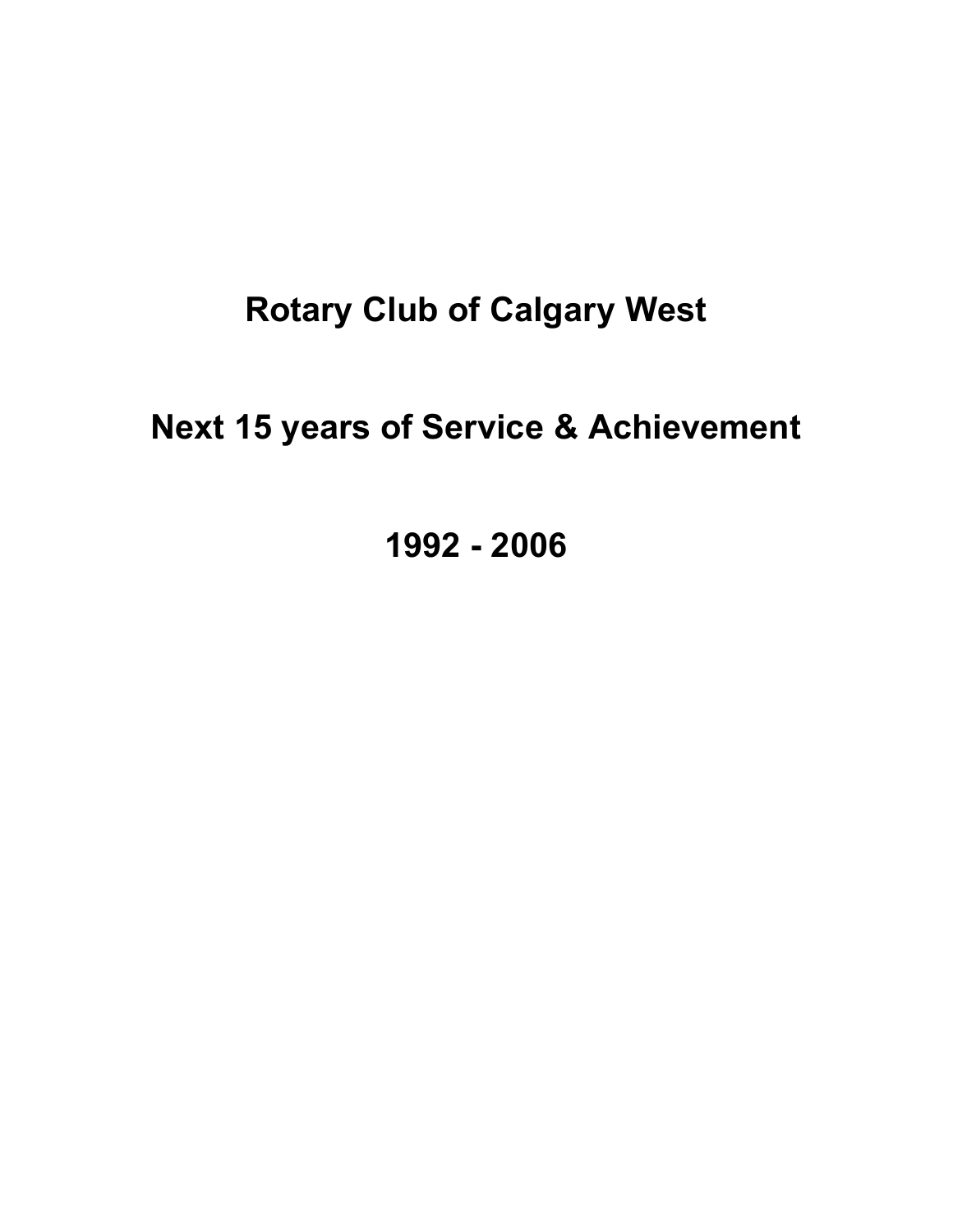# **Introduction**

When I'd completed my 25 year history of the Rotary Club of Calgary West in 1992 I joked that after that rather Herculean task the Club wouldn't get another history from me until another 25 years had elapsed. Two years ago however I was approached by Jim Willson who suggested that I produce a 10 year update but that this time to lighten the load he would undertake to co-opt all the past presidents to write up their own year. Easily swayed and obliging as I am in a good cause I agreed. After I had agreed and launched into the task I realized that one President had absconded in the 1996-1997 year and the immediate past president had moved away without access to our records. Thus I had two presidential years to write up myself!

It was after making some progress on those reports that Jim moved the goal posts on me by suggesting we add three more years to bring us up to Rotary International's Centennial year. SO hear we are!!

When you have finished reading this history of Calgary West Rotary Club you will understand why Rotary world-wide is such an outstanding success. It is because we are just one small unit of a huge organization and yet, take a look at what our club alone has accomplished!! Haven't we had a great time doing it? I've visited some Clubs where the thought has crossed my mind that I've had more fun at a funeral parlour but warm fellowship and great good humor are a hallmark of our Club.

May it always be so. I'm proud to be a member of such a fine group.

# *Ron Staughton, Club Archivist & Historian. December, 2005*.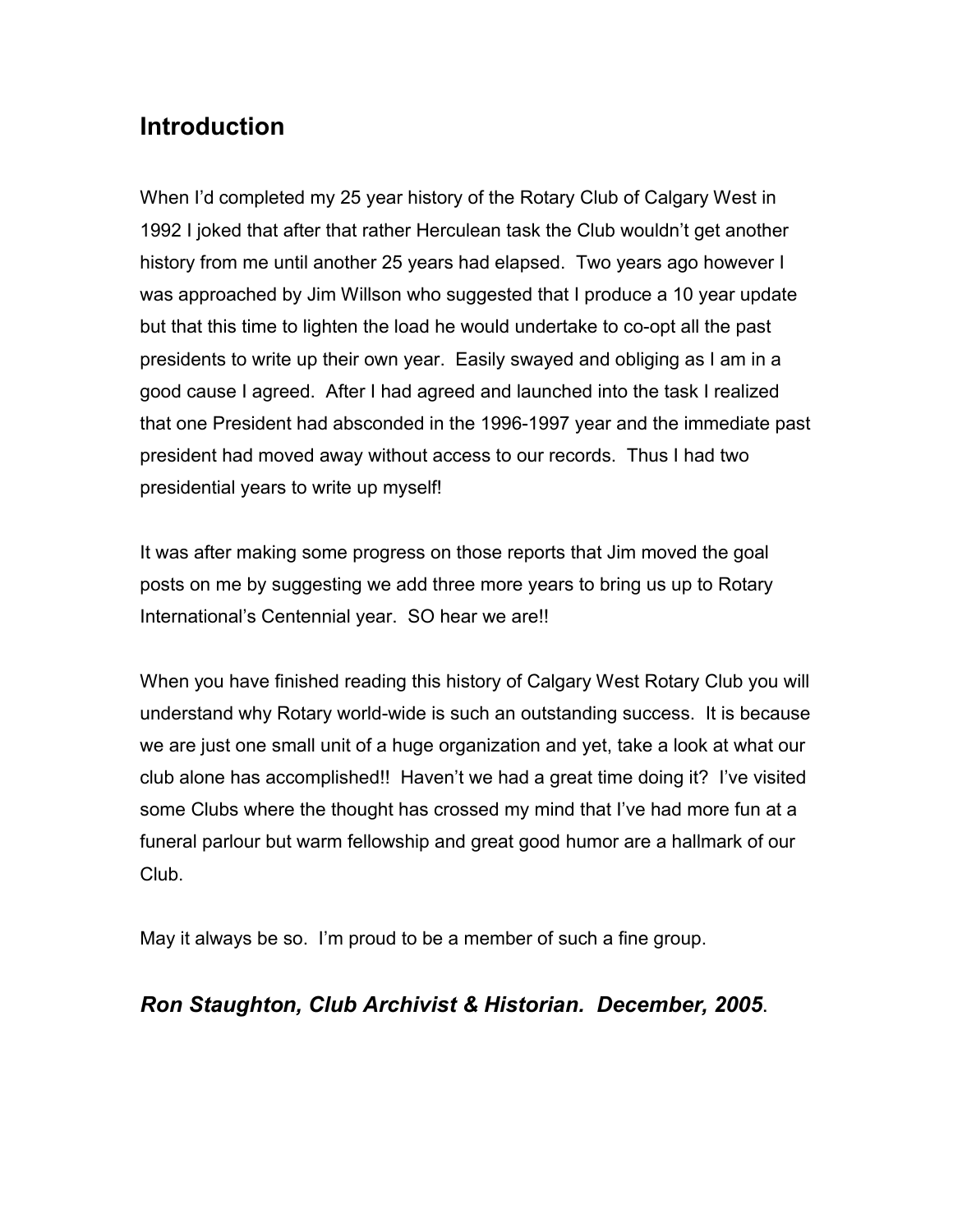

*President: Cam Wright Past President: Des DeFreitas Vice-President: Jim Willson Secretary: Mike Carlin Treasurer: Cheuk Tam Directors: Chuck Morrison, David Watson, Bob Miller, Stan Mulligan, Ron Morrison, Jim McKendry*

#### **Membership News From the Bulletin**

*New Members:*

**Tom James, Bill Dingee, Doug DeFreitas, Ken Coots, Orlin McMillan, Tom McLaughlin, Rick Dreja, Ken Crews, Verneil Martin and Brad Wilson.**

#### *Members Lost:* **Bob Miller**

**Sam Switzer** informed the club that **Bob Smithens** passed away Monday, August 17, 1992 at the Rockyview Hospital at the age of 67. Bob was a native Calgarian and joined the club in 1972. He was a dedicated Rotarian and accepted any task given to him eagerly and willingly.

#### **Attendance Notes**

There were **42** Rotarians in attendance at the first Assembly meeting of this Rotary year. The second Assembly was held April 20<sup>th</sup> with 45 in attendance. This included all **3** female members.

#### **Social and Sporting Activities**

Rousing applause was given to **Brian Buchholz** for his effort organizing the excellent stampede breakfast, but I felt Brian's greatest joy came when he turned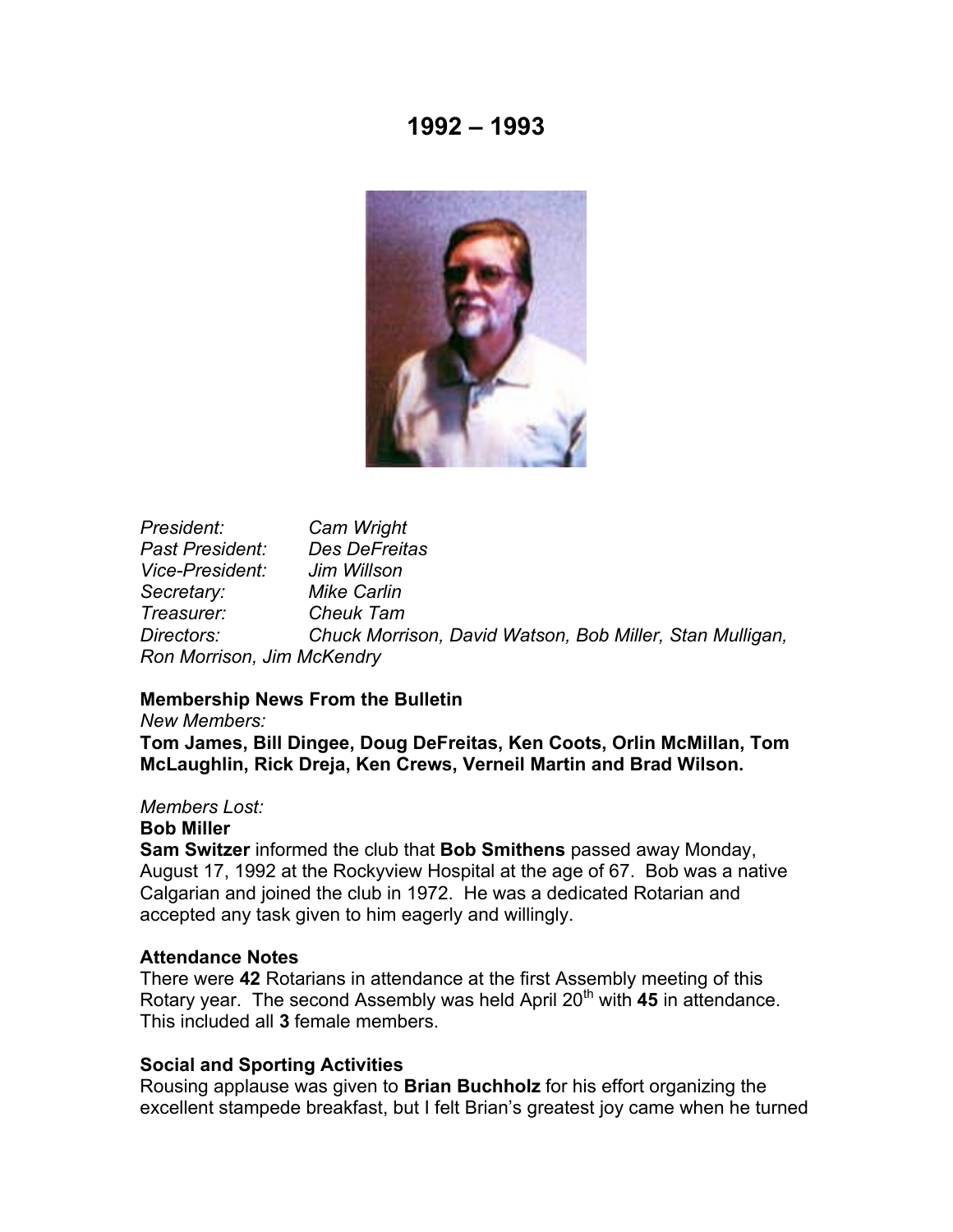over next years job to **Ray Huffman.** At the parade over **680** people were fed, and a profit of \$1,311.40 was realized. All had a great time.

Cricket – Coach **Stan Mulligan** says our Rotary team won its first game of the year congratulations guys. Keep making those runs and uprooting the opponents wickets.

**Jack Crawford** was thanked for his efforts for the profitable success of the Springbank Bar-B-Que.

A super Christmas Party was held at the Harvie Barracks. **David Marshall**  thanked everyone for their support.

Special mention of the excellent work done by the Presidents Ball Team and the playwright of That's not cricket Holland **and Marilyn** respectively. Over 90 people were able to enjoy a fine evening with lots of laughs usually at the expense of President Cam.

**Jim Willison** commented on the District Conference held at Kananaskis, particularly the walk-a-thon at which he and Cam completed 6 kms and raised \$1,000.

#### **Distinguished Speakers and Guests**

**Doug Main,** Minister of Multi-Culturalism, gave a talk on September 18, 1992.

Honorable **Harvie Andre,** MP, spoke to the club on October 23, 1992.

Brigadier-General **Barry Ashton**, Commander of the 1<sup>st</sup> Brigade of the Canadian Armed Forces was the guest speaker November 06, 1992.

November 13, 1992 guest speaker was **Grant MacEwan**, former alderman and Mayor of Calgary, and Lieut.-Governor of Alberta.

**Grant Mitchell,** M.L.A for Meadowlark spoke to the club on January 15, 1993.

#### **Projects**

**Rob Woronuk** brought some pictures he took of Kiev and their new Rotary club as well as a beautifully inlaid wooden plate.

**Steve Rickard** and **Curly Galbraith** were acknowledged for their work in ending world hunger. Calgary West was the first club to donate money to this new committee.

**Jo Johanson** delivered all the warm and wooly donations to Alpha House at their open house on the  $16<sup>th</sup>$  of December.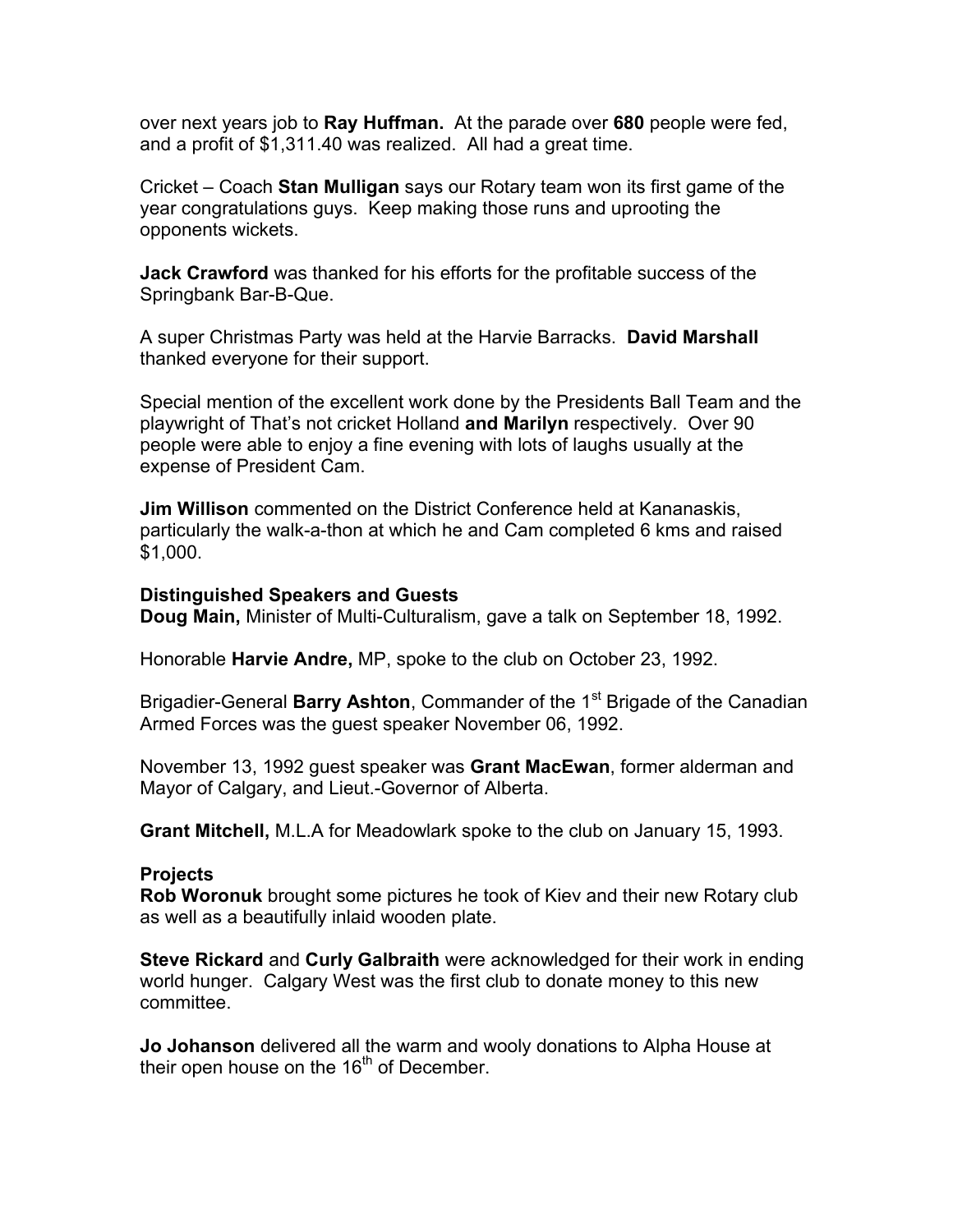### **Donations to Various Causes and Charities**

A cheque in the amount of \$5,000 was presented by **Ed Aboussafy** to the Croatian Relief Foundation to be spent on the children's relief hospital in Zagreb.

The Back Door Society thanked us for our recent donation of \$1,500 for their causes.

**Cheryl Barber** from Jamie's Pre-School was presented with a cheque for \$2,500.

### **RYLA, Youth Exchange and Adventures in Citizenship**

**Kim McCorkell** from Bishop Carroll High School represented our club in Ottawa at Adventures in Citizenship.

The May 14<sup>th</sup> meeting was a stage for our RYLA student from Ernest Manning High School to share his experiences from the Conference he attended. It was quite apparent that this young man has benefited greatly from the experience.

**Jim Barnes** from Lord Shaughnessy High School introduced **Deanna Batpist**, a grade 9 student who attended RYPEN and **Karl Phillip**, who attended RYLA at the May  $21^{st}$  meeting. Both students thanked the club for a great experience. This was followed by an emotional farewell presentation by **Rhoop Dhillon** our inbound exchange student from India.

**Don Novinger** spend 60 seconds at the June 11<sup>th</sup> meeting citing the successes of Club 96. The district goal of \$250,000 is nearing, \$192,000 has been raised, another \$42,000 has been committed leaving \$15,000 to be raised before 1996.

#### **Fundraising Events**

**Bingo** is alive and well and supported by Calgary West members. Team C Bingo raised over \$8,700 in a special bingo night.

**John Collins** presented the club with a cheque for \$7,335.00 as our share of the interest this past year from the Calgary Foundation.

Casino – **Joe Klassen** thanked the participating volunteers for a successful casino, which generated over \$32,000.

Garage Sale - \$1,200 plus dollars were raised. Way to go **Aqueel and Ansa Athar**. Special thanks to **Stan Cichon, Don Campbell, Don Neilson, Barb Alexander and Joan Mackasey.**

#### **Other News and Events**

**Jan Schlomach**, our exchange student from Germany, was presented with a book on Calgary, which he distributed to all members for their signature. Jan has to be one of the best-inbound students we have ever had. Jan, you are a credit to your club and your country.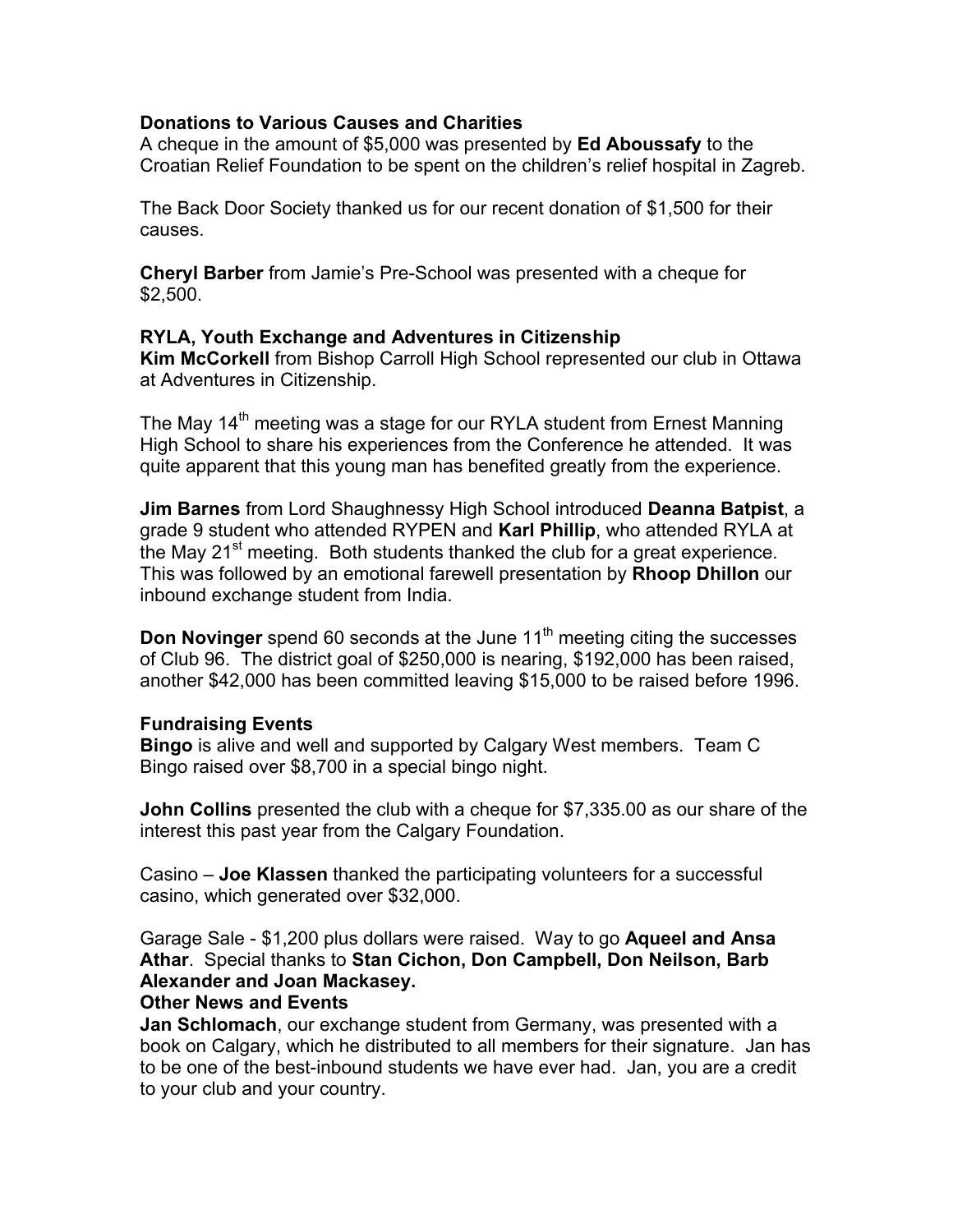**Nicole Hamilton** our outbound student ambassador leaves on the 7:30 a.m. July 31<sup>st</sup> flight to Bangkok, Thailand.

The RI President is **Clifford Dochterman** of Stockton, California. He has had a career in the medical field. His slogan for the year is **Real Happiness Is Helping Others.** The District Governor of our district 5360 is **Laurie Fisher** of the Calgary North Rotary Club. His slogan for the year is **Integrity! Integrity! Integrity!**

**Rosalia Nastasi** returned from Japan after one year as outbound student from this club on Monday, August  $10<sup>th</sup>$ . She gave a very interesting report on her experiences in Japan at the November  $20<sup>th</sup>$  club meeting.

**Ted Valentine** announces the arrival of **Rhoop Dhillon** our inbound exchange student from India on August 30<sup>th</sup>.

Clarence Buckley has been nominated to the Board of the Calgary Rotary Clubs Foundation for the coming year.

PDG Don Novinger highlights the club history on its 25<sup>th</sup> Anniversary December 18<sup>th</sup>, 1992. Past Presidents all joined in to blow our 25 candles on club birthday cake.

The meeting of April 02, 1993 was held at Lord Shaughnessy High School to the delight of all those in attendance. **Jim Harris**, head of the culinary department, and his student crew supplied a wonderful meal.

### **Final Meeting of the Year**

**Rhoop** enjoyed the year with Calgary West and expressed her thanks to the individual host families as well as all club members for making her feel so very welcome. All in all an "INCREDIBLE YEAR!" and one which **Rhoop** will retain the emotional memories of for a lifetime.

**Harold and Jo** led in a sing-song beginning with the tune from "The Cremation of Sam McGee" complete with appropriate lyrics for the changing of the club executive. Cam and Jim responded with a "duet rendition" of Happy Trails, causing all to join in song and help them along.

### **Highlights from the Director's Reports for this President's Year**

- Bingo net revenues for the year totaled \$63,000.
- The Calgary Rotary Clubs Foundation fund now totals \$77,354.
- Accessible Housing contributions totaled \$5,000.
- William Roper Hull Home the members through **Dan Doherty** provided support personally through the annual Breakfast and Hullabaloo.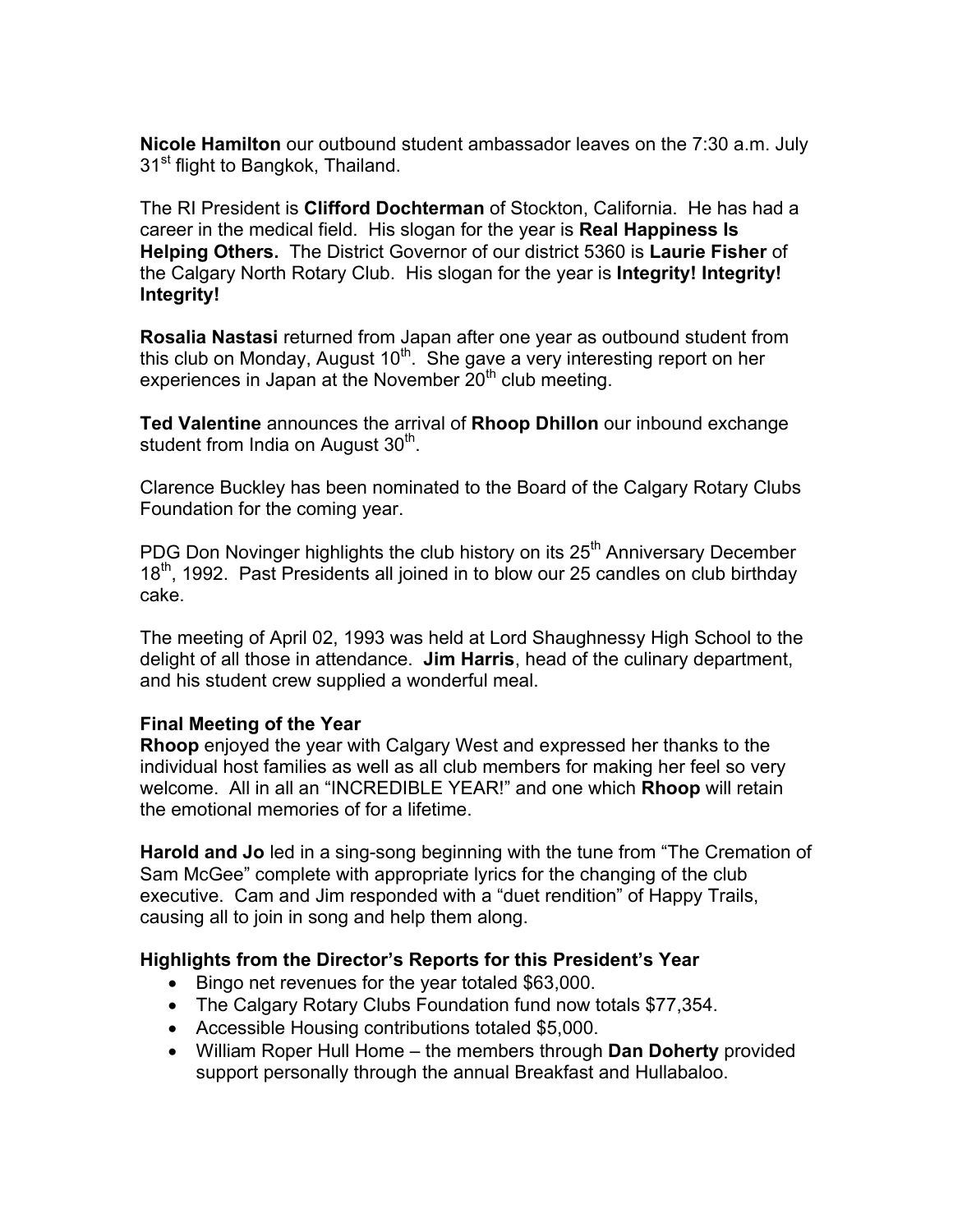- The Projects Committee has reviewed **58** projects, of which **25** were funded to a total of \$57,965.
- The Environmental Committee, chaired by **Mike Pildysh** was actively involved in the Inglewood Wild Lands Park, providing sweat equity and initial project support to their inter-club reclamation effort.
- New friendships with **Nicole, Rhoop, Rosalie, Jan, Sean,** and soon to be **Charlotte.**
- World Community Service provided the vehicle to initiate the development project in India (eye hospital). Through matching dollars a total of \$135,000 was put in motion.
- The Rotary Village Banking is a great success.
- **Fellowship** is having fun while getting the job done.

**President Cam Wright** took the opportunity to express his thanks to the Directors, the Secretary and the Treasurer and members for their support for him during his year. A special thanks to **John Rymes** for being his mentor.

An exchange of pins between **Jim** and **Cam,** and **Cam** was also presented with his gavel and a standing ovation from all attendees. A framed commemorative bulletin was read aloud and presented to **Cam.**

# **"BELIEVE IN WHAT YOU DO, DO WHAT YOU BELIEVE IN!"**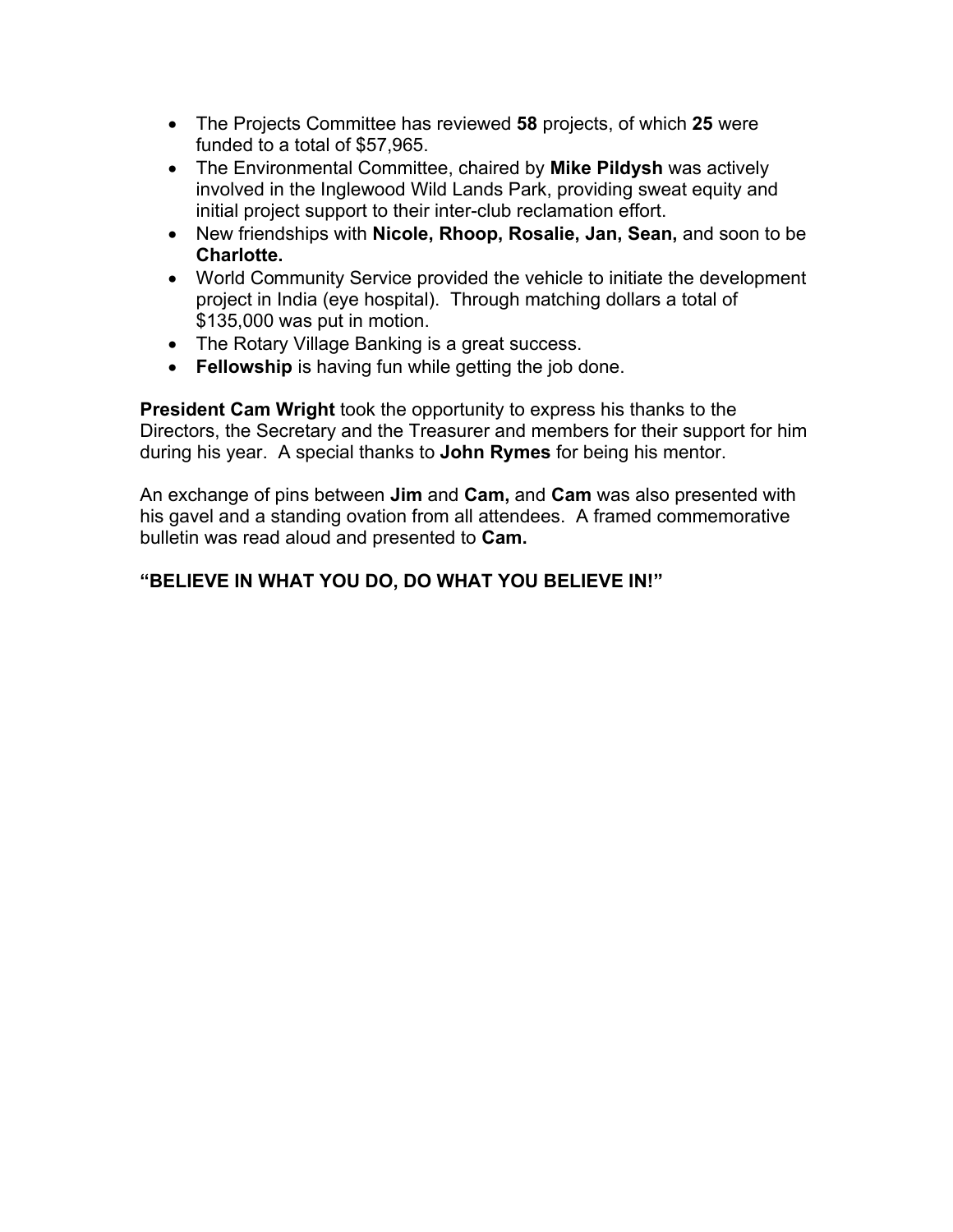

*President: Jim Willson Past President: Cam Wright Vice-President: Stan Beveridge Secretary: Holland Berry Treasurer: Doug Watson Directors: Mike Carlin, Marilynn McIlwraith, Ray Huffman, Chuck Morrison, Ron Morrison and Stan Mulligan.*

#### **Themes**

From **RI President Robert Barth** Motto – "Believe in what you do, Do what you Believe in". The message of the Rotary pin "I'm dependable; I'm available; I serve and give more than I take; I add value."

From **DG Bill Grant** "Service is the rent you pay for the space you occupy".

For the Club "We Create Smiles".

#### **Membership News From the Bulletin**

#### *Members Inducted*

New members that joined the club throughout the Rotary year were **Victoria Achellios, Bev Berenson, Karen Chase, Don Goodridge, Bob Hamshaw, Barry Jarvis, Patrick Murphy, Margo McDermott, Herb Sattlegger, Grant Ritchie, Murray Vimy** and **Alan Waldie**. **Ron Jones** rejoined after spending several years in Edmonton. **Verneil Martin** received a Presidential Citation award for proposing more than three members.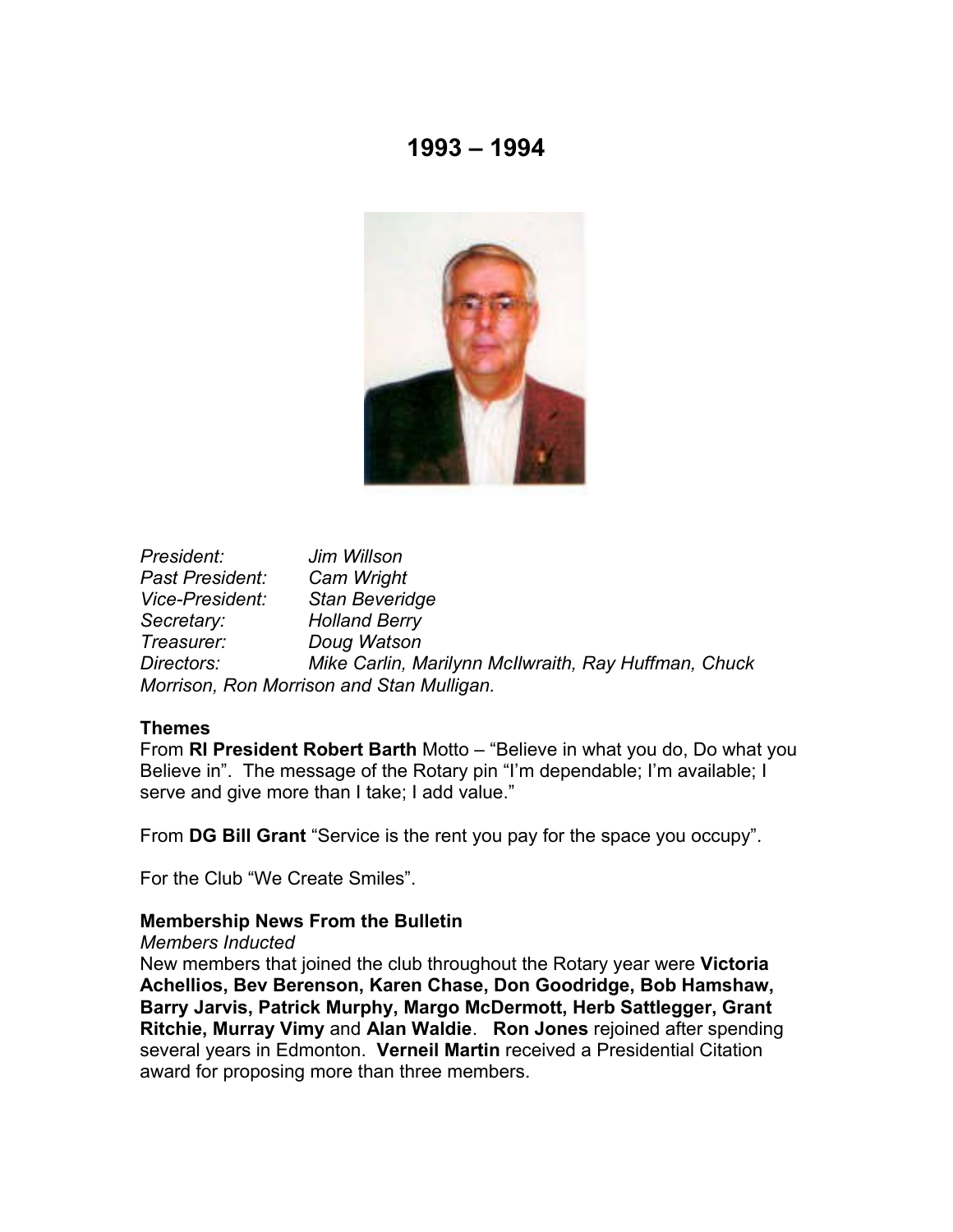#### *Members Leaving*

**Bill Huston**, veteran of the war and a member since 1977, died in July, 1993. **Charles Luitweiler, Mike Pildysh, John Switly, Jim McKendry, Brant Wilson, Tom Viccars** left for various reasons.

#### *Members and Attendance*

Membership began at 74 and ended the year at 81. Average attendance at the meetings was 75%.

#### **Social and Sporting Activities**

The usual Stampede Breakfast brought fun in the form of chuck wagon races with the Cochrane Rotary Club and their chariots and 2 person teams!

October 1, 1993 was the Inaugural Golf Scramble at Elbow Springs.

**Sam Switzer** hosted a woodchoppers ball in October for those wanting firewood, mulled wine, a walk in the woods, or the fellowship of a bonfire.

#### **Distinguished Speakers and Guests**

**Jim Barnes**, former Principal of Shaughnessy High School was awarded a Paul Harris Fellow for his community and schoolwork. **Brenda Finley** spoke of CBC changes in direction. **Gerry Borbridge** spoke on his role as chief of Calgary Police. **Brian Keating** recalled anecdotes from the Calgary Zoo.

#### **Club Projects**

**Dave Parker** and **Jim Willson** worked the fledgling Rotaract Club. **Dan Doherty** was chair of the Hull Homes where we supported another breakfast for the Home and the community.

**Cheuk Tam** led a team of canoeists and wireworkers in wrapping trees along the Bow River south of Calgary for beaver resistance! The David D Oughton relationship began.

#### **Youth Exchange**

**Charlotte Locke** was our exchange student from Denmark, providing a chatty weekly column "Charlotte's Corner" in the newsletter. **Jan Schlomach** of Germany (YE 91/92) returned with his parents in July 1993. **Nicole Hamilton** returned in August from Thailand. **Shaun Duregon** went to Brazil in August 1993 and wrote news of his adventures. **Heather McCarney** was chosen to go on Exchange in August 1994.

#### **Fundraising**

The Service Budget was \$93,000, funded primarily by Bingo. A novel event coordinated by **Harold Sharlow** and **John Collins**, namely a Box Social and Auction. \$14,000 was raised for the Calgary Rotary Clubs Foundation. Included in the fun were a skit with "Paul Harris" and a dance troop led by **Margo McDermott**.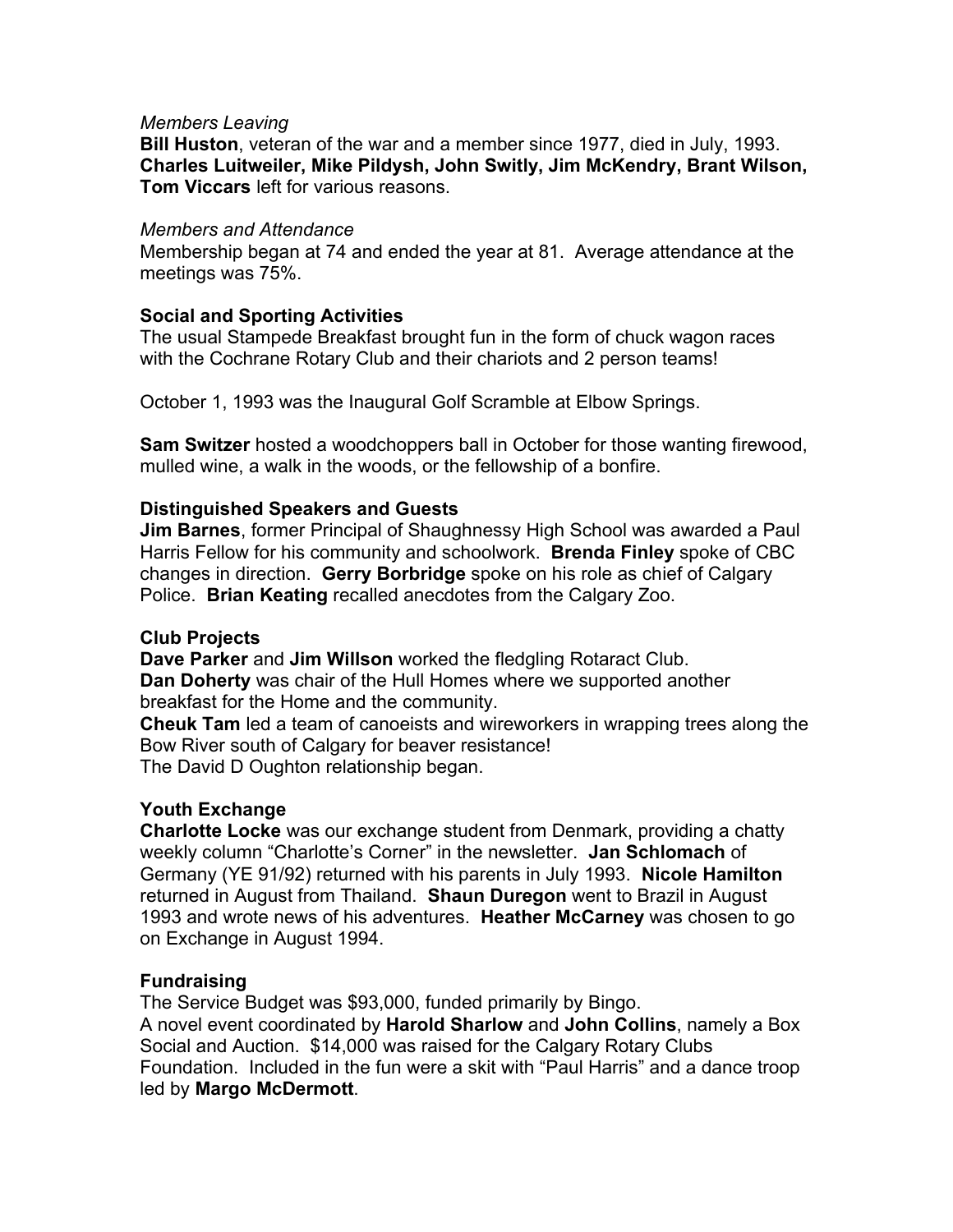**John Collins** presented \$6978 as the clubs distribution of earnings for the previous year from the Calgary Rotary Clubs Foundation.

# **Donations to Various Causes**

Funds were budgeted as \$32,000 for International, \$16,000 for Youth and \$62,000 for Community projects.

Medical supplies were provided for a school, hospital and medical centre in Thailand near the Burmese border.

Trees were added to the Inglewood Wildlands Park.

We finalized matching grants for an eye hospital in India.

We began a pilot project of providing transportation for seniors to appointments.

# **Other News**

The 25 year club history 1967-1992 was completed for distribution at \$12 per copy, thanks to the leadership and dedication of **Ron Staughton**.

**President Jim Willson** made the Four Way Test a mantra for most meetings. The microphone or sound-system cut out or squealed many times during each meeting.

The Westerner bulletin team was coordinated by **Lynne Thornton** and produced by **Don Campbell** – in a 3 column format for the first time.

**Stan Mulligan** was awarded the Lamp of Learning Award by the Calgary Board of Education for his dedication and service to youth, primarily for his leadership with the Shaughnessy High School Partnership.

Annual dues were changed to \$200 per year.

**President Jim** wrote "Jim's Jottings", a short column in The Westerner in the last edition of each month, mostly about Rotary or the Club.

Integrity Awards were given to **Sister Ida Beaudin** of Father Latour Native Centre and **Jim Gray** of Canadian Hunter.

**Marilynn McIlwraith** and **Lynne Thornton** traveled to Mexico to help establish the first village bank with FINCA with the support of Calgary West.

**Verneil Martin** sold cookbooks to raise funds for Polio Plus and provided them to clubs for fundraisers.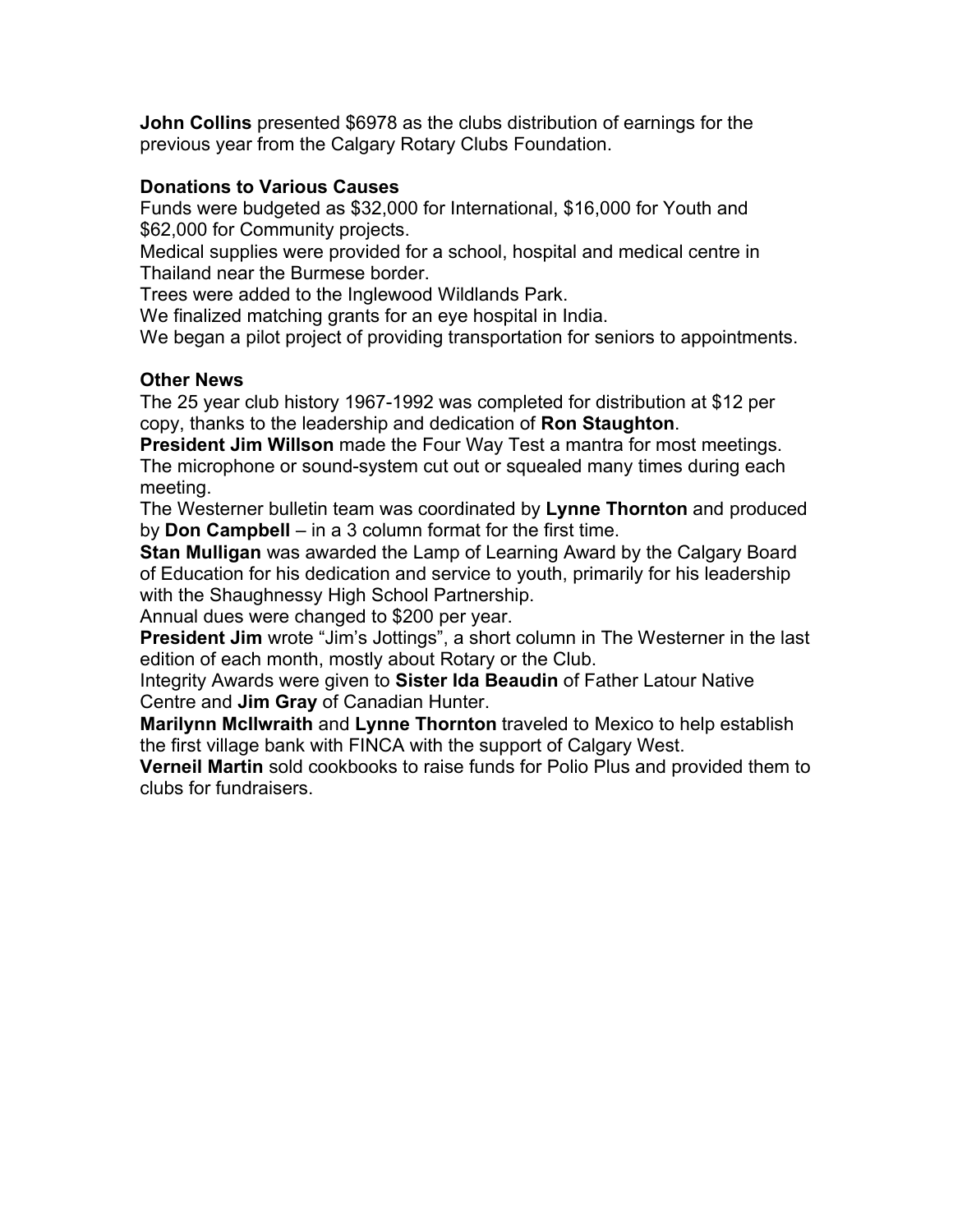

*President: Stan Beveridge Past President: Jim Willson Vice-President: Stan Cichon Secretary: Holland Berry Treasurer: Doug Watson Director Fellowship: Ray Huffman Director Vocational Services: Lynne Thornton Director Community Youth: Fred Scott Director Community Services: Mike Carlin Director Club Meetings: Bill Dingee Director International Services: Ed Aboussafy*

During the 1994-1995 Rotary year, Calgary West celebrated the **RI theme of "BE A FRIEND"**. As a friend, our club emphasized our commitment to make a better community – a broad commitment that includes the international community, our neighborhood, our club and our members and their families. We invited all of our members and their spouses to take part in our Rotary meetings, projects and fellowship.

#### **Membership News From the Bulletin**

During the year we welcomed **Chris Davis** (who memorialized his part of Rotary by falling off the stage during his classification speech), **Mier Porat, Yvonne Sugmato, Elizabeth Wesley, Bill Faulkner, Rick Shulli, Walter Krawciw, Marty Barry and Aquell Athar** (who moved away and then missed us so much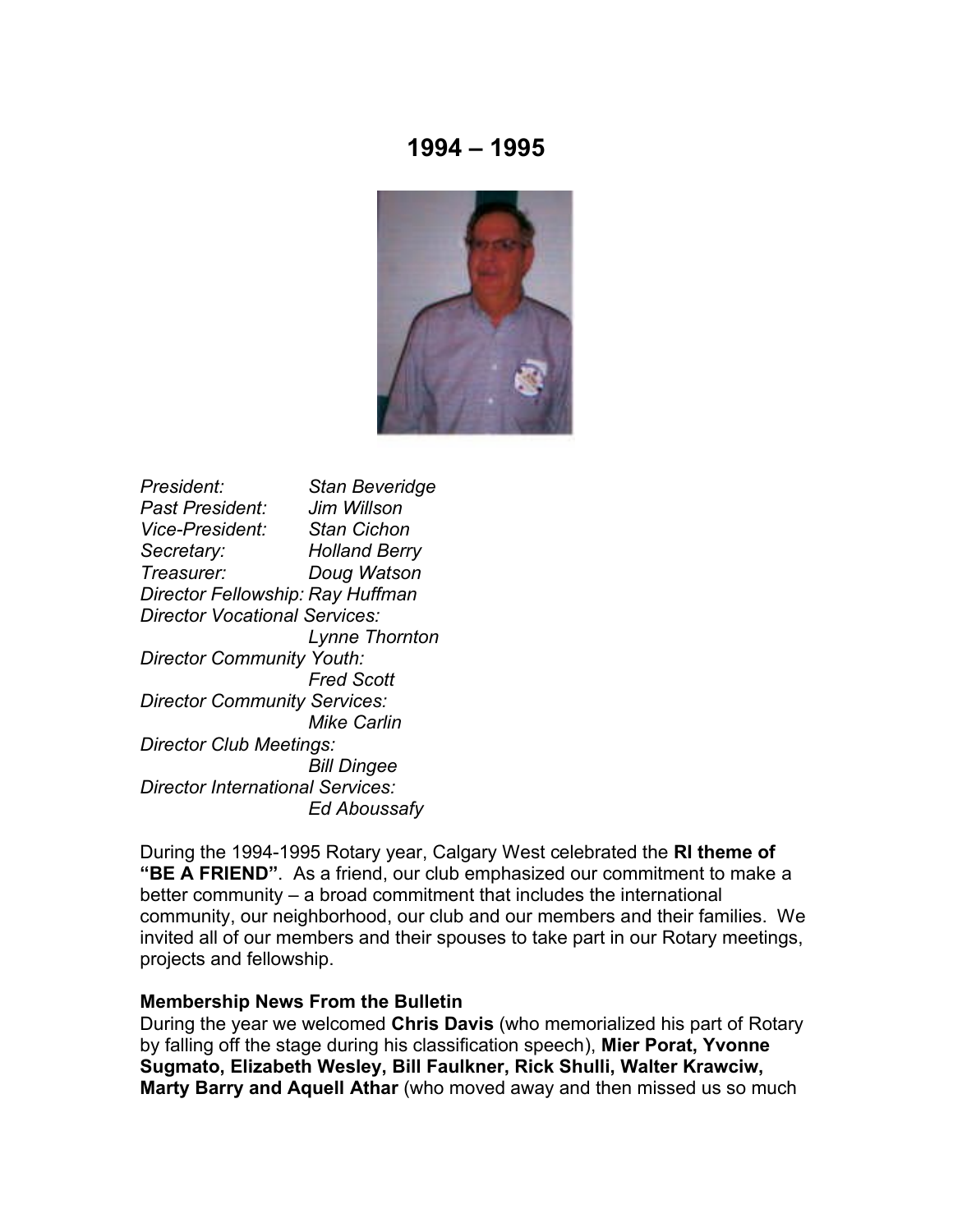that he moved back!). With great sadness, long-term member **Mike Barrel** passed away after many years struggling with kidney disease. **Alan Waldie** left us to go to College Station, Texas. **John Hutton** moved to Ottawa and joined an Ottawa Club. **Murray Vimy** resigned from the club. Our membership during the year was 88.

### **Youth Exchange**

Our outgoing exchange student was **Heather McCarney** who went off to Japan. We welcomed **Stephanie Bonnisseau** from France.

# **Fundraising Events**

Our funding effort was very successful during the year. Bingo raised about \$35,000 and a casino raised another approximately \$25,000. We also had a very rewarding fashion show and auction at The Petroleum Club. This initiative, spearheaded by **Verneil Martin** and **Karen Chase**, was great fun and netted us some \$20,000. There was wide involvement by both our club members and their spouses. We will never forget the sight of **Herb Sattlegger** strutting his stuff on stage; big bad **Stan Cichon** dressed as a cowboy bad guy or the elegance of **Lourdes McLaughlin, Jacki Joki and Sandy Watson**. Along with the money from the Calgary Rotary Foundation and garage sale, we met our goal of raising \$1,000 per member.

### **Project and Funding Projects**

We continued to support the ongoing projects of Calgary West. We sent students to RYPEN, RYLA and Adventures in Citizenship in Ottawa and had both incoming and outgoing exchange students. Support of our partnership at Shaughnessy, Alpha House and William Roper Hull Home breakfast continued to be strong as well as our reading program to "Keep Kids in School" at the David D. Oughton School. We had the opportunity to play volleyball twice with the students and staff of Shaughnessy. Charitably, we had mixed results. In the community, we supported Jamie's Play School, the Kerby Centre, the Food Bank, Epilepsy Association of Calgary, Connection Housing Society and the Salvation Army. We bought a new costume for Simon the Safety Bear. Half of the money raised at our Fashion Show and Auction went to CNIB. We also made a major contribution to the Inglewood Wildlands Project.

Internationally, we funded the Georgetown Hospital in Guyana and FINC Banking. We also supported the Sorn Teto Project in Brazil to replace an orphanage destroyed by a mudslide. This was a project brought to us by **Al Gerwing** (Tim's Uncle) who had worked many years with the children in the burros of South America. We provided major support to the RI Foundation. Calgary West received a district award for being the club with the second highest per capita contribution to the Foundation in our district.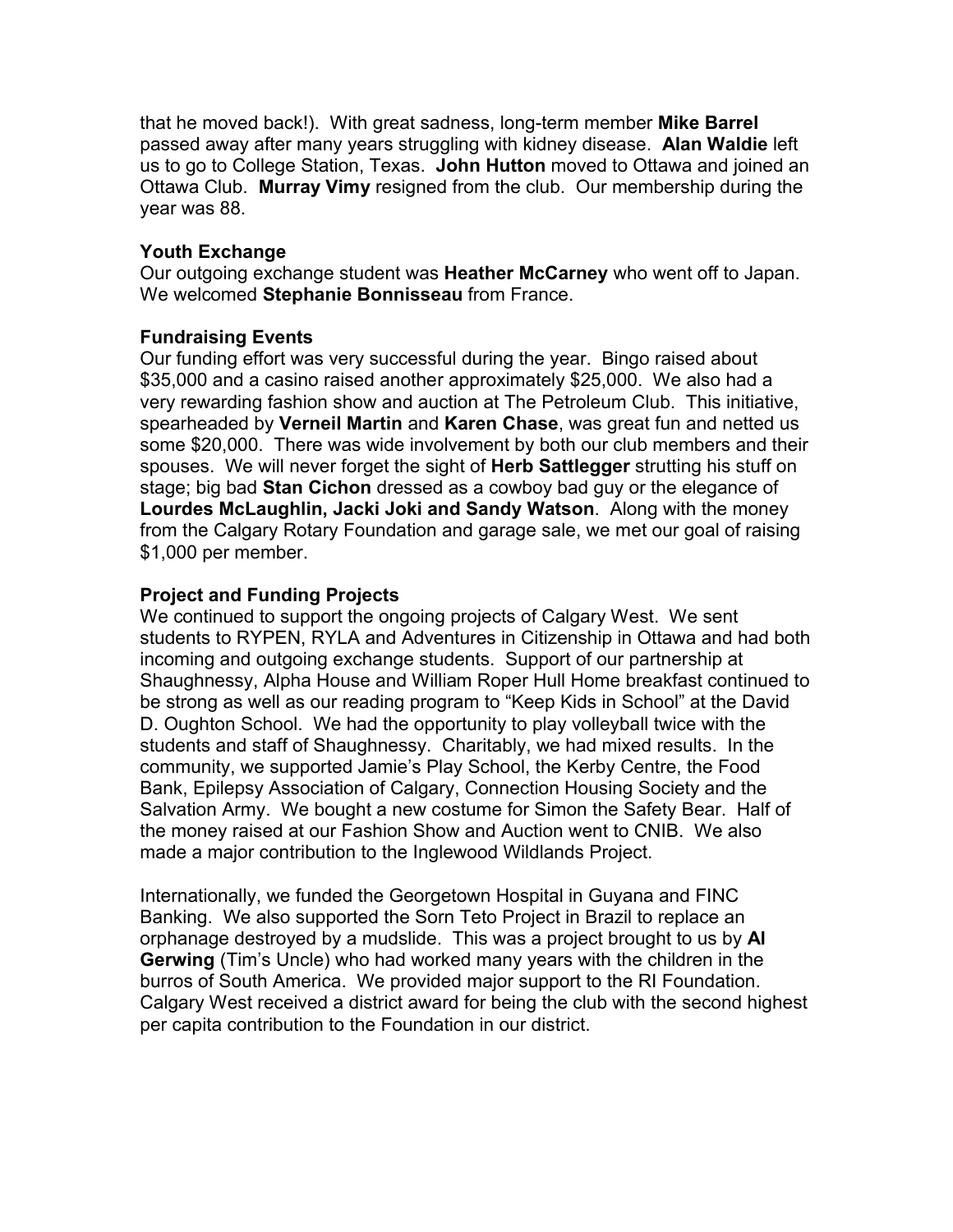We supported the District Integrity Award Program by presenting an award to **Michele Stanner** for her work on the Council of Canadian Unity and the Friends of the Grace Hospital.

We also began three projects that combined funding with sweat equity. We constructed a back sidewalk for a client of Accessible Housing. The year marked the start of our club's involvement in the Adopt-A-Highway program and Feed the Hungry at St. Mary's. These projects along with William Roper Hull Home breakfast and our reading program at David D. Oughton School not only involved our club members but their families also.

#### **Social Events**

It was an active year for social events. We started the year with our Stampede Parade Breakfast which hosted incoming **RI President Herb Brown** and **RI Chair of the '96 Convention, Jack Forrest**. We had our firewood cutting part at **Sam and Betty Switzer's**. The annual mixed golf tournament at Pinebrook and the fall BBQ at Springbank were great successes as we learned to line dance. The highlight of the year was our Christmas Gala at the Calgary Golf and Country Club. With great help from our Rotary spouses, **Verneil** put on a most elegant dinner and dance. The annual President's Dinner was put on in great style by **Dave Watson** at the Glenmore Club. Also, the "Guess Who's Coming for Dinner" Program proved to be a great hit.

In summary, the year was successful. Our membership increased, we met our fund raising goals, we supported both worthwhile international and local community projects and our meetings were varied and interesting. We made significant strides to involve all of our members, their spouses and families in our meetings, fund raising events, projects and social functions. We met our commitment to **"BE A FRIEND"**.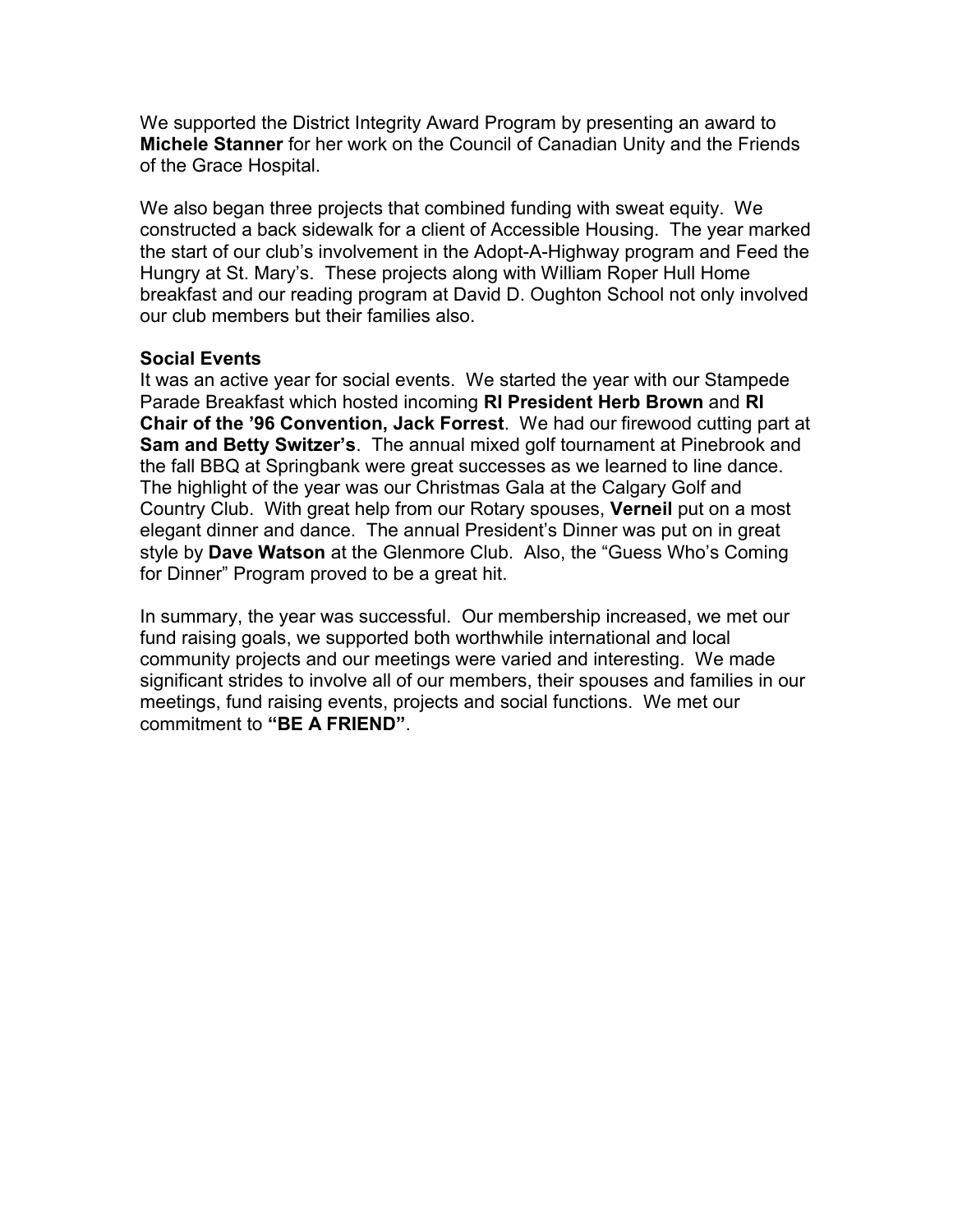

*President: Stan Cichon Past President: Stan Beveridge Vice-President: David Parker Secretary: Don Campbell Chuck Morrison Treasurer: Mike French Directors: Crawford Caswell, Chris Davis, Bill Dingee, Bob Hamshaw, Marilyn McIlwraith/Fred Scott and Lynne Thornton*

#### **Membership News From the Bulletin**

*New Members*

**Jimmy Damjii** (Past Service), **Larry Doyle** (Public Accounting), **Ray Falk** (General Insurance), **Marmie Hess** (Arts Administration), **Dr. Dick Kennedy** (Respiratory Medicine), **Dr. Mike Komlodie** (Dentistry & a former club President), **Paul LaFrance** (Banking/Auto Finance), **Richard Lindseth**  (Architecture), **Rick Mastell** (Executive Search Consultant) and **Don Perkins** (Addiction Counselling).

#### *Members Lost*

**Don Goodridge, Don Campbell and Fred Scott**.

#### **The Year of the Rotary International World Convention in Calgary**

1995/96 witnessed SaskAir flying under the radar, over the moon, with crumpled cargo, with broken wings but always on time and loaded with much fun and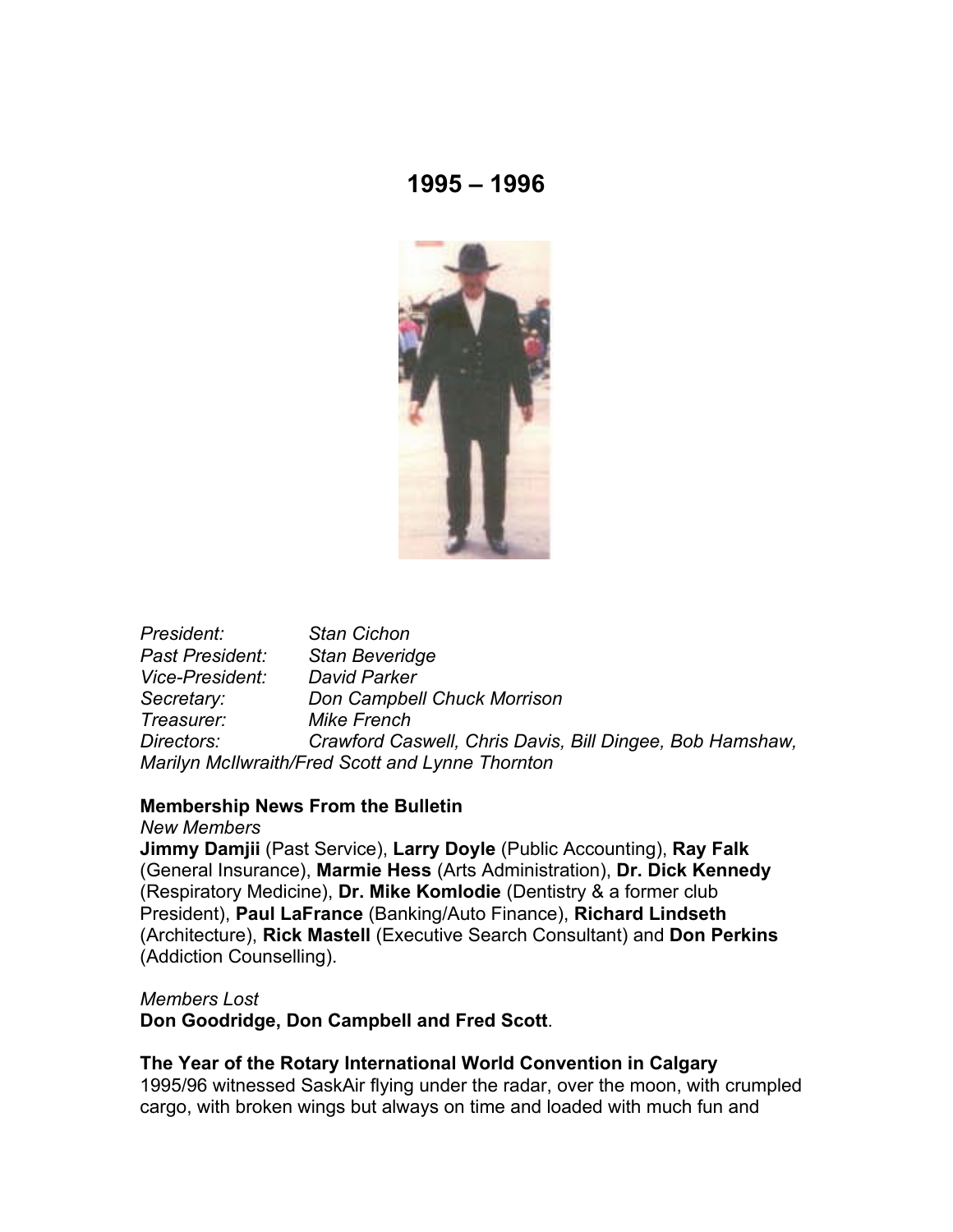fellowship. Our program year was dominated by the impending RI World Convention held in Calgary, June 1996.

(SaskAir for those not fortunate enough to be there was Stan's own mythical wholly owned and operated airline. The joke was milked by all and sundry in the club, sometimes with a straight face with visitors around much to the amusement of our members.)

Calgary West was once again front row and centre in the volunteer department. **Bill Tapuska** kept the club up to speed on all planning. **John Rymes** chaired the biggest Paul Harris luncheon ever head at an RI World Convention**. Lynne Thornton** was a key player in our chuck wagon canvass project as well as Family Day at Heritage Park. **Don Alexander** in his usual quiet but most effective manner organized 45 club members to host some 300 International guests during the Home Hospitality evening. **Ted Valentine** managing some 350 volunteers oversaw the task of welcoming guests to the airport. **Marilyn McIlwraith** was our liaison for commercial opportunities.

**Stan Beveridge** and **Des DeFreitas**, building upon a plan hatched at the NICE convention created a unique Calgary West initiative for the RI World Convention, a western style BBQ held in Bragg Creek a the home of **Sam and Betty Switzer**. Hosting the Organizing Committee from Glasgow Scotland, visiting Rotary dignitaries, Calgary West Rotarians, some 120 people were treated to an outstanding evening of western food, music, carriage rides and outstanding hospitality.

### **Student Focus**

Our inbound exchange student, **Angela Maria Isaza** from Cali, Columbia arrived in August after a weeks delay due to visa clearance problems and an unexpected night stay at O'Hare in Chicago.

**Jennifer Adams**, a student from Dr. EP Scarlett High School was selected to be our outbound exchange student destined for Thailand.

Calgary West also hosted Rotary Ambassadorial Scholar **Yvan Botteron** from Neuchatel Switzerland. Yvan studied for a Masters of Electrical Engineering degree at the University of Calgary.

**John Kiss**, a Petroleum Engineer, was sponsored to be our Group Study Exchange representative.

**Candis Mather, Lindsay Bumanis** and **Sonya Stephanie Lowe** enjoyed RYLA in Athabasca as our representatives while **Ashifa Tejani** attended RYPEN at Eagle Nest Ranch near Medicine Hat.

### **Program**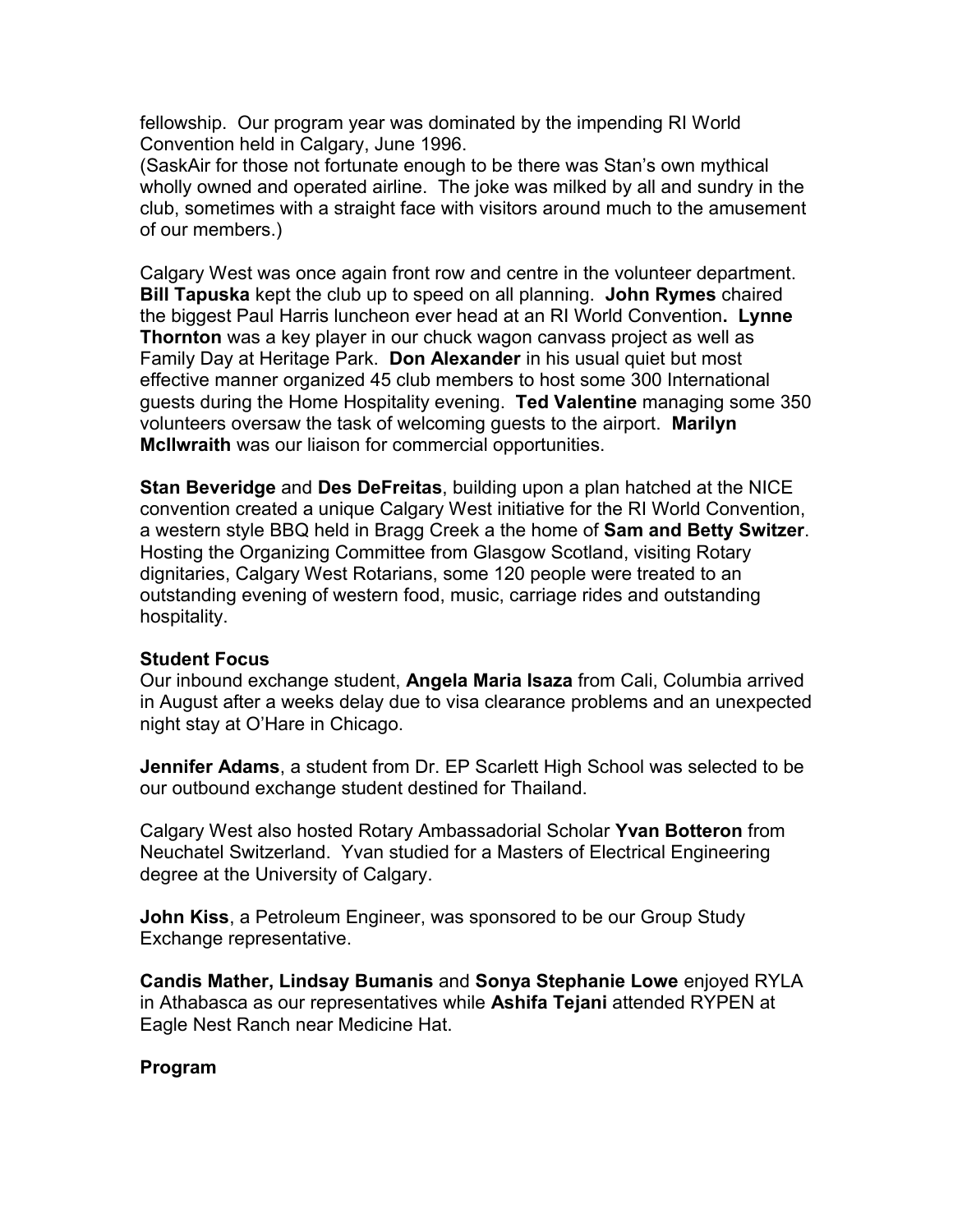Perhaps the highlight of the program year was a tribute to **John Rymes** by **Paulo Viriato Corea da Costa RI President 1990-91**. Paulo stated, "Today, it is my pleasure, as chairman of the Rotary Foundation, to honor a person, to honor a fellow engineer, to honor a fellow Rotarian from Calgary West, to honor a great Rotarian with a Distinguished Service Award. Every year we grant only 50. We have over 1.2 Million Rotarians around the world but only 50 receive the Distinguished Service Award every year".

This year's program had something for everybody including the introduction of the head tables' "Jump Seat" which **Chris Davis** not so gracefully launched by tumbling off the podium in his chair. Politicians were prominent on the program agenda. **MP's Jim Sily, Jan Brown, Mayor Al Duerr, Senator Dan Hayes** and **Provincial Treasurer Jim Dinning** who spoke on "Act of the Possible" and no one blinked!

#### **Fundraising and Projects**

Fundraising efforts saw some \$45,000 from Bingo. \$6,500 value of nonperishable items were collected for the Food Bank by a joint Rotaract/Calgary West "Pantry Raid" spearheaded by **Rotaract President Greg Schell**. Benefactors of Bingo included \$2,500 to Feed the Hungry, \$3,000 to Alzheimer's Society, \$3,500 to Kerby Center as well as \$14,500 to CUPS as a joint project with Calaway Park and Calgary West.

#### **Social and Sporting Events**

Our year began with Stampede parade morning breakfast with Calgary West hosting none other than **RI President Herb Brown and his wife**.

A memorable moment for **President Stan2** was throwing out the opening pitch during a field trip to a Calgary Canons baseball game.

Fellowship included a Fall BBQ at Victoria Park Community centre, Feed the Hungry where 1,100 meals were served and our Christmas Party at the Calgary Golf and Country Club, which realized a profit of \$200 donated to the Salvation Army. The social year ended with the President's Ball, a formal event at the Petroleum Club where Club **President and CEO of SaskAir Stan Cichon** was hosted, toasted and roasted!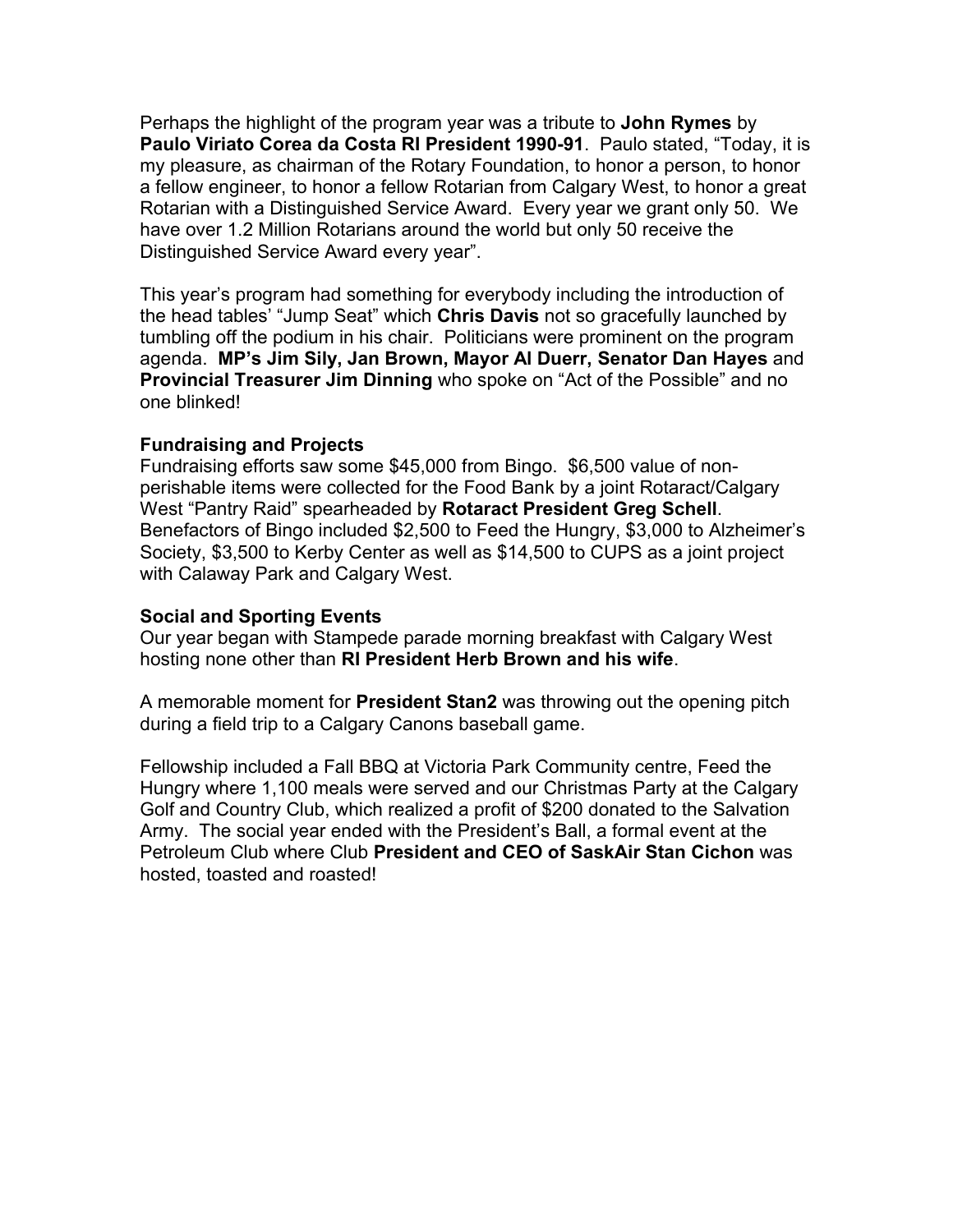

*President: Dave Parker (and others) Past President: Stan Cichon Vice-President: Mike Carlin Secretary: Ron Morrison Treasurer: Mike French Directors: Victoria Archilleos, Crawford Caswell, Chris Davis, Bob Hamshaw, Orlin McMillan, Verneil Martin.*

#### **Membership News From the Bulletin**

*New Members*: **Harold Ellman, Richard Lindseth, Laara Zimerman and Carolyn Leece.**

**Jimmy Damji** returned after several weeks of illness. It was in August 1996 we expressed our sympathy to **Fred Ronicker** on the death of **his wife Lucile**.

*Resignations:* We lost a stalwart member and Past President **John Collins** to the Downtown Rotary Club. **Marilynn MacIlwraith**, Past Treasurer and **Doug Watson** another board member also resigned.

#### **Attendance Notes**

I only recorded for the first half of the year and they show 8 members with perfect attendance. Ed.

#### **Social and Sporting Activities**

The July 26-27 weekend was the Peace Park Assembly at East Glacier Park, Montana. Our Annual Stampede Parade breakfast was a huge success. At William Roper Hull Home 3,000 breakfasts were served before food supplies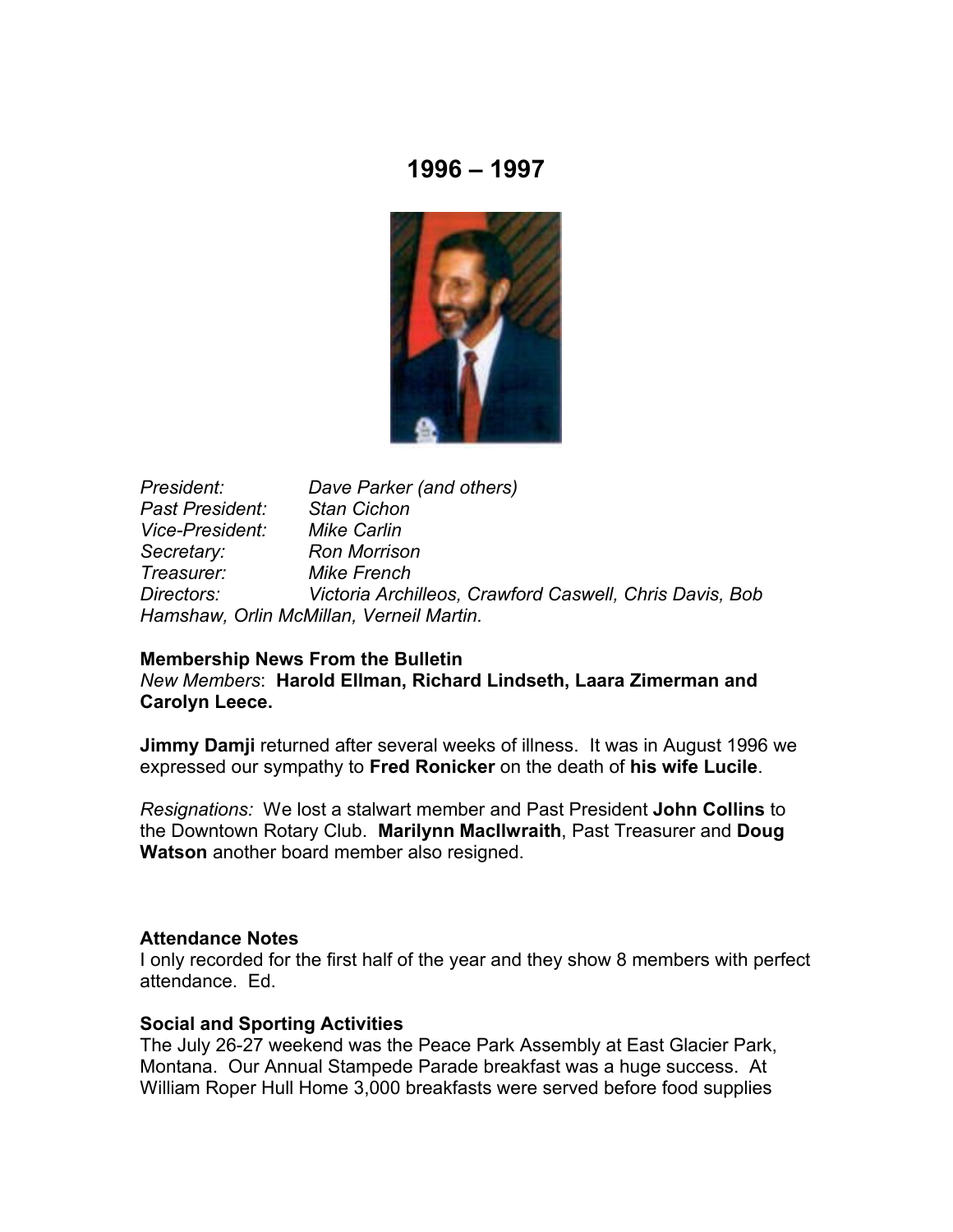collapsed under the weight of 4,000 attendees!! The Fall BBQ was held at the Victoria Park Community Hall, **Verneil Martin** was the able convener. On September 13<sup>th</sup> we ran a mixed golf day at Harvest Hills Golf Club and on the 25th a warm-up tourney at Lakeside Green. **John Mackasey** ran the Winter Mixed Bridge Club and **Sam and Betty Switzer** ran their annual wood-cutting & picnic at Bragg Creek.

# **Distinguished Guests**

**District Governor Glen Baillie** visited us in August. **Marshall Sanders, Mr. Micro-Credit,** who has had a hand in 80 FINCA Banks.

# **Projects**

September 28<sup>th</sup> we did our Adopt-a-Highway cleanup. Aqueel Atha was pleased to present a cheque totaling \$1,779, the proceeds of his May annual garage sale. He proposed an encore in August with residual items unsold!! The club financed and staffed a Feed-the-Hungry at St. Mary's in November. **Roger Joki** ably handled the Youth Exchange and in another on-going program **Stan (Coach) Mulligan** steered our relationship with Shaughnessy High School for another year. We also funded the Interfaith Food Bank and Alpha House.

# **Fundraising**

Bingo started out strong but 20<sup>th</sup> July Team D was dropped through lack of club support and in August we went to a three team roster. Outgoing Chairman **Ron Morrison** reported revenue of \$3,000 for the past year.

### **Exchange Students**

Our outbound student, going to France was **Julie Monk**. Incoming from South Africa was **Landman (Landie) Goosen**. **Jennifer Adams** returned to us after a year in Thailand. **Yvan Botteron** was our Ambassadorial Scholar from Switzerland.

### **Paul Harris Fellowships**

A Paul Harris fellowship award was made to **Margot McDermott** for her participation in the Calgary Stampede & The Young Canadians. In April **Don Novinger, Past President & Past District Governor** presented a Paul Harris Fellow to the **Charter President of our club Doug Ross**.

### **Other News and Events**

**Sa'adat Keshavjee** was very active running the RYLA, RYPEN and Adventures in Citizenship programs. One very special initiative by **Steve Rickard** was put to Rotary International Foundation that the Foundation should back Credit Funding to village micro-banks on promissory notes. This would require no funding and would be self sustaining as 95% of loans are repaid!! The CUPS fundraiser at Calaway Park thanks to **Bev Berenson**, raised a total of \$16,668.33. \$5,000 of that due to the efforts of Calgary West! **Steve Rickard** attended a Micro-credit Conference in Washington, D.C. The Rotary Chuck wagon was off and running again this year **Lynne Thornton** told us.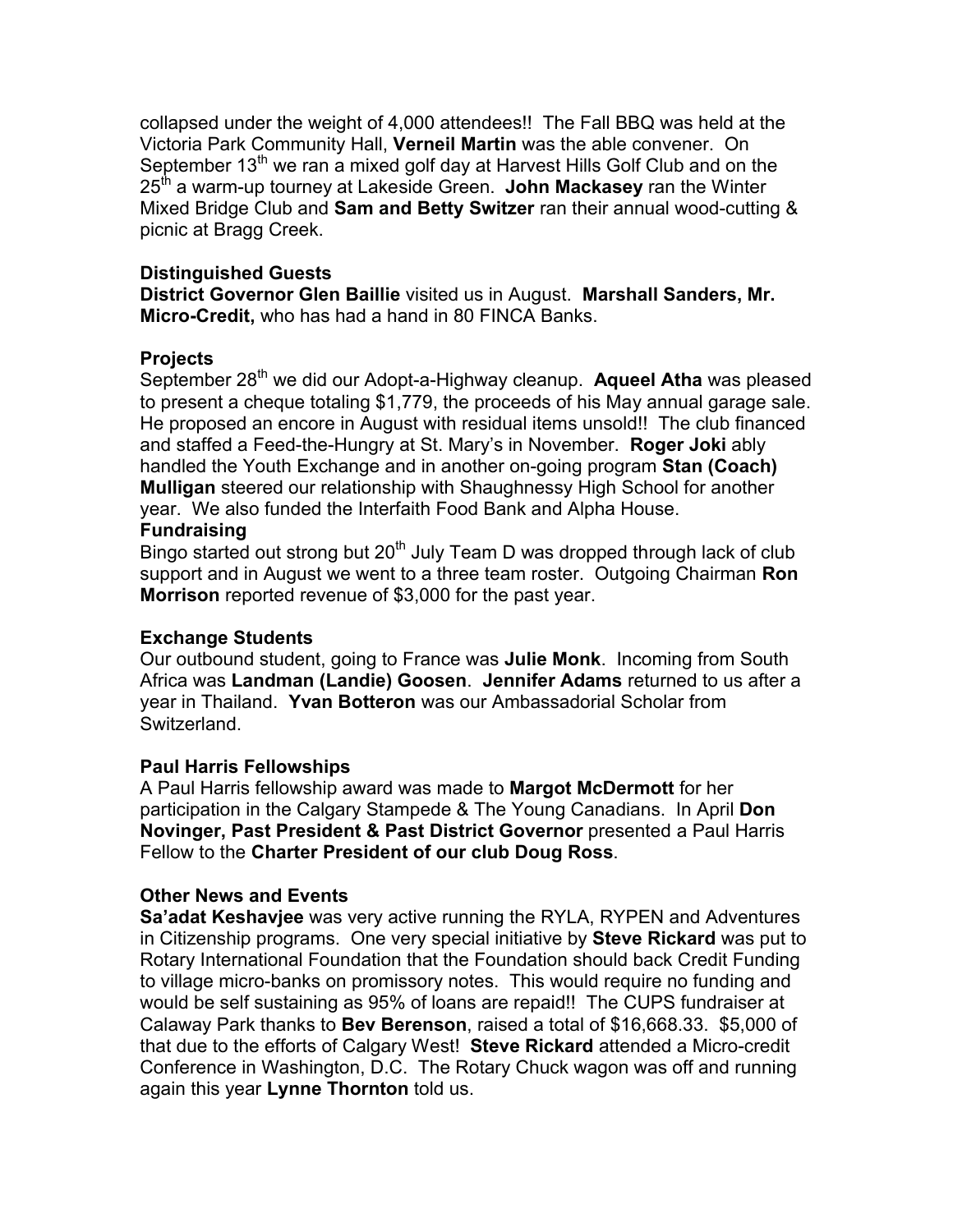At our  $2^{nd}$  May meeting \$411 was donated on the spot to assist in aiding Manitoba flood victims. **Ron Jones** challenged the Board to match that contribution. **Stan Mulligan** was urging support for Shaughnessy High School "Business Leadership Class". It was later in the year that **Stan** proudly announced that Shaughnessy was not LORD Shaughnessy High School! It was at the same meeting that our speakers gave us a preview of events to take place in the up-coming World Police & Fire Games.

On the 9th of May it was announced that **Ted Valentine** had been nominated for **District Governor 1999**. The announcement was greeted with great cheers. **Mike Carlin** was introduced as incoming President for the next Calgary West Rotary year.

In his Treasure's Report for 1996-1997 **Mike French** revealed that we had donated \$16,690 to Community Service Projects, \$4,500 to International Service Projects and \$4,907 to Vocational Service Projects.

On the last day of February **Mike Carlin** stood in for President **Dave Parker** who it was announced was on an extended trip to Australia. The trip became very extended when we found out that Parker had married an Australian girl and would not be coming back!! It was a mess. Someone had to run the club for the rest of the year and as Past President the lot fell on **Stan Cichon**. Stan rallied round nobly and with the aid of other Past Presidents chairing meetings, ran a smooth and seamless program for the balance of the year!!

In answer to the unsettling challenge of an absconding President Calgary West closed ranks and rose to the occasion in fine fashion and coped with aplomb!!! It was a very good year! **Ron Staughton**, Club Historian.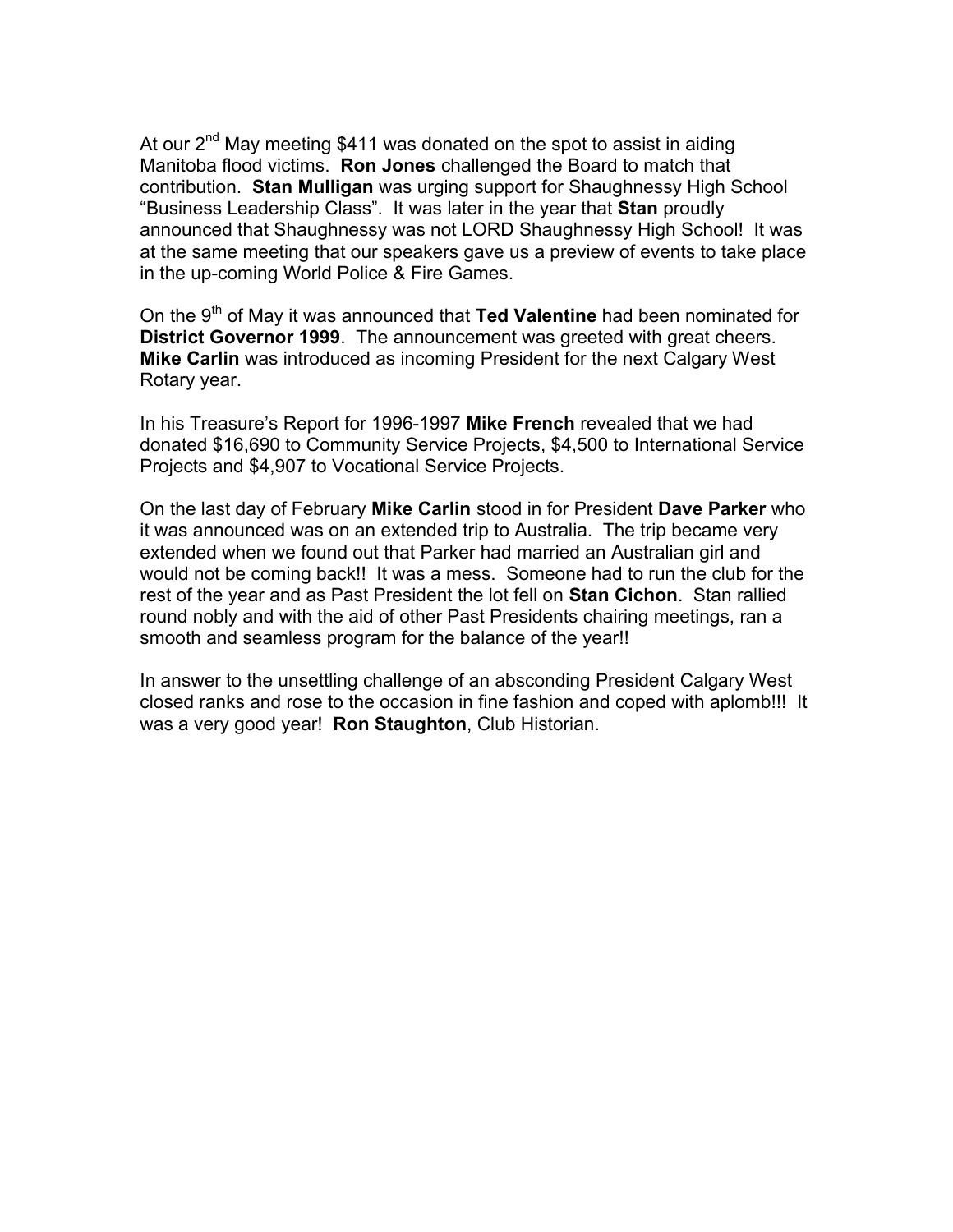

*President: Mike Carlin Vice-President: Bill Quinney Secretary: Ron Morrison Treasurer: Larry Doyle Directors: Grant Ritchie, Verneil Martin, Victoria Achilleos, Ray Falk, Walter Krawciw, Orlin McMillan*

#### **Membership News From the Bulletin**

#### *New Members* – 12

**Bernie Rabinovitch, Marian Seeley, Tony Knight, Nick Cleveland, Mike Bull, Vinay Ruperall, Marilyn McIlwraith, Elizabeth Gibbs, Tim Anderson, Holland Berry, Carrie Begg and Bob Miller.**

#### *Resignations* – 7

**Crawford Caswell, Elizabeth Wesley, Rick Dreja, Richard Lindseth, Don Perkins, Tom James and Tom McLaughlin.**

*Attendance* **–** May 1998 – 76%

#### **Social and Sporting Events**

Stampede Breakfast, Sarcee Club banquet, Lunch Box Theatre, Annual Christmas Party held at the Calgary Golf & Country Club, 30<sup>th</sup> Anniversary of Calgary West recognition party held at Pinebrook Golf & Country Club – December 27, 1997 with a "Christmas Brunch". Fireside Chat held at **Stan Cichon's** house.

Integrity Award Recipient – **Dr. John Woo** at the Integrity Awards banquet with 50% of our membership in attendance.

Evening presentation by **Tony Knight & Family** on their 5 year sailboat trip around the world.

Participated in the William Hull Home Stampede Breakfast.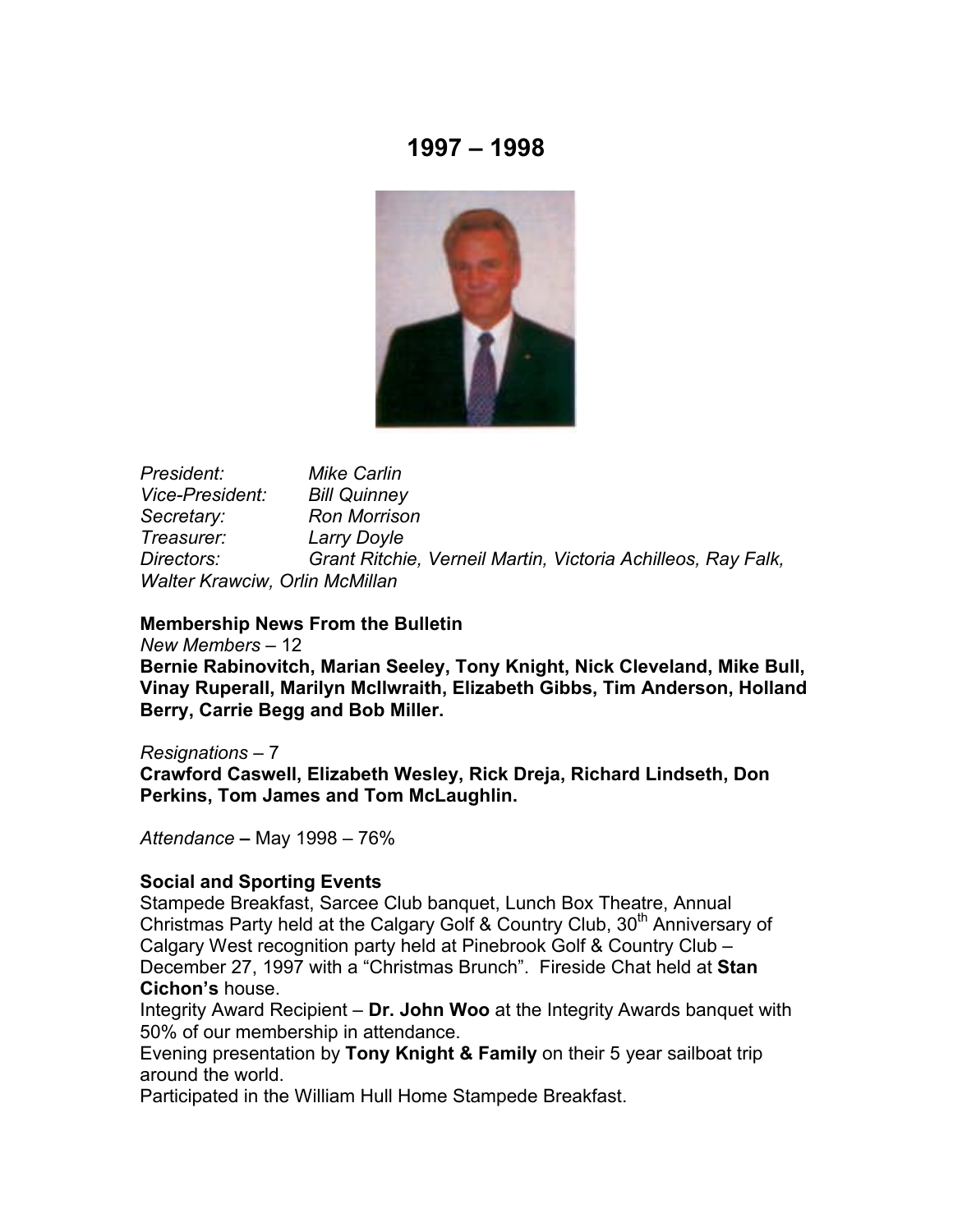### **Interest Groups**

Bridge parties with up to 20 attending monthly. Golf tournaments held each month during the summer with up to 20 members participating.

# **Distinguished Speakers & Guests**

**Jamie Clark** had a slide show presentation of his climb to the top of Mount Everest.

**Judge John Riley** presented an excellent and emotional plight of the Stoney Indian Band.

**Heather Forsythe** spoke to us on child prostitution in Alberta.

**Anna Marie Beech** spoke on life in a wheel chair for a quadriplegic person.

# **Club Projects**

Involved students from Lord Shaughnessy High School as mentors/leaders for kids at David D. Oughton.

Two housing projects to assist the poor in India were approved. Members worked Casinos for David D. Oughton and Alpha House. World Window Week – 6 members provided information on Rotary. Highway clean-up on September 27<sup>th</sup>. Salvation Army Christmas Kettles.

### **Exchange Students**

*Long-term Exchange:* **Mike Wallace** inbound student from Perth Australia. **Karen Tynan** outbound student to France.

*Short-term Exchange:* **Cindi Clark** & **Fredrick Stroker** from Holland. **RYPEN:** We sent 2 students from Lord Shaughnessy to Medicine Hat.

# **Fundraising Events**

**Bingo** – moved to a new bingo hall "Bingo Adventure" funds raised during the year totaled \$21,599. Involved Rotaract students in working the bingos. **Casino** – revenue received was \$26,758.

**Ways & Means** – generated \$2,675. (Lunch Box Theatre. **Tony Knight & Arien Knight** presentation on 5 year journey by sailboat around the world). Tried to sell Rotary promotional items with out much success.

**Calgary Rotary Clubs Foundation** – our revenue was \$6,459.

# **Donations to Various Projects and Charities**

Feed the Hungry at St. Mary's Church - \$2,554. Accessible Housing - \$4,040 – purchase & install a computer network system (\$1,100 provided by Bank of Montreal). Micro-credit projects - \$1,773. Youth Exchange - \$9,860 RYPEN - \$907 Two Scholarships - \$500 each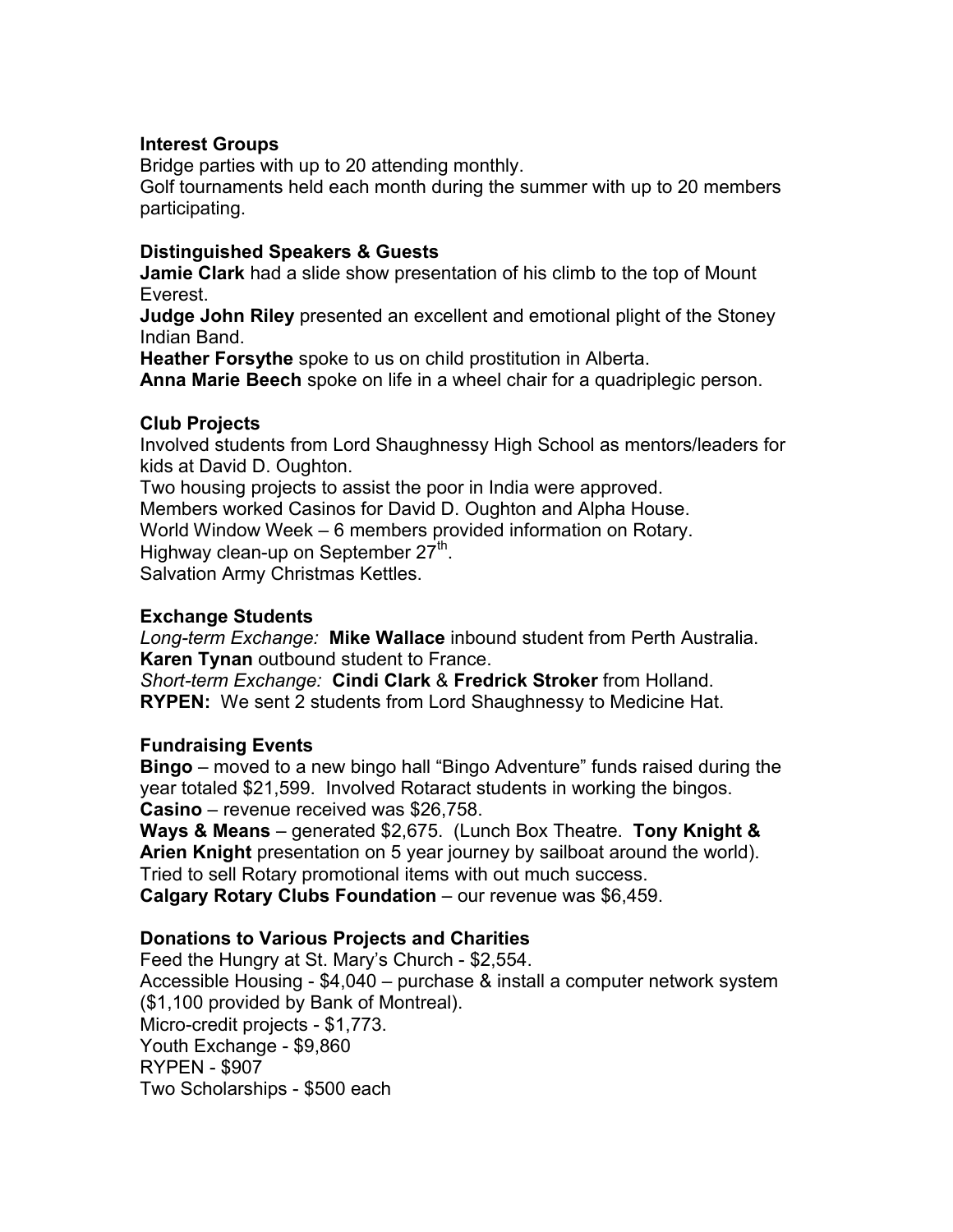Lord Shaughnessy Partnership - \$2,260.

# **Other News & Events**

**Jim Lacey, RI President** attended Calgary "Benefactors" Dinner – 50% of Calgary West members attended.

Four Avenues of Service Citation Award – the first recipient of Calgary West to be awarded this Rotary International recognition was presented June 20<sup>th</sup>, 1998 to **John Rymes** for his outstanding contribution to Rotary.

Presidential Citation to "Show Rotary Cares" – presented to Calgary West from Rotary International.

Chartered a new Rotary Club during the year – Sarcee Rotary Club Rotary Information – provided at 9 regular meetings.

Paul Harris Fellows: recipients for the year included **Mike French, Harold Sharlow and Marmie Hess**.

Calgary Immigrant Aid Society – presented **Bill Dingee** with their 1998 Diversity Award.

**Harold Sharlow** – published a booklet of his songs and gave one to each member of the club.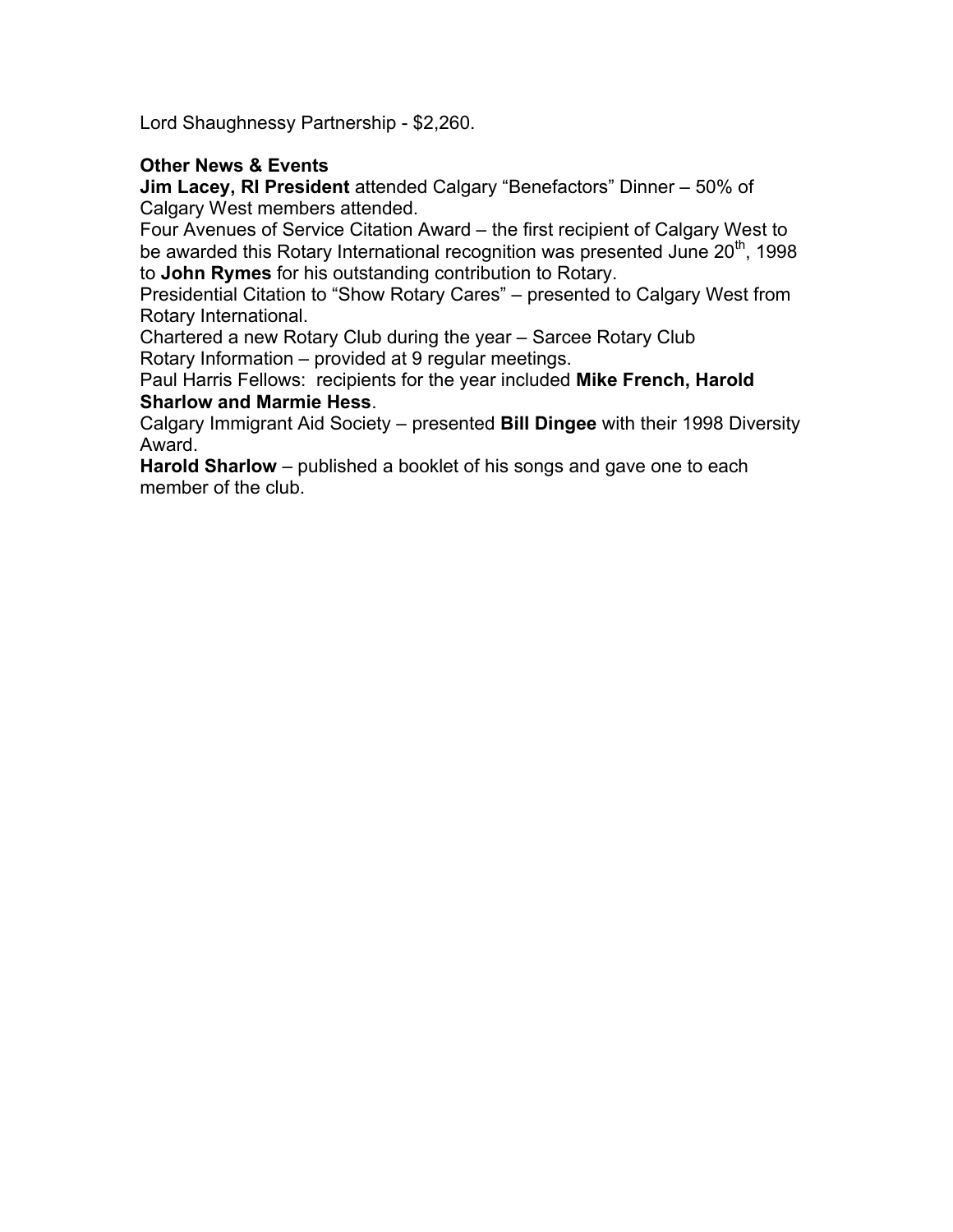

*President: Bill Quinney Past President: Mike Carlin Vice-President: Dan Doherty Secretary: Gordon Rodrigues Treasurer: Larry Doyle Directors: Ray Falk, Dave Hogan, Joe Klassen, Walter Krawciw, Steve Rickard and Grant Ritchie.*

#### **Membership News From the Bulletin**

The club welcomed **Robyn Braley, Gord Rink, Herb Sattlegger, Dave Wylie & Crawford Caswell** as new members during the year.

Unfortunately the club lost more members than we gained. We said good-bye for now to **Karen Chase, Nick Cleveland, Jimmy Damji, Bill Dingee, Mel Jones, Bill Faulkner, Marilynn McIlwraith, Stan Mulligan and Larra Zimerman.**

#### **Social and Sporting Activities**

The year started with a very successful Stampede Breakfast and Parade. Next was a combination Social and Assembly at the Western Heritage Centre in Cochrane. **Stan Cichon** was the organizer and Sheriff and coordinated a diverse program including a Mystery Theatre.

**Bill Tapuska** organized our first Christmas Brunch held on Dec. 27<sup>th</sup> at the Pinebrook Golf and Country Club (well done Bill!).

Many members of the club enjoyed the spring "Guess Who is Coming to Dinner" program.

The final meeting was a Lobsterfest held at the Pinebrook Golf & Country Club. Thanks and tribute were given to outgoing **President Bill** and a big Welcome was given to incoming **President Dan**. The 100% attendance meeting ended with **Shelley and Bill** giving each guest a complimentary bottle of wine ("Liebfraumilch"), made by various Winners in the club.

### **Projects**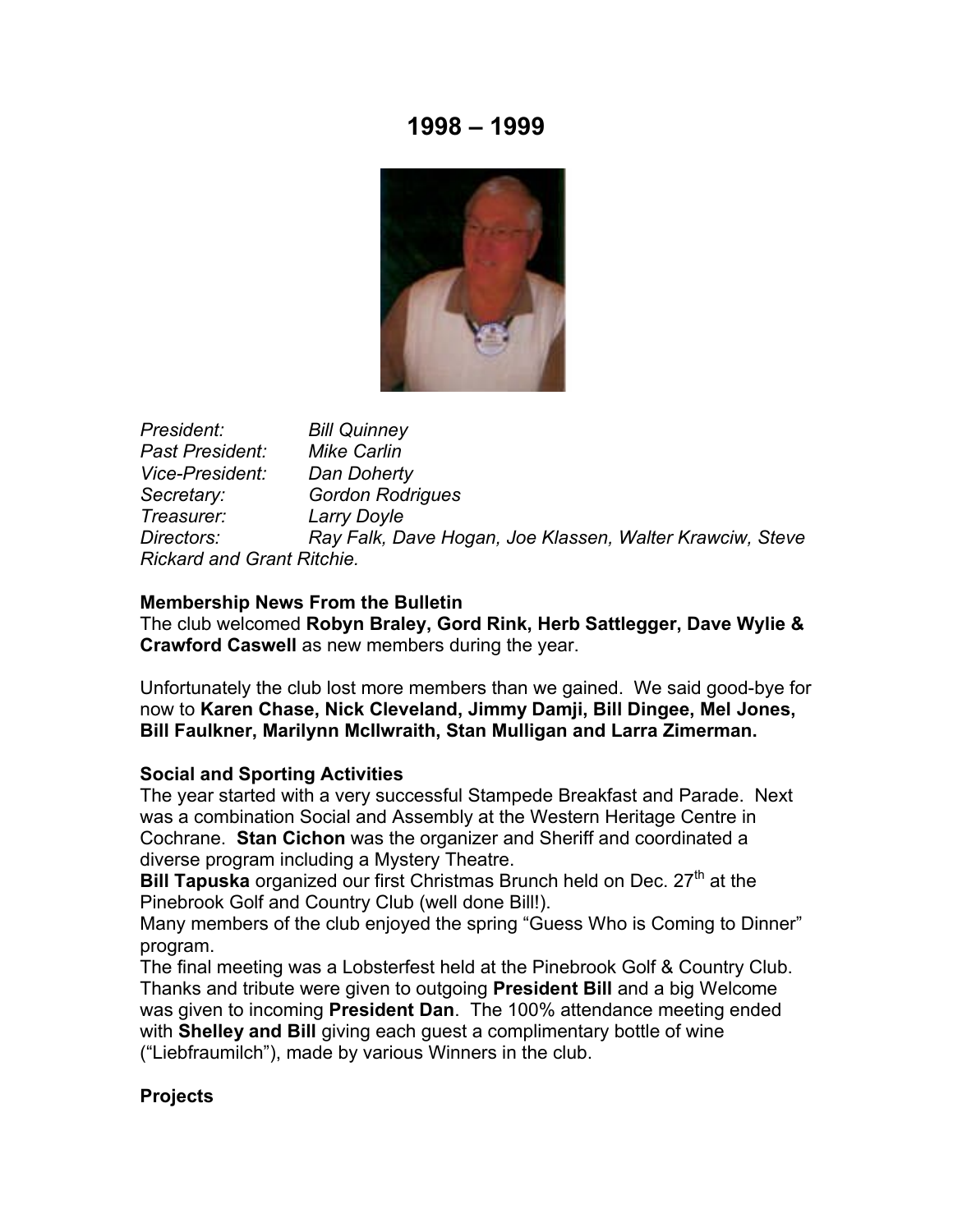The club presented **District Governor Chuck Masur** with a cheque for \$10,000 for Rotary Kerby House (Calgary's first shelter for abused seniors) and \$18,000 to fund a micro bank in Indonesia.

### **Fundraising**

Bingo continued to be our major fundraiser, contributing \$6,200 in August. Bingo relocated during the year and we where able to man three (3) strong Bingo teams. **Aqueel Athar** held his annual garage sale and **Joe Klassen** organized our Casino. A major new fundraising activity was organized and started by **Gerry Lebsack** called "Cars for Kids Cancer", which consisted of encouraging vintage car owners to display their cars to a paying public in the Oval.

# **Attendance Notes**

Attendance was reported at 80% in August and 90% in December. The club approved an amendment to the bylaws to allow one attendance credit for a member involved in an approved club fundraising event per month.

# **Student Programs**

The club said good-bye to **Michael Wallace** from Australia, our inbound student and welcomed our new student **Claire O'Fee** from New Zealand who we shared with the Fish Creek Park Rotary Club. We also wished **Karen Tynan** who left on August  $8<sup>th</sup>$  a great year away from home in France.

# **Meetings**

**President Bill** at an early meeting discussed dress code and recommended that members and guests should feel comfortable wearing their normal Friday wear and not feel compelled to dress-up or dress-down to meet casual, cowboy or other codes of formality or informality.

The club had a great range of speakers from **Dr. Rick Buckley** on Orthopedic Trauma to the Canadian Tax Federation.

Wine was produced on July 31<sup>st</sup> to toast the newly married couple **Bob Hamshaw and Lynne Thornton** and again on 25 September for **Don and Anne Novinger's** 50<sup>th</sup> Wedding Anniversary and **Ray and Karen Falk's** wedding. The club held the September  $11<sup>th</sup>$  meeting in the Northern Forest at the Calgary Zoo.

Calgary West was honored to host the Friday luncheon meeting at the district conference in Canmore. At the meeting the club and the district had the pleasure of honoring and presenting the "4 Avenues of Service" Award to **Don Novinger**. Don was a Charter Member and Past President of the club and a Past District Governor. **Don** thanked everyone for the honor and was pleased **Anne** and his family were in attendance to share this special time with him.

In addition to the 50/50 draw **President Bill** drew a second number each week for a toy John Deer tractor. This was his way of saying thank you for the opportunity to be President.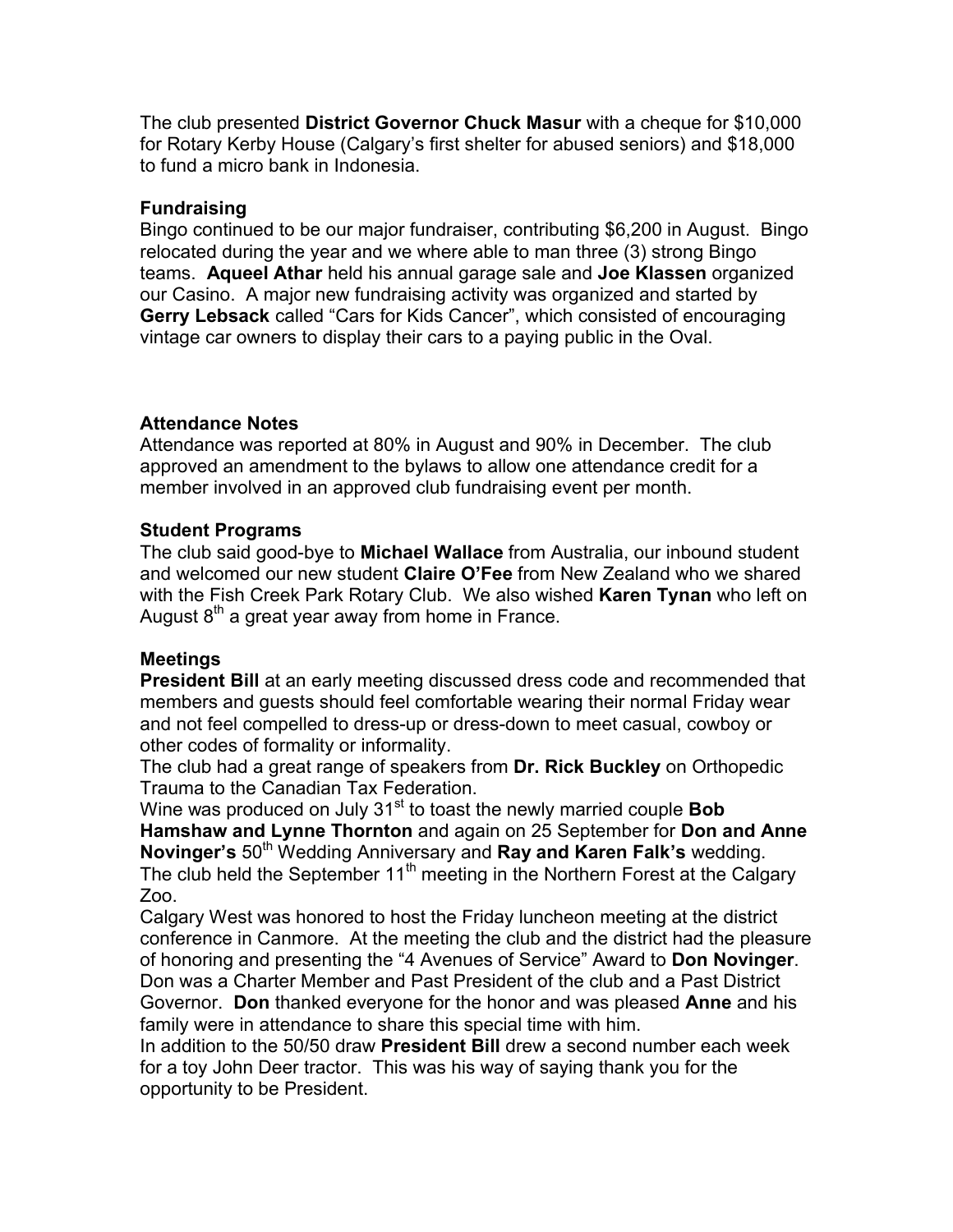### **Club News**

The club amended our bylaws by changing our boundaries to the City of Calgary. The Westerner started arriving by Fax and email.

The Club reached 2 mile stones in having 50% of the club become Paul Harris Sustaining Members and 23 additional club members committing to the Foundation Benefactor Program.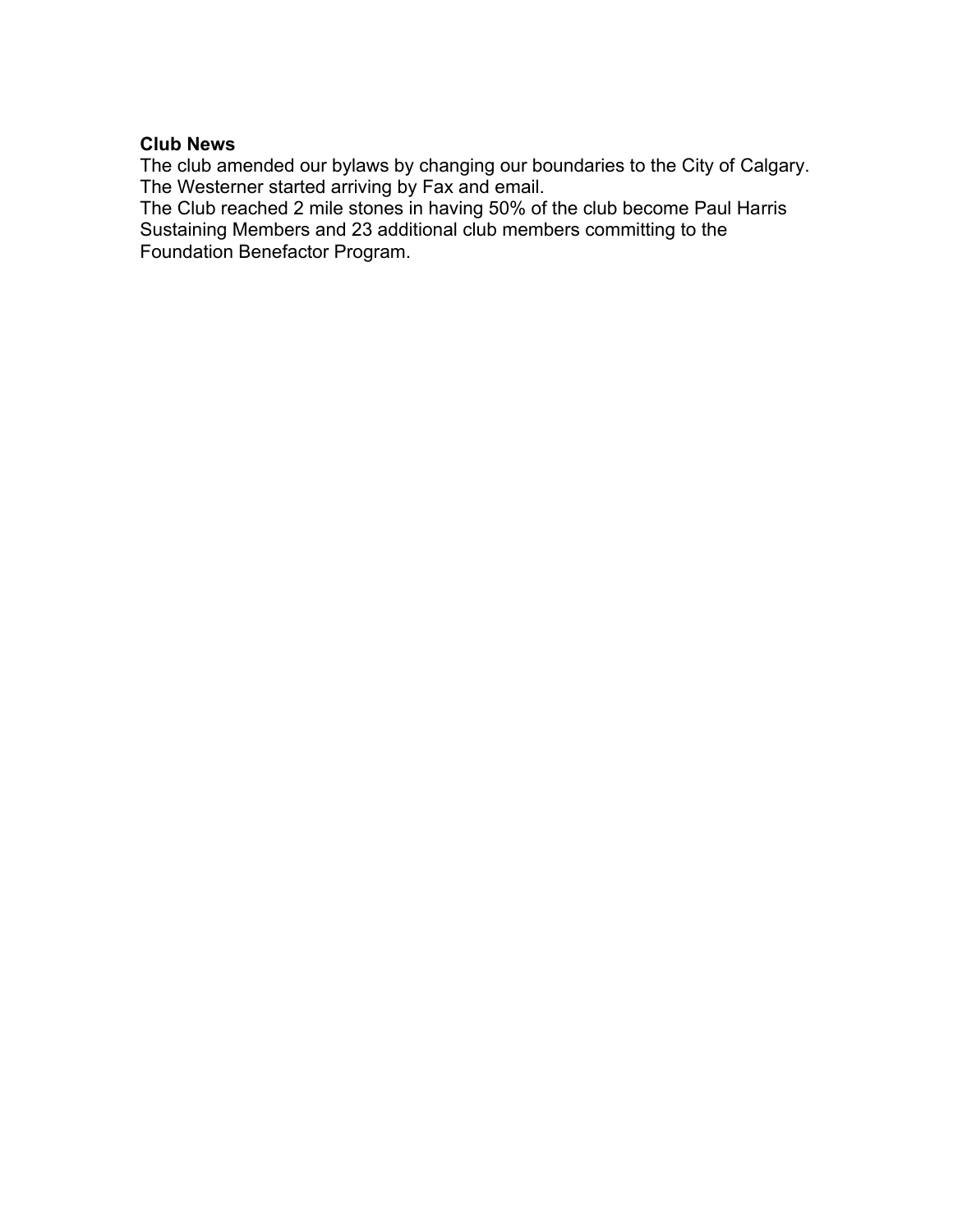

*President: Dan Doherty Past President: Bill Quinney Vice-President: Steve Rickard Secretary: Gordon Rodrigues Treasurer: Bob Hamshaw Directors: Bernie Ward, Don Bateman, Mike French, David Watson, Bev Berenon, Walter Krawciw, and Tony Knight (served first half of the year).*

#### **WOW Year**

The theme for the 1999-2000 Calgary West Rotary year was WOW:

- **W Will to Change**
- **O Orderly Fashion**
- **W Wonderment**

The primary objective of the Club for the year was by simplifying our focus; we could increase involvement, and have all members feeling like they truly had made a difference. Each of the fours avenues of service and the respective Board Member established their own **WOW's** and achieved great success through the year.

#### **Club Service – Bernie Ward & Bob Hamshaw (Treasurer)**

Objective was to maintain 80% attendance and not to lose a member for dissatisfaction or lack of interest. A 100% meeting was held in honor of **District Governor Ted Valentine's visit. Ted**, a proud member of Calgary West, was the third DG from our club to lead the District. The programs started with high energy and cranked up through the year. A highlight of the year was when the recipients of funding through a Mennonite Micro-credit bank held a craft fair before and after our regular meeting. A computer servicing firm, a local band, and outstanding Native Artist and children's author presented their wares and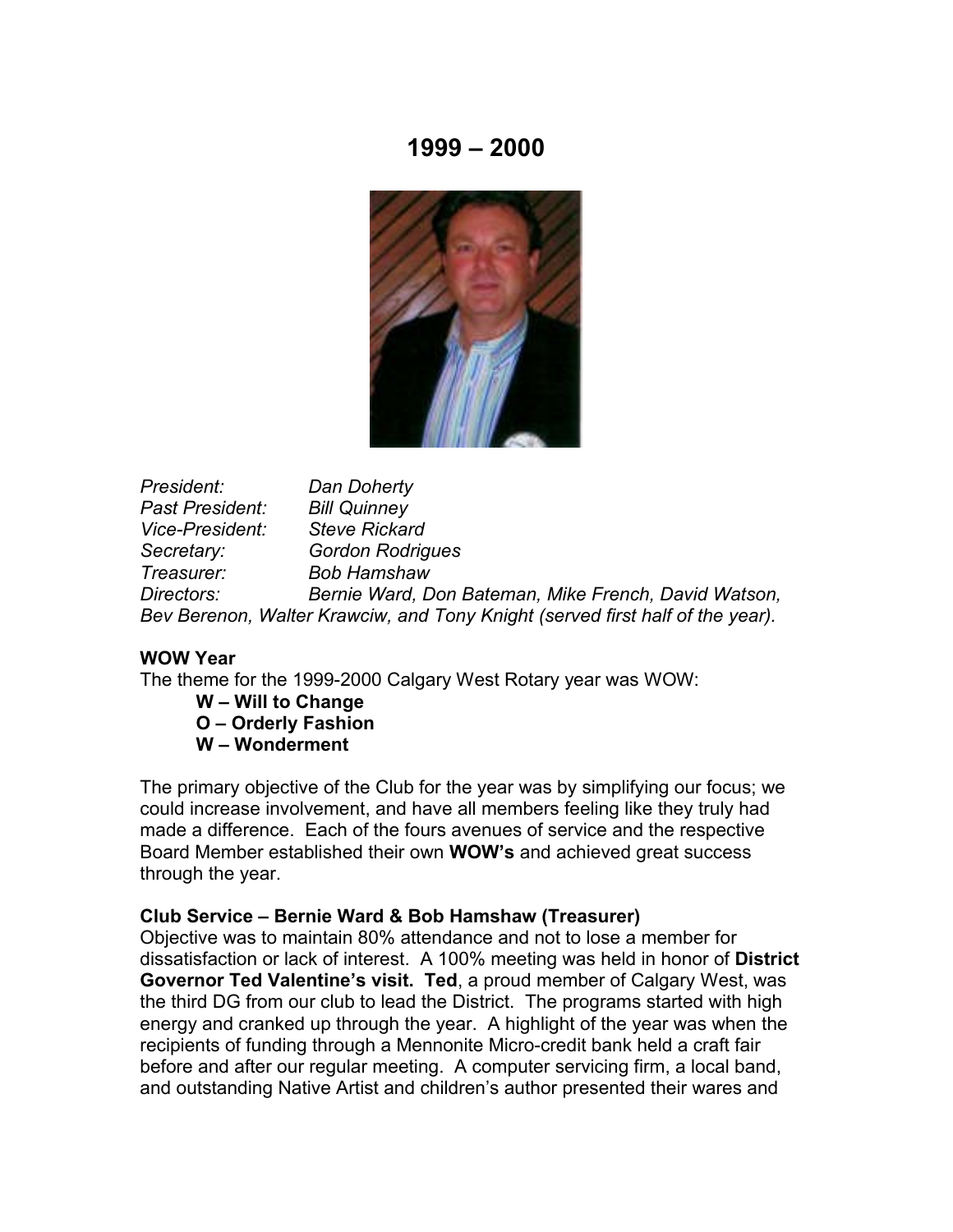clearly showed the membership the impact of its efforts. The Piping in of the Haggis, **George Reed** speaking on the Special Olympics, and CWRC presenting **Ed Whalen** a Paul Harris Fellowship for his leadership in the community are all highlights of an absolutely **WOW** year of Rotary fellowship.

# **Community Service – Don Bateman & Mike French**

**WOW** was defined as putting a face on the many projects that we have and continued to support. By requiring each and every recipient of Community Funding to attend the club the membership was definitely kept informed about where our funds were going. Rotary Challenger Park was in its infancy and Calgary West through the leadership of our own **David Watson** played a major role in moving this World Class facility forward. Cars for Kids Cancer, program initiated by member **Gerry Lebsack** (deceased during the year) was held at the Olympic Oval, and was the largest and most successful event in a number of ways – outstanding club involvement, media coverage and dollars raised. A highlight of the event was **President Dan** shaving his head and raising over \$8,500 for the Kids Cancer Care Foundation. Feed the Hungry involved a large number of members and their families and kept CWRC grounded in community service. **Karl Hertzog** – Motivaction – was our Integrity Award Winner, going on to become a member and future director of CWRC. StreetLight, a group working with street kids was a major recipient of a large donation, as were Meals on Wheels and William Roper Hull Child & Family Services. **WOW!**

### **Vocational Service – Bev Berenson**

Lord Shaughnessy High School and David D. Oughton Elementary School remained our primary focus. The reading program at David D. Oughton remains as one of the most powerful and franchising programs the clubs has been involved in. While only involving a hand full of members led by **Roger Joki**, the impact of the one-on-one reading time has had a life long influence on the elementary students and probably more so on the Shaughnessy students who volunteered their time. Again another **WOW**!!!

# **International Service – Tony Knight** (world traveler of note) and **Steve Rickard (President Elect)**

How better to provide international service than through micro-credit banking and youth exchange. **Clair O'Fee** (New Zealand) and **Camille Cuvelier** (France) were outstanding inbound exchange students and **Steve Bathory** represented the club very well in Thailand.

Calgary West sponsored a village Banking group in Guatemala, funded a water filter program in Haiti, continued to fund Operation Eyesight and sent over 600 soccer uniforms to St. Lucia. **WOW**.

As with almost every year a priority was placed on finding the solution to the ageold problem of fund development. Director **Walter Krawciw** ably handled this onerous task. The club eventually voted to take some time away from Bingo to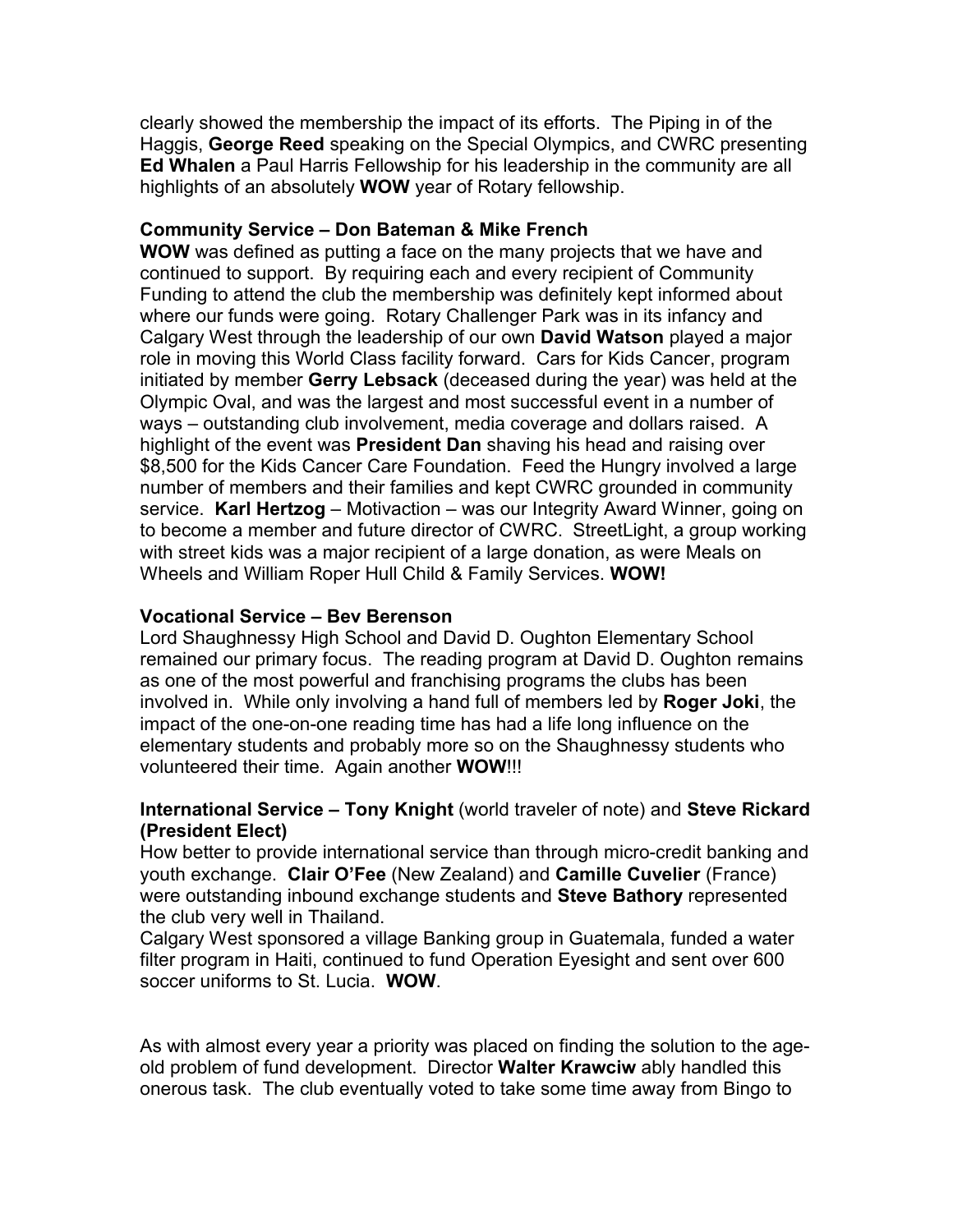explore. The club worked at a LPGA event and co-hosted the Pinebrook Charity Pro-Am both events requiring club participation, and resulting in wonderful fundraising opportunities. The Stampede Breakfast was well on its way to becoming world famous contributing to CWRC's fund development and fellowship along with providing parking assistance at Spruce Meadows. A wayward attempt to make the Boltman truly international celebrity flopped when the specially designed Boltman and his traveling case were put in the hands of a French Rotarian never to be seen or heard from again!

Throughout the year **Gordon Rodrigues**, as club secretary, and **Bill Quinney**, as past President, kept us focused as CWRC in 1999-2000 experienced a **WOW** year!!!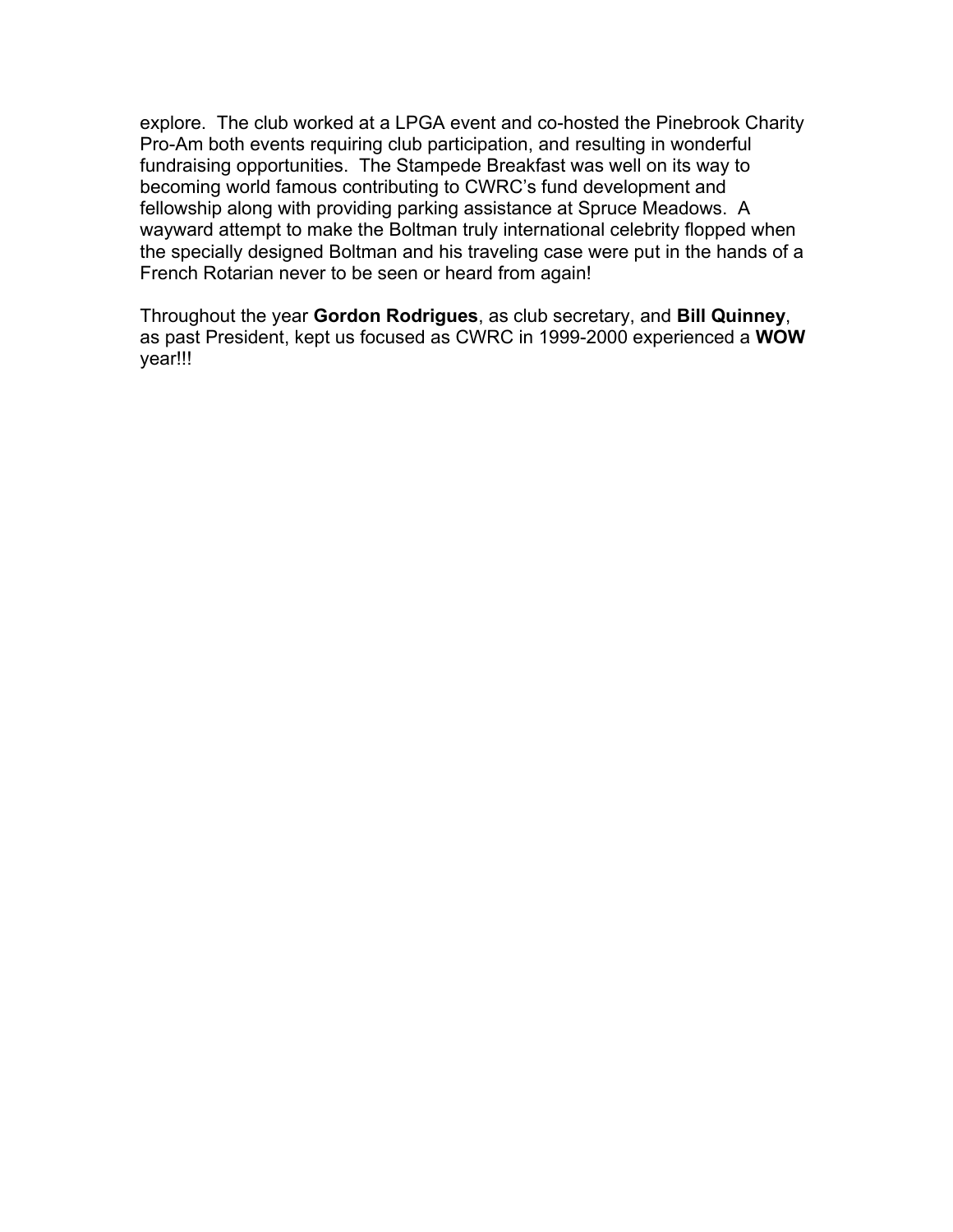

*President: Steve Rickard Past President: Dan Doherty Vice-President: Aqueel Athar Secretary: Chuck Morrison Treasurer: Bob Hamshaw Directors: Elizabeth Gibbs, Bev Berenson, Harold Elman, Don Bateman, Bernie Ward and Bernie Rabinovitch.*

#### **Membership News From the Bulletin**

*New Members:* **Nico Breed, Walter Flores, Rick Dreja, Rick Hopkins, Sandra Roman, Christopher Lee, Jim McPherson, Ron Irwin, Vasile Douros, Denise Penner-Collins, Lyle Bennett, Bryden Horwood and Garfield Ganong.**

*Members Lost:* **Carrie Begg** (married and moved) **and Glen Jones** (deceased).

*Attendance:* Average

#### **Social and Sporting Activities**

Stampede Breakfast, Springbank BBQ, Christmas Ball, Christmas Party Family Brunch (Pinebrook), Highway Cleanup, Bridge, Wine Club, Dinner Club, Marie's Coffee Party, Integrity Awards, Skate-a-thon, District Conference, Glencoe Triathlon, Lobster/President's Party, Lord Shaughnessy Lunch, Switzer's Annual Country Picnic, Kerby Centre Field Trip, Cannon's Father's Day Outing, Valentine Serenade by the BRASS (Bow River Authentic Singing Society) Singers and Club Fireside.

#### **Distinguished Speakers & Guests**

The **Honorable Joe Clark, District Governor Monty Audenart, Professor Emeritus Warren Blackman**, Hospice Calgary CEO **Lou Winthers**, Opportunity International's Executive Director **Wayne Johnson** and **Dr. Marmie Hess.**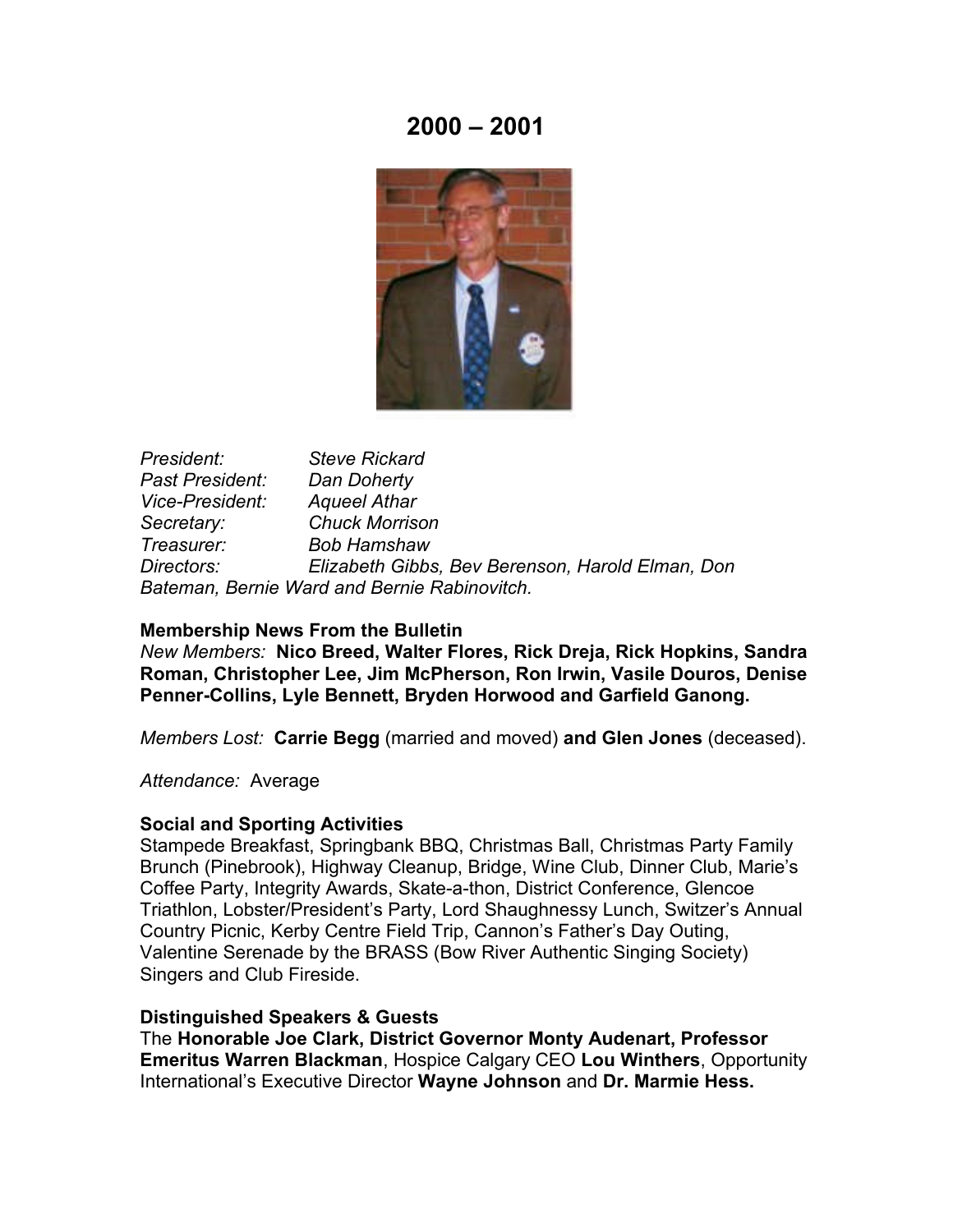### **Club Projects**

Stampede Breakfast, Accessible Housing, Feed the Hungry, Challenger Park, Highway Cleanup, Reader/Mentor Program with Lord Shaughnessy High School and David D. Oughton Elementary School, RYLA, RYPEN, Youth Exchange, Micro-credit Trade Fair – Mennonite project in Calgary, Salvation Army Kettles, Change your Oil/Change a Life Program, Discovery House Van, **Gerry Lebsack**/Calgary Hospice Gazebo, Avoidable Blindness, Casino for CWRC, Strawberry Shortcakes, Kerby Rotary House, Integrity Awards, Cars For Kids Cancer, Athar's Garage Sale, Socks & Mittens for Alpha House and Casino for LSHS.

# **Program Reports**

RYLA, RYPEN and Youth Exchange – Roger Joki reported on September 14<sup>th</sup> that six Lord Shaughnessy High School students attended RYPEN with much success. **Sa'adat Keshavjee** reported that RYLA contestants would undergo an essay contest. The outbound exchange student was **Maya Cochrane** (Norway) and the inbound student was **Atsko Kimura** (Japan).

# **Fundraising Events**

Stampede Breakfast, Golf Tournament, Strawberry Shortcakes, Garage Sale, Casino, Salvation Army Kettles, Micro-credit Trade Fair, Motive Action's Change your Oil/Change A Life, Cancer Critters and Skate-a-thon.

# **Other News**

**Pierre Elliott Trudeau** died, **Lynne Thornton** went to China to teach for several months, Al Williams was learning to live with Dialysis, Microcredit Trade Fair occurred in time for Christmas giving, Rotex held a successful Alumni Event, Rotary International Conference held in San Antonio, Texas, Rotary theme was "Create Awareness and Take Action", **Harold and Jo** continued the musical tradition so special to Calgary West and **RI President Frank Devlyn** officiated at three events in Calgary (Rotary Kerby House dedication, Rotary Challenger Park sod turning & Integrity Awards).

### **Musical Interludes**

**David D. Oughton Choir** arrived in time for Christmas, **Sweet Adeline's** appeared at Valentine's, **Jo & Harold** and Company regaled the club meetings weekly.

### **Seen in Passing**

**Don Nielsen** riding in an office chair down **Aqueel's** driveway at an amazing speed, **Art Jenkins**, President of Operation Eyesight Universal with a cut forehead from a low hanging sign that he didn't see in time to duck, **Bill Tapuska** scurrying around to accommodate the last of the attendees at the two sold out Pinebrook events, **Dan Doherty** asking who would pay to see him bald in a fundraising event, **Chuck Morrison** organizing a Skate-a-thon at the Olympic Oval, **Elizabeth Gibbs** arranging an extra lunch prepared by the students at Lord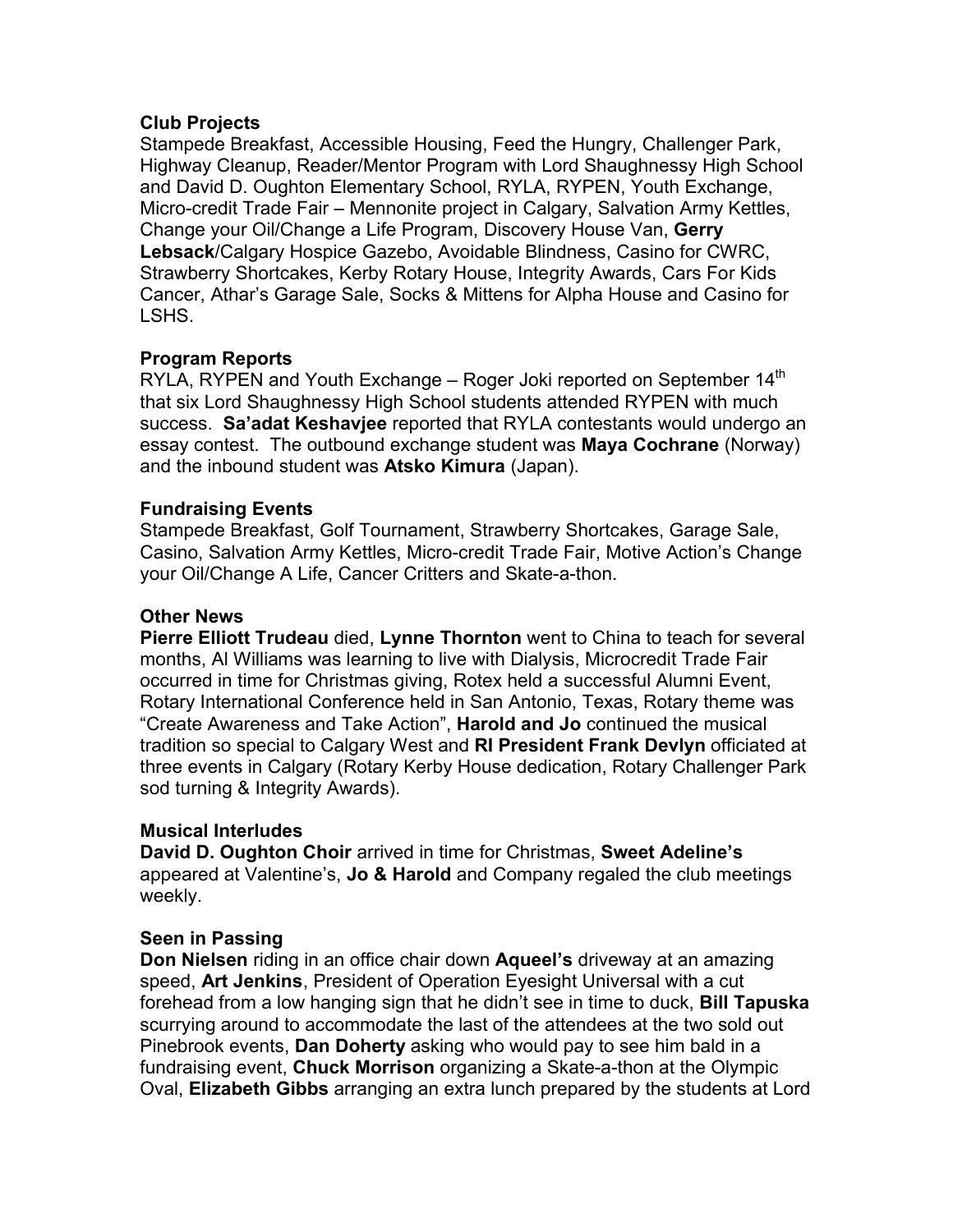Shaughnessy High School, **Mike Komlodi** organizing a Sunday Walk & Lunch group, **Larry Doyle** enjoying the reading/mentorship program so much that he didn't want to change students until the whole story was finished, **Mike French** presenting a cheque to FINCA for Microcredit on behalf of the Rotary Clubs of Cochrane, Sarcee and Calgary West in the amount of \$10,800, **Past District Governor Ted Valentine** ushering **RI President Frank Devlyn** from event to event, **Grant Ritchie** and fellow curlers winning an event at the Alberta Brier, **Christopher Lee** cooking meals at Feed the Hungry – every Sunday for a dozen years, **Ray Falk** promoting the sale of stuffed animals (Cancer Critters) that were made by Cancer Volunteers and Patients, **Orlin McMillan** reporting a \$50,000 contribution to the Casino pool, **Don Alexander** relaying that gopher **Balzac Billy** predicted six more weeks of winter, **District Governor Monty Audenart** promoting humanitarian exchanges with Russia, Club members attending the May 4<sup>th</sup> District Conference in Red Deer, **Bob Hamshaw** reporting that club membership had grown from 80 to 88 members during the year, **President Steve and Marie Rickard** acknowledging the success of the President's Theme – "Club Fellowship" by thanking those who coordinated a different social event every month of the year.

#### **It can truly be said this was a very good year of Rotary!**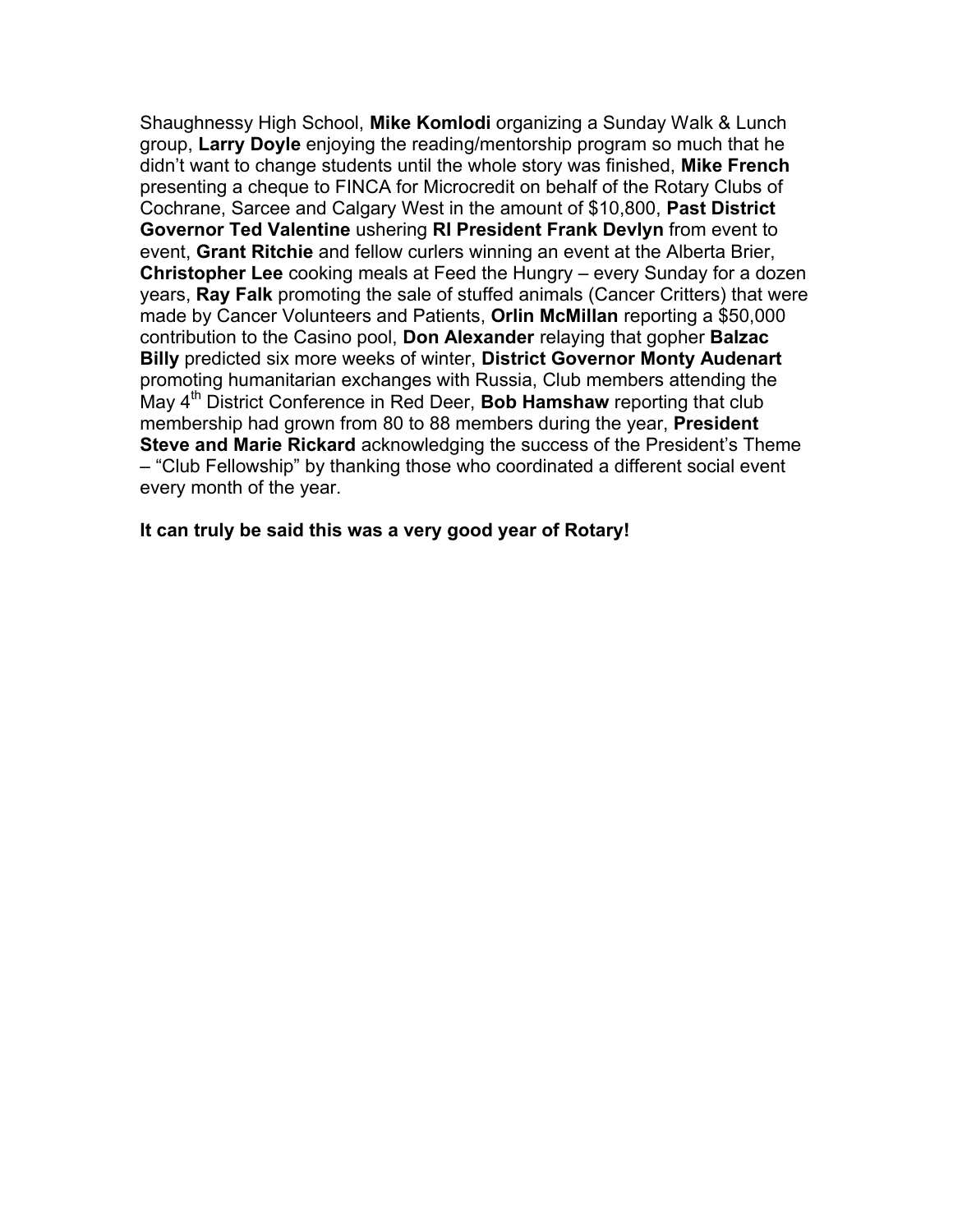

*President: Aqueel Athar Past President: Steve Rickard Vice-President: Bob Hamshaw Secretary: Chuck Morrison Treasurer: Paul LaFrance Directors: Harold Elman, Mike French, Elizabeth Gibbs, Don Nielsen, Bernie Rabinovitch and Dave Wylie.*

#### **Membership News From the Bulletin**

*New Members:* **Dan Varvos, Lyle Bennett, Brent Barootes, Don Axford, Bill Hanycz, Marg Henschel, Kevin Jones, Bill Inglis, John Orion and Mark Powell.**

*Members Lost:* **Tony Knight, Bev Berensen, Rick Hopkins, Walter Flores and Jack Crawford (deceased).**

#### **Social and Sporting Activities**

Stampede Parade Breakfast, Annual Mixed Golf Tournament at Pinebrook Golf and Country Club, Annual BBQ at Springbank, Family Christmas brunch at Pinebrook, Christmas Party at Calgary Golf and Country Club, President's Ball at Calgary Golf and Country Club and Members' Dinner Club.

#### **Distinguished Speakers and Guests**

**Dr. Harvey Weingarten**, President U of C; **Dr. Patrick Lee**, Professor and Cancer Researcher at U of C; **Dave Bronconnier,** Mayor of Calgary; **District Governor Bill Gillott**; Integrity Award Winner **Bill Patton**; **Wayne Johnson**, Director Opportunity International (Microcredit Banking); **Roy Chavera**, Consul General of the United States; **Bill Gant**, Past RI Director; **Richard and Linda**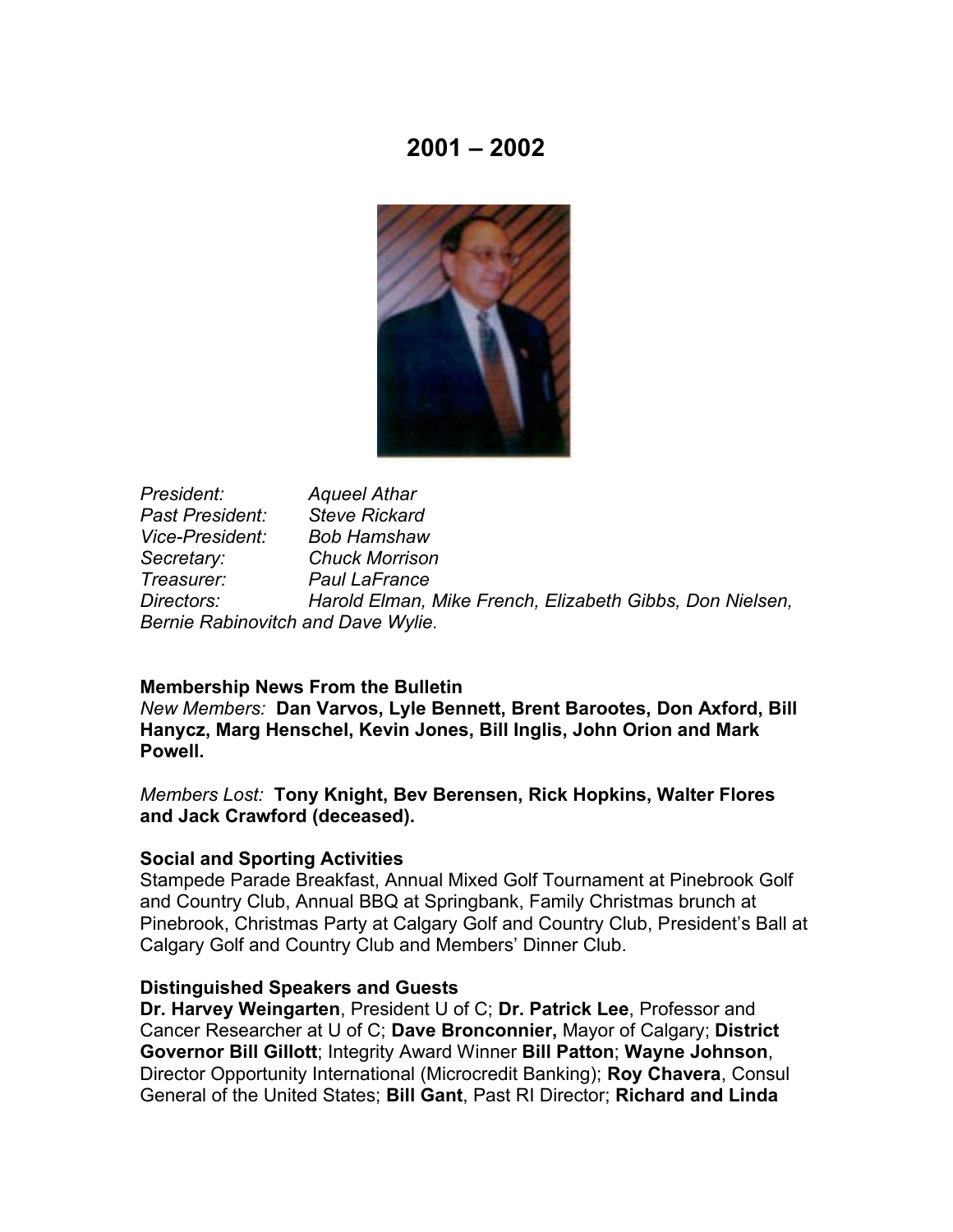**Benedicton** from Cochrane Fast Guns (with exhibition of fast drawing and shooting).

# **Projects**

**Jerry Lebsack** Memorial Gazebo \$5,000 Alpha House \$300 Microcredit Banking, Costa Rica \$10,000 Operation Eyesight Universal, \$1,550 Accessible Housing \$5,325 David D. Oughton School \$300 Akil Ben Abdel Kadir Eye Hospital, Karachi, Pakistan \$5,000. **Fundraising** Garage Sale \$1,522 Valentine Day Strawberry Shortcakes \$3,700 Sale of new clothing donated by a friend of **Aqueel** \$3,500 Oil Change Calgary Rotary Foundation Donation from **Aqueel's** Company (Norwest Labs) \$1,500

# **Club News**

Honorary Paul Harris Fellowships were awarded to **Harold Sharlow** and **Jo Johanson** at the President's Ball for their distinguished services to the club. August 3, 2001 was the last meeting for our exchange student from Japan – **Atsuko Kimura.**

Two large, double-sided wall hangings created by **Ansa Athar** (Aqueel's wife) to be used to display banners received by Calgary West were donated by her to the club September 28, 2001.

Our outbound student (to Thailand) was **Lauren Waddel**.

Our new exchange student (from Brazil), **Carol Leite**, attended her first club meeting January 25<sup>th</sup>, 2002.

**Jo Johanson** successfully recovered from a double bypass surgery in 2001. Polio Plus program presented by **Stan Cichon** and **Bill Quinney** was unique in that an iron lung was on exhibition at the meeting.

Club Assemblies were held September  $19<sup>th</sup>$ , 2001 and April  $3<sup>rd</sup>$ , 2002.

 $35<sup>th</sup>$  Anniversary of the club was celebrated with a special birthday cake June 28th, 2002. This was also **President Aqueel's** last meeting.

The club successfully met **RI President Rick King's** target of a net gain of five new members during the current Rotary year.

President Aqueel and Calgary West were given RI President's Distinguished President and Distinguished Club awards.

### **Other News**

**RI President Rick King** visited Calgary February 12<sup>th</sup>, 2002 for the combined Rotary Foundation fundraising and Integrity Awards Dinner. Integrity Awards were presented to nine distinguished recipients.

RI President's theme for this year was "Mankind Is Our Business".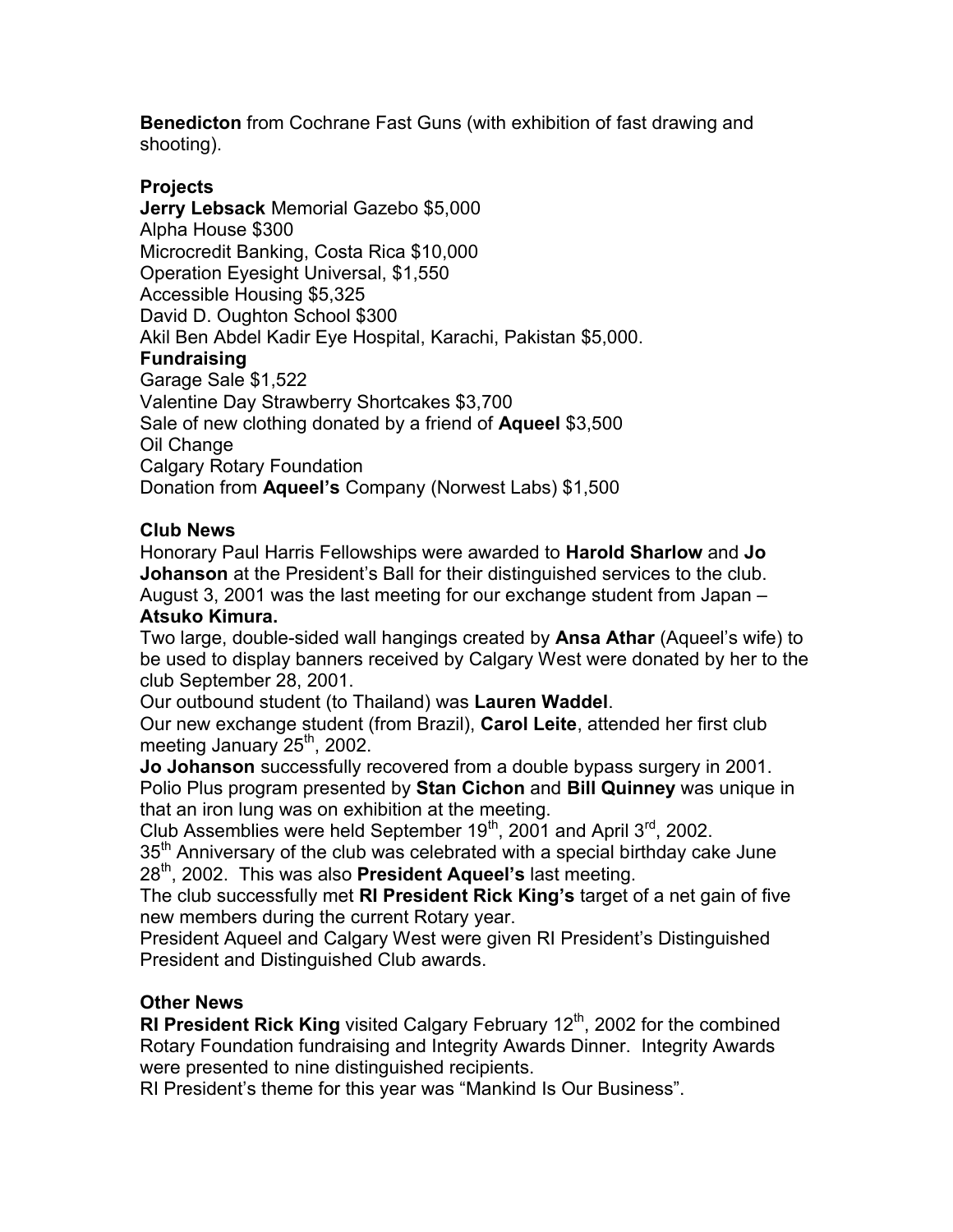This year, the RI Council on Legislation adopted the following new rules:

- there will be only two types of memberships, active and Honorary;
- Clubs are allowed to have five members under the same classification;
- Members qualifying for the rule of 85 (member's age plus number of years in Rotary totaling 85) may be excused from attendance after board's approval
- Make ups can be done 2 weeks prior to and 2 weeks following a missed meeting.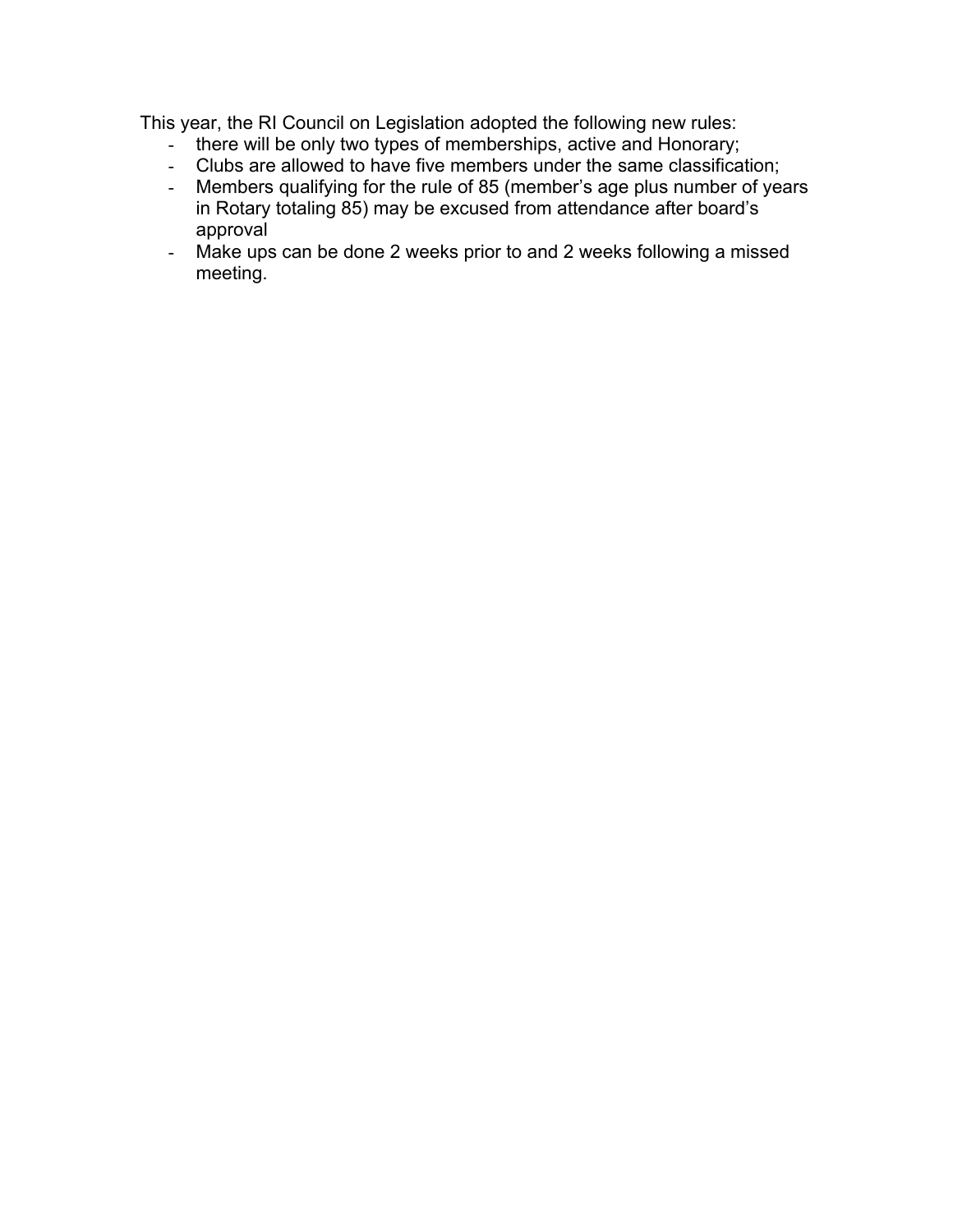

*President: Bob Hamshaw Past President: Aqueel Athar Vice-President: Bob Miller Secretary: Rick Dreja Treasurer: Bob Hamshaw Directors: Garfield Ganong, Carolyn Leece, Joe Klassen, Karl Herzog, Mike French and Don Axford.*

#### **Membership News From the Bulletin**

*New Members:* **Mark Powell, David Williams, Richard Foo, Mike Reikie, Leslie Hamilton, Alethia Wiesner, Stephanie Manson and Sylvia Rempel**

*Members Lost:* **Jeff Small**

### **Distinguished Guests**

**District Governor Sandy MacKay** spoke to the club on September 27<sup>th</sup>, 2002. **Wayne Johnson**, Executive Director of Opportunities International Canada spoke on Microcredit Banking in Costa Rica on October 18<sup>th</sup>, 2002.

**Art Jenkyns**, Founder of Operation Eyesight Universal gave a history of the progress of the initiative.

**Honorable Heather Forsyth**, MLA – Alberta Solicitor General presented on April 25, 2003.

A talk on International Security and Terrorism was given by **Dr. Rob Hubert** from the U of C on May  $30<sup>th</sup>$ , 2003.

### **Club Highlights**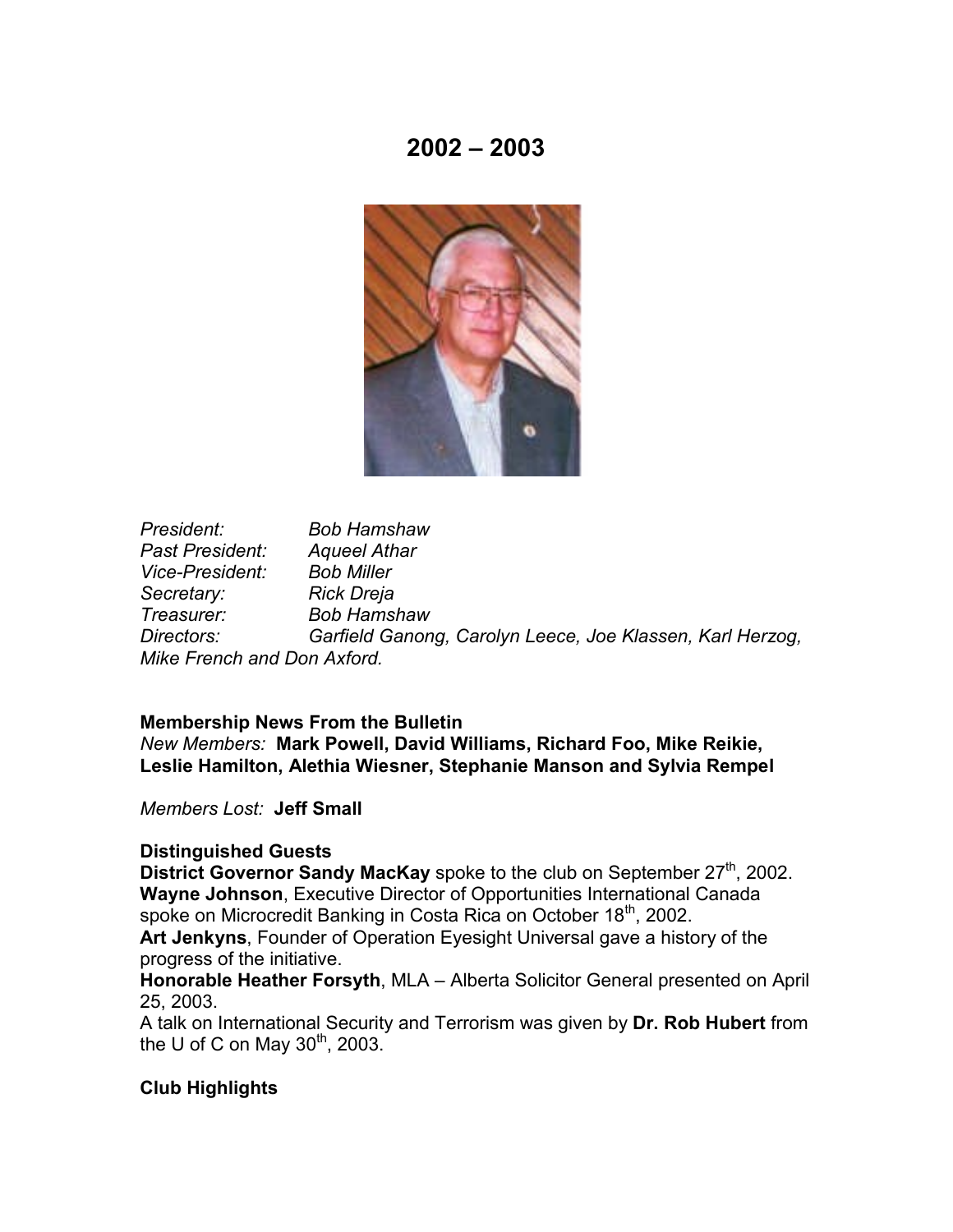**Felix Haspel** was our outgoing exchange student. He was honored to be chosen and placed in Thailand.

Past President **Aqueel Athar** was recognized by Rotary International with a Distinguished Club President award.

The club Fed the Hungry on September 29<sup>th</sup> at St. Mary's.

**Carol Leite** was our incoming exchange student from Brazil until January, 2003. Calgary West toured the Motive Action Training facility for the October 25<sup>th</sup> meeting.

The club partnership with Lord Shaughnessy High School was re-affirmed at a regular meeting hosted by the school on November 22<sup>nd</sup>.

Member **John Rymes** sponsored an Interior Design Scholarship at Mount Royal College in memory of his wife **Constance Mary Rymes**.

The annual Strawberry Shortcake event continued to exceed expectations and grew larger again this year.

**Angela Hodge** from New South Wales was the exchange student arriving in January.

Discussions regarding the status of our club fundraising projects were frequent, beginning in the winter. What new projects to consider, what current projects to drop?

**Bob Miller** joined a group traveling to Ghana in support of Microcredit initiatives. Calgary West once again became associated with bingo as a fundraiser beginning in April.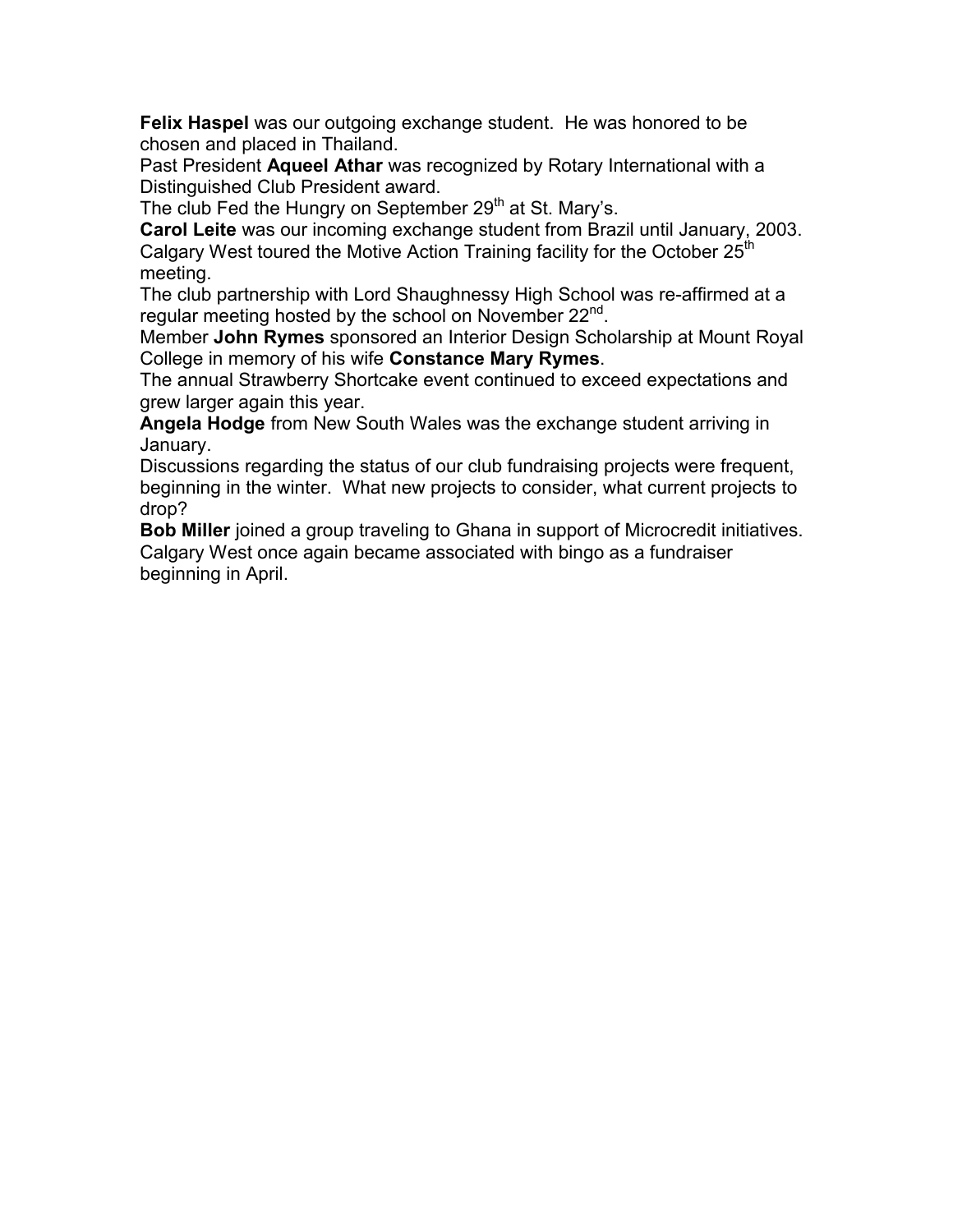

*President: Bob Miller Past President: Bob Hamshaw Vice-President: Joe Klassen Secretary: Chuck Morrison Treasurer: Dave Watson Directors: Garfield Ganong, Karl Herzog, Bryden Horwood, Marion Seeley, Dan Varvos and David Williams.*

#### **Membership News From the Bulletin**

*New Members:* **Sylvia Remple, Rick Guthrie, Bill Lawless, George Edwards, Ron Brooks, Mike Reikie, Alex Coelho.**

*Resignations:* **Elizabeth Gibbs, Nico Breed, Ron Irwin, Mark Powell, John Orien** (transferred to Heritage Park Club)

*Attendance:* From the Westerner; December 2002 – 92; October 2003 – 83 members.

#### **Social and Sporting Events**

Larry Doyle launched the club's sporting activities for the year by organizing a golf tournament at the Inglewood Golf Course on August 28<sup>th</sup>.

September 20<sup>th</sup> was the fall BBQ at Springbank Community Hall. The Calgary Fiddlers provided the entertainment. **Lynne Thornton** managed the Dinner Club – Members hosting members – for the year. **Marmie Hess** hosted the Club on a tour of the exhibit at the Glenbow Museum on the Artic. A subject on which she is an acknowledged Canadian expert.

It may or may not be under the heading of social activities but it certainly is a vigorous sporting activity, Korean Martial Art is engaged in by members of our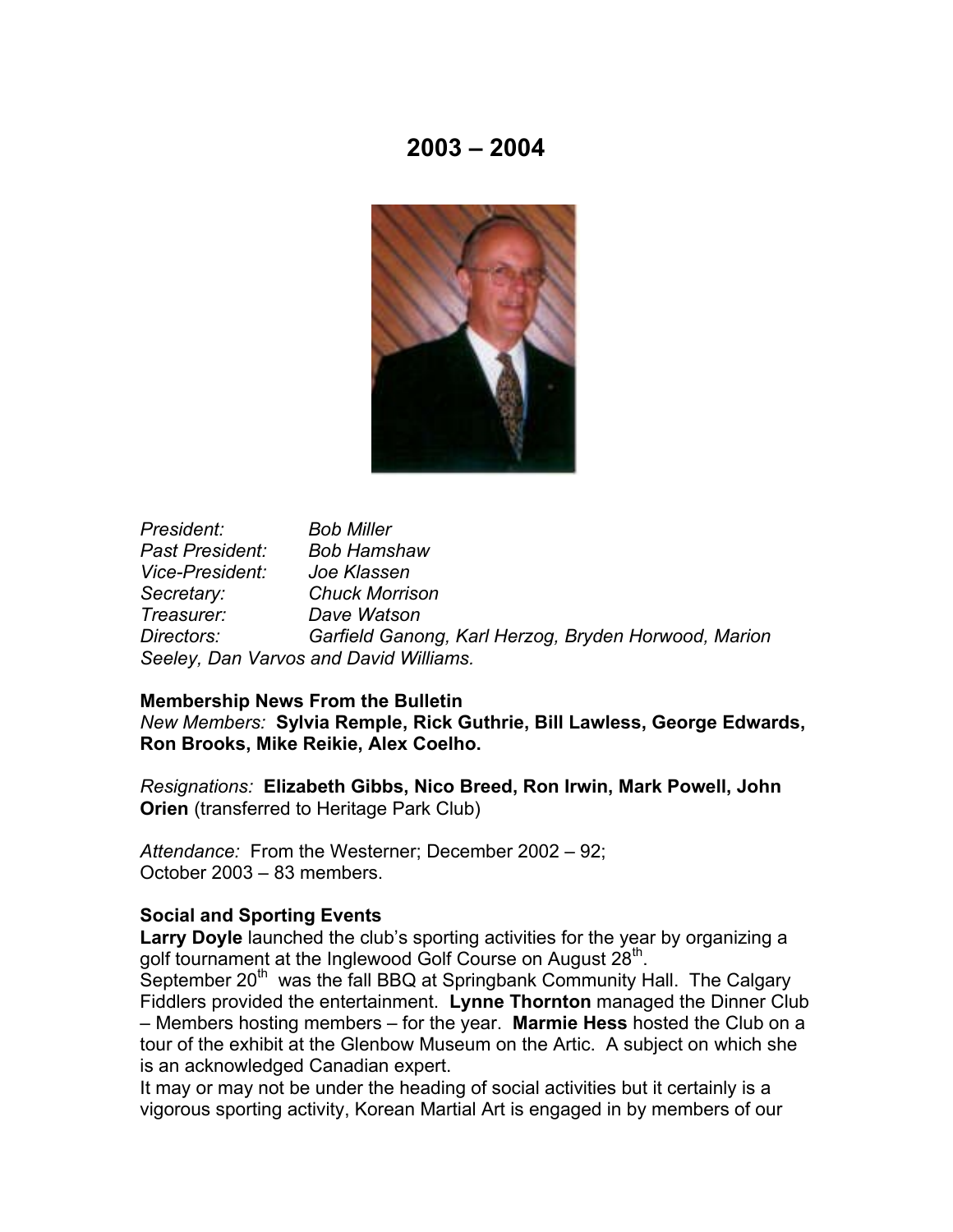Club namely, **Dan Varvos, Nico Breed and Larry Doyle** as taught by our member 5<sup>th</sup> Dan Black Belt **David Williams** of Kuk Sool Won. His pupils also include his **wife Rachel**. (Hope they get along well at home don't you!!) During the October visit to our club, **District Governor Mike Smith** presented our very own **Steve Rickard** with a District Governor Nominee pin. Steve's year will be 2005-2006.

Our Halloween meeting had quite a number of our members dressed in spectacular costumes. **Verneil and Doug Martin** did a great job decorating the hall for the occasion. The Christmas Party at the Wainwright Hotel in Heritage Park was organized by **Marge Henschel**. In October **President Bob Miller** had surgery at the Rockyview Hospital and **Joe Johanson** aka E.R. Johnson in the hospital records (much to the confusion of those who visited without knowing his room number) spent some time in Foothills Hospital with a serious by-pass operation.

**Marion Seeley** and **Robyn Braley** ran a Fireside at Marion's Roxboro house with 34 people in attendance.

In November our President returned to us on crutches. Can't keep a good man down!! **Carolyn Leece** continued to shine as a great sergeant-at-arms. Humorous and inventive in relieving our members of their loonies. **Chris Davis** was another lively Sgt. At Arms for the year.

**Bill Tapuska** lined up a delicious Family Holiday Brunch at Pinebrook Golf & Country Club for us. **Stephanie Monson** was congratulated by the whole club on her engagement.

**Brent Barootes** displayed the Rotary Centennial t-shirts that went on sale later in the year. **Carolyn Leece** welcomed her son back from Australia complete with dreadlocks!! **Bob Hamshaw and Lynne Thornton** become grandparents of **Rebecca Dianne Hamshaw**. A real cutie by all accounts. Evelyn and **Clarence Buckley's** son was reported as editing a definitive book on pediatric medicine. On 17<sup>th</sup> March **President Bob** held a highly successful Club Assembly. On a social note the Annual President's Lobster Dinner was held at Pinebrook Golf & Country Club in June. Also in June a "family picnic" was held at Rotary Challenger Park.

We carried off an award at the District Convention in Lethbridge for our "Strawberry Shortcake" fundraiser!!

The birth of our **"Minga"** fundraising event was announced by **Brent Barootes**. It was held on March  $16<sup>th</sup>$ , 2005. Lots of work went into the planning of this event!

**Crawford Cawell** started promoting the Stampede Breakfast in May!! You can't let things sneak up on you can you?

**President Elect Joe Klassen** and his **wife Maureen** went to Japan for the International Convention.

On the sporting scene we heard that **Chuck Morrison** got a hole-in-one at the Speargrass course in Carsland!

Our **Marmie Hess** was honored at the Calgary Awards Presentation with a Lifetime Achievement Award which was just a run-up to a trip to Lethbridge to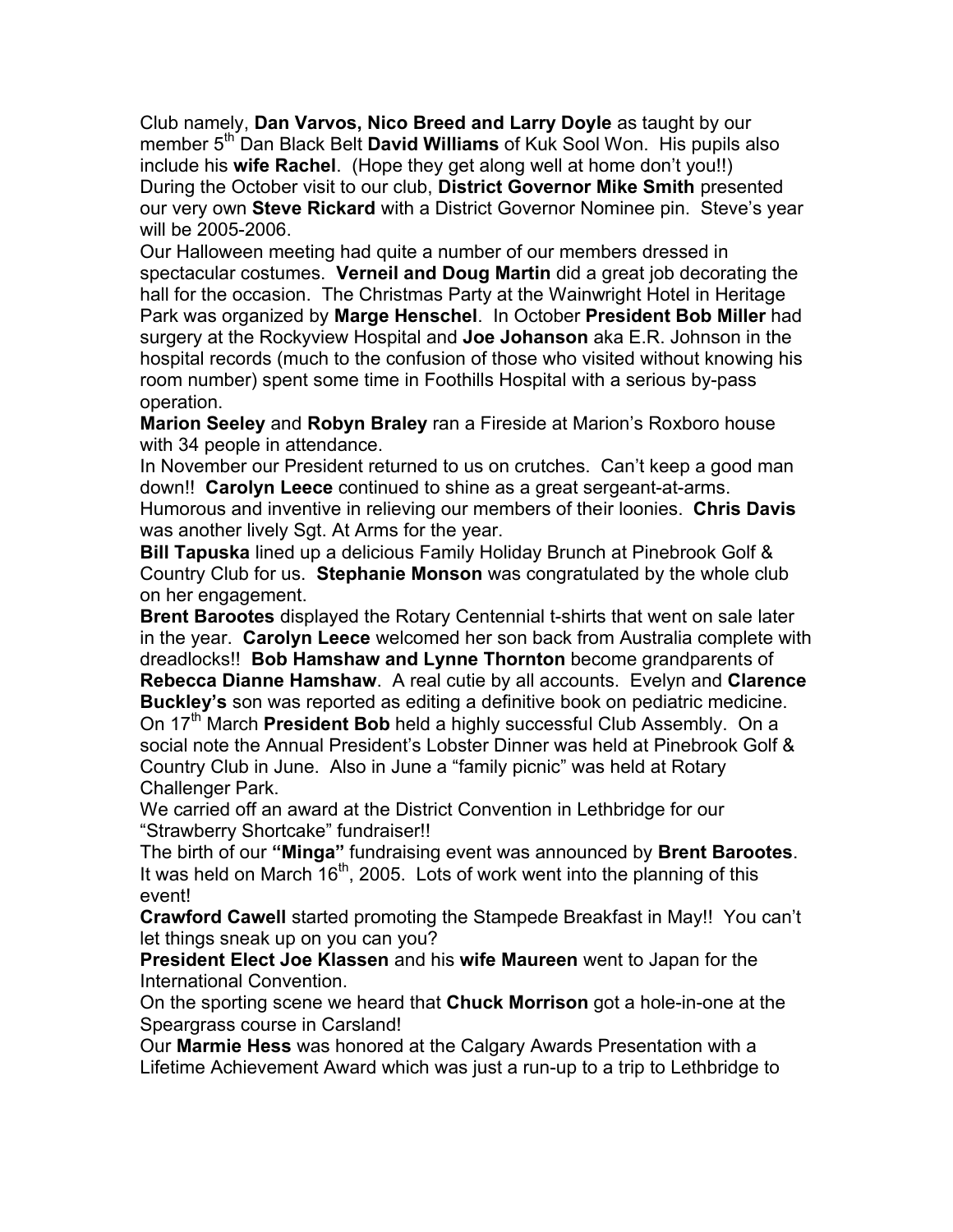receive another Doctorate the following week! All this in addition to picking up a Paul Harris Fellowship ruby pin earlier in the year. You have to be impressed.

# **Distinguished Speakers and Guests**

Distinguished speakers and guest for the year include our own **Sylvia Remple** and her **daughter Tammy Bartel.** Sylvia owned and operated Sun Ice which was Canada's largest sportswear company. Her talk was about the Sierra Leone sewing project which she started in that war-torn country to teach sewing on treadle machines by Tammy and herself.

Another very interesting speaker among many during the year was **Honorary Lt. Colonel of the Queen's Own Rifles** who spoke of Remembrance Day & the current state of the Canadian forces. Our much loved ex-member **Dr. David Hogan**, a renowned geriatrics specialist, gave an illuminating talk on his specialty.

We had a witty talk by **Carolyn Leece** on lifestyles, our health and her book "its later than you think". We have some talented people don't we?!

# **Projects**

Club members galore organized and/or worked on numerous projects during the course of the year. Notably **Marie Rickard** and **Chris Lee** were prime movers on Strawberry Shortcakes.

**Ron Jones** pushed Rotary Challenger Park lottery tickets.

A new fundraiser project came into being with car parking at the Farmers' Market and at Spruce Meadows. **Rick Dreja** got this lucrative activity going.

A casino in April was well supported.

# **On-going Projects:**

**Roger Joki** did noble work at Lord Shaughnessy High School with a Trade Fair and co-coordinated with LSHS students assisting in reading classes at David D. Oughton Elementary School.

**David Williams** looked after the Mentorship Program at LSHS.

**Jo Johanson** kept Alpha House in our minds all year long, particularly in the cold months.

**Mike French** promoted contributions to the Rotary Foundation with his "Who wants to be a Paul Harris Fellow?" pitch. Quite original!

**Karl Herzog** made a good haul of cash running the Annual Garage Sale in the tradition of its founder **Aqueel Athar**. Proceeds from the sale went to Operation Eyesight Universal.

# **Student Projects**

RYLA coordination was handled by **Sa'adat Keshavjee** together with "Adventures in Citizenship". **Verneil Martin** was a moving force in our Exchange Student program which said good-bye to **Angela Hodge** from Australia and to **Elena Tyminski** our export to Cordoba, Argentina. We welcomed **Kong Chaiwongkachon** from Thailand. Outstanding youngsters all!!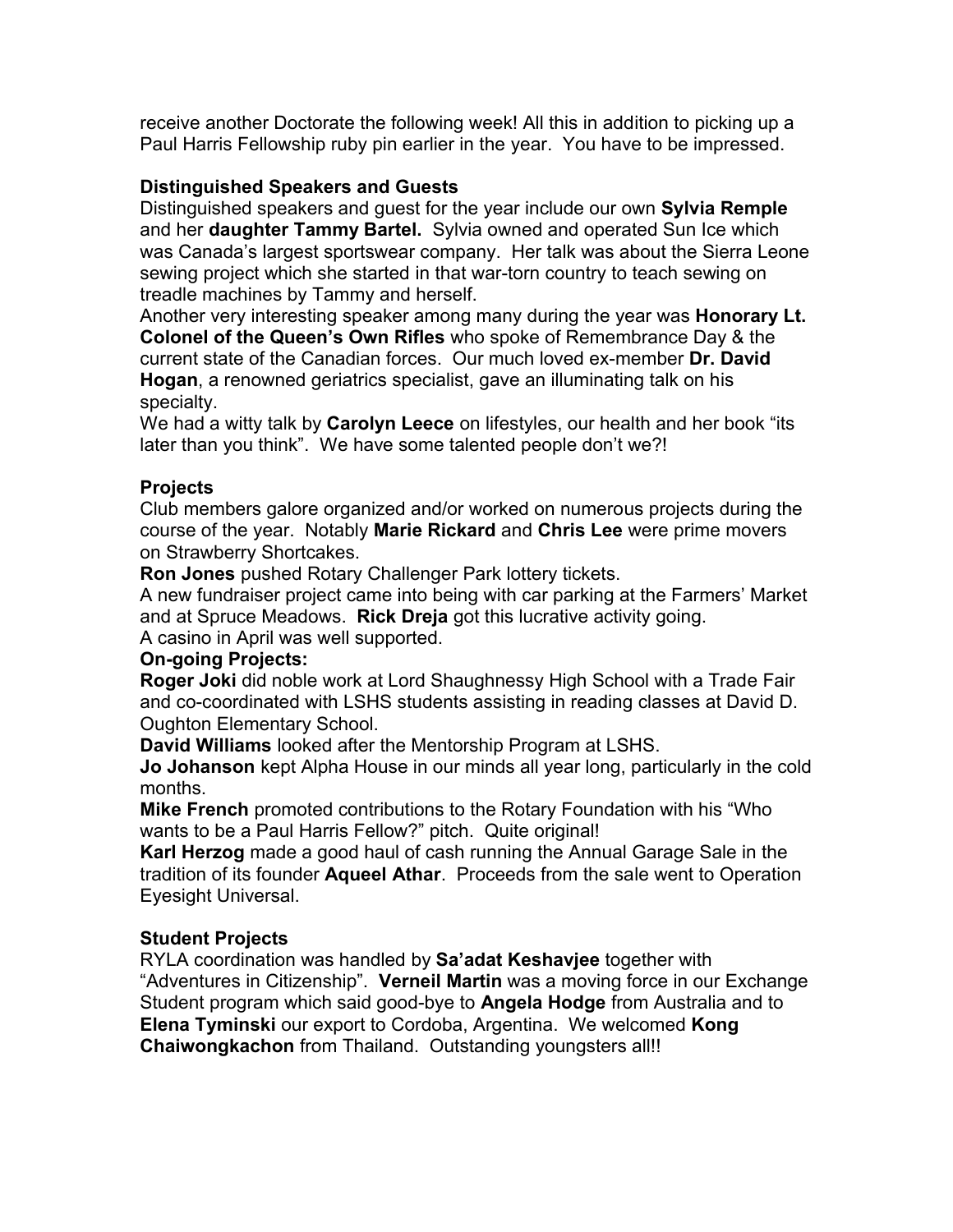# **Club Fundraising Events**

Casino Strawberry Shortcakes Bingo Garage Sale Parking Cherry Sales (\$2,800 net) Stampede Parade Viewing & Breakfast (\$4,129) Donations to Causes and Charities Feed the Hungry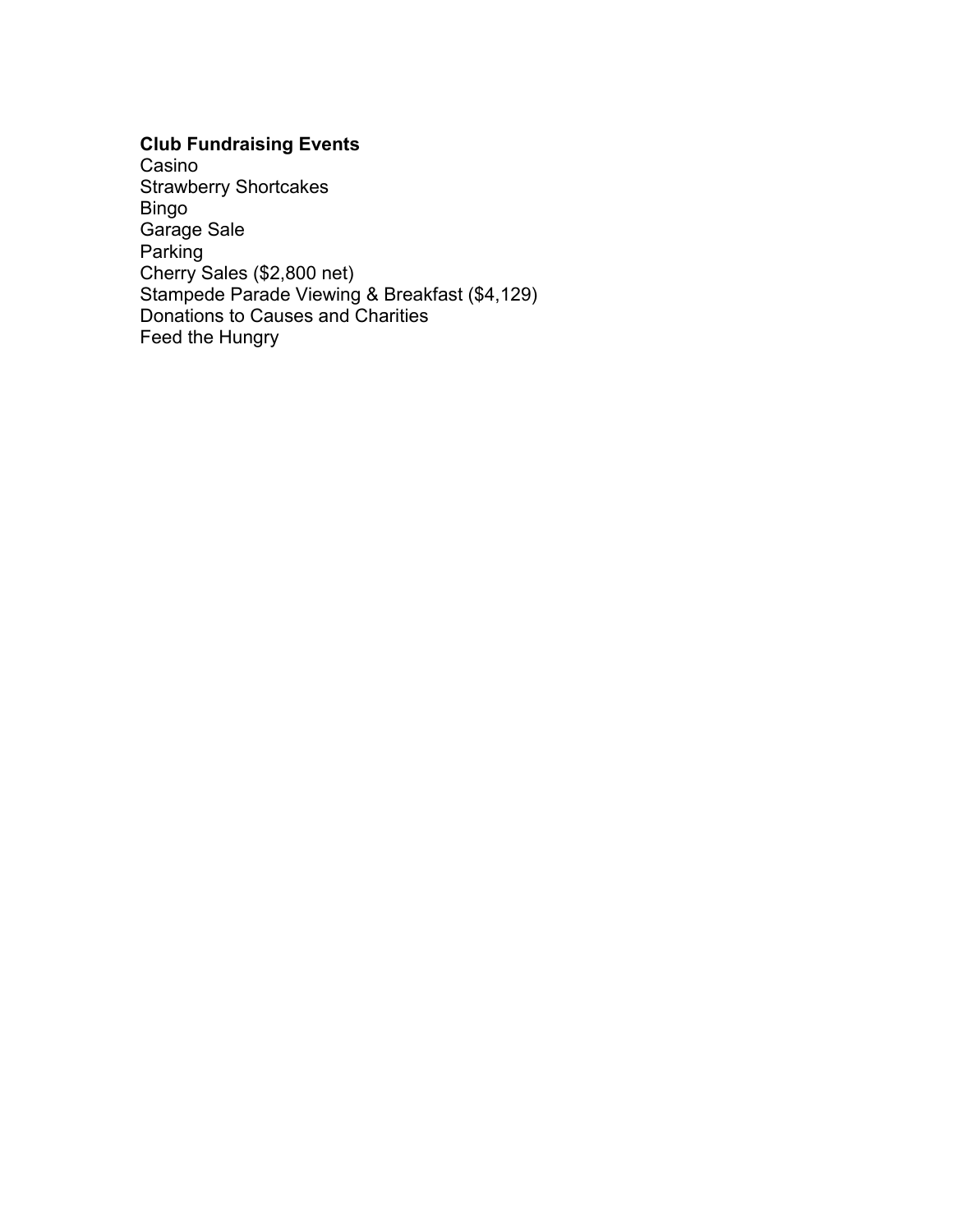

*President: Joe Klassen Past President: Bob Hamshaw\* Vice-President: Chris Davis Secretary: Jim Barnes Treasurer: Dave Watson Director Club Services – David Williams\*\* Director New Initiatives – Dan Varvos\*\* Director Vocational Services – Verneil Martin\* Director International Services – Vasile Douros Director International Services – Bryden Horwood\*\* Director Youth Services – Bernie Ward*

*\*Bob Hamshaw replaced Past President Bob Miller who moved to Stewiacke Nova Scotia. Verneil Martin replaced Marian Seeley who moved to Mexico.*

*\*\*Completing second term.*

#### **Membership News from the Bulletin**

Membership: At 1 July 2004 – 87 At 30 June 2005 – 86

*New Members inducted this year:* **Frank Burns Don Douglas Doug Chisholm Mark McLaughlin Roy Thurm**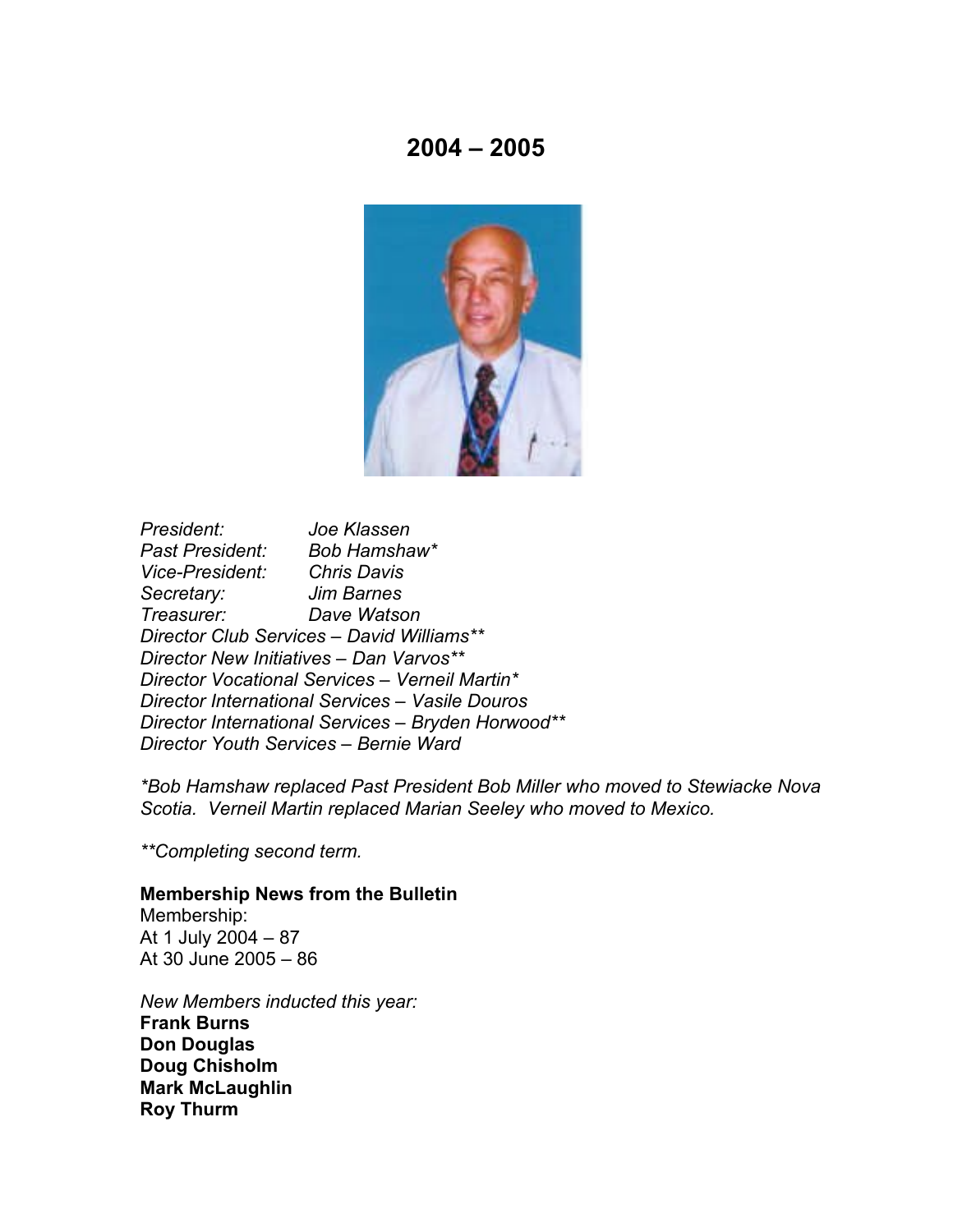*Members lost to the club:* **Al Williams\* Frank Phillips\* Art Jenkyns (Honorary)\* Bob Miller Marian Seeley Sylvia Remple**

### \*Deceased

At 30 June 2005, six members were excused from meeting attendance requirements because of age/seniority. There were two honorary members, **Curly Galbraith and Doug Martin**. **Fred Ronicker** remains the sole charter member of the club.

# **Fundraising**

We placed considerable emphasis on re-organizing our fundraising events:

- After much soul searching the club finally stopped doing Bingo. By and large, this was a popular move.
- We embarked upon a major fundraiser, our Minga event which was held at the Calgary Golf & Country Club and was a great financial success.
- The club undertook to join the Chinook Club in parking cars at Spruce Meadows and at the Farmers' Market. However, some burnout of club members led to a deterioration in the number of volunteers and we were unable to complete our obligations.
- Strawberry Shortcakes was once again a resounded success.
- Cherry sales (lead by **Chris Lee and Bill Tapuska**) were successful once again even though the numbers were down this year.
- The Stampede Parade Breakfast (9 July 2004) was its usual success.
- There was no casino this year.

### **Odds and Ends**

Exchange Students – **Kong Chaiwongkachon** to Thailand on 20 July 2004.

- Outbound student **Ashley Bromby** was off to Thailand 23 July 2004.
- Outbound exchange student **Elena Timinsky** Argentina.

First 3 meetings in August were away from DCC.  $6<sup>th</sup>$  & 20<sup>th</sup> August at the Day's Inn Macleod Trail. Project 118 Youth Ranch hosted the club on  $13<sup>th</sup>$  August at the Ranch.

**July 04** – **Ron Morrison** lost his **wife Carol** to cancer.

**30th July** saw the club host 12 immigrant professionals primarily from the Asian community – organized by **Dan Varvos**.

**17th September** – Fall BBQ at Springbank Community Center, organizer **Don Bateman**.

**26th September 2004** – Wonderful fireside organized by **Marian Seeley**.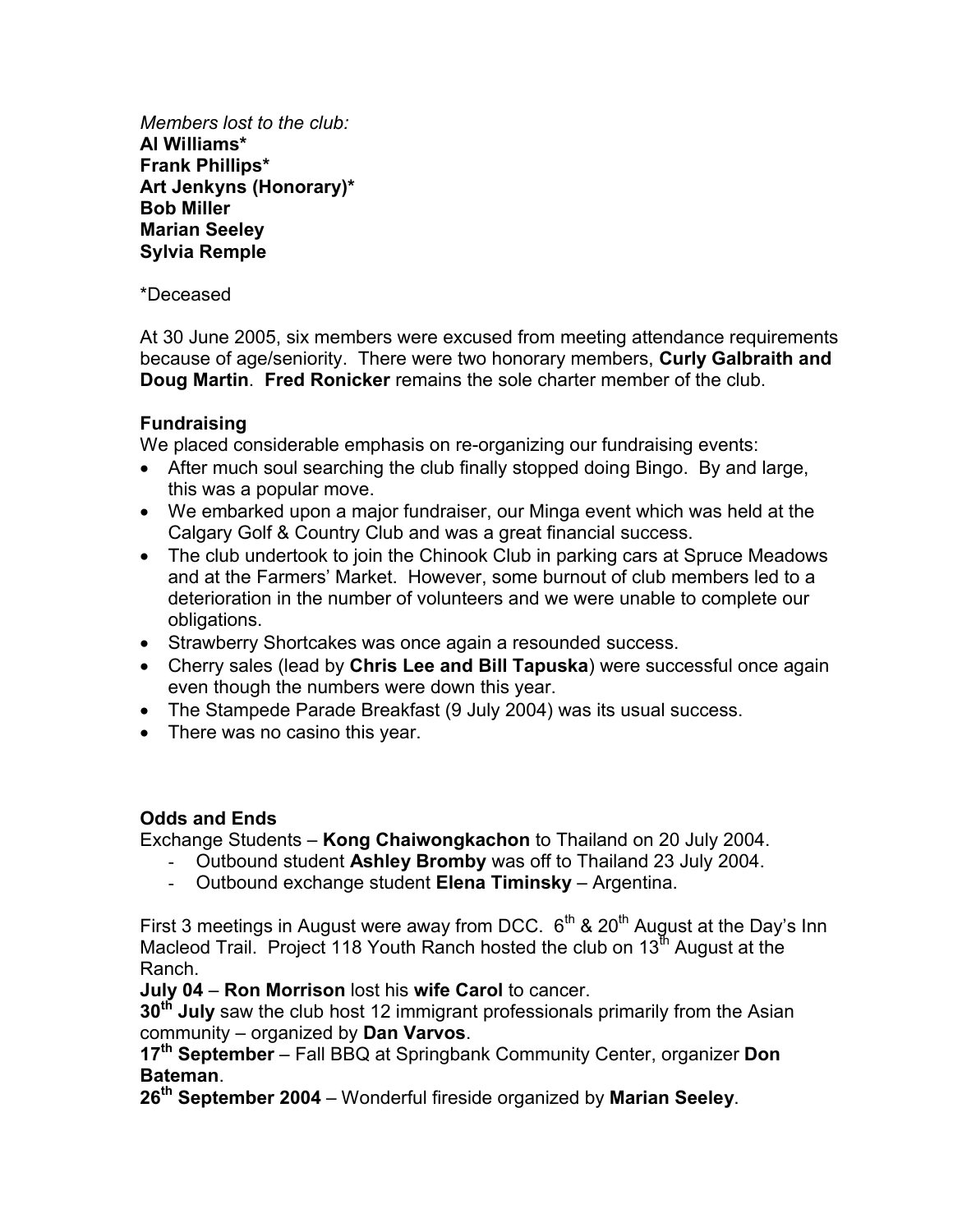**3rd September 2004**, **District Governor Ken Copithorne and wife Wendy** attend the club for the annual DG visit.

**4 – 24th September** – **President Joe** was away from the club due to the death of Maureen's mother. **Bob Hamshaw and Bob Miller** filled in.

**25th September 2004** – Highway Cleanup – Organizer **Larry Doyle**.

**28th September 2004** – Feed the Hungry – **Crawford Caswell**.

**Club Assemblies**: 13<sup>th</sup> October 2004 – Lord Shaughnessy High School & 6<sup>th</sup> April 2005 – DCC

**22nd October 2004** – Farewell party for **Bob & Paula Miller** and **Marian Seeley** at Pinebrook.

**24th November 2004** – Christmas Party – CGCC, 90 in attendance.

**3, 11, 18th December** – Salvation Army kettles.

**10th December** – Rotary Info session at 11:15 DCC – **Clarence Buckley**

**19th December** – Pinebrook Christmas family lunch, 220 in attendance.

**7th March 2005** – Integrity Awards – **Grant Ritchie**.

**MINGA Fundraiser** – 12<sup>th</sup> November 2005 – dry run at CGCC. 16<sup>th</sup> March CGCC – Very successful. Raised \$50/60K.

**9th June 2005** – President's Party and Lobsterfest at Pinebrook GCC. Emcee was **Rick Guthrie**.

### **Sample of Guest Speakers**

**Jason Borton** – Rodeo Cowboy Radio City Jazz Exchange Students **Ken King** – Calgary Flames **District Governor Ken Copithorne Rod Sykes Gary Mar** – Minister of Health **Dr. Sherry Rinsforth** – Calgary Zoo **Jim Dinning Jack Beaton** – Police Chief **Judge John Riley** – Twice **Irene Maria Bakker** – Consulate of the Netherlands **Dr. John Cowan** – Principal of the Royal Military College **Jessica Robertshaw** – Student **Roy Thoreson** – World Champion Whistler

**Classification Talks George Edwards Murray Hunter Frank Burns**

### **Calgary Rotary Clubs' Foundation Awards**

The board passed a motion that all widows/widowers of club members who have not been otherwise recognized for their service to Rotary be presented with a donation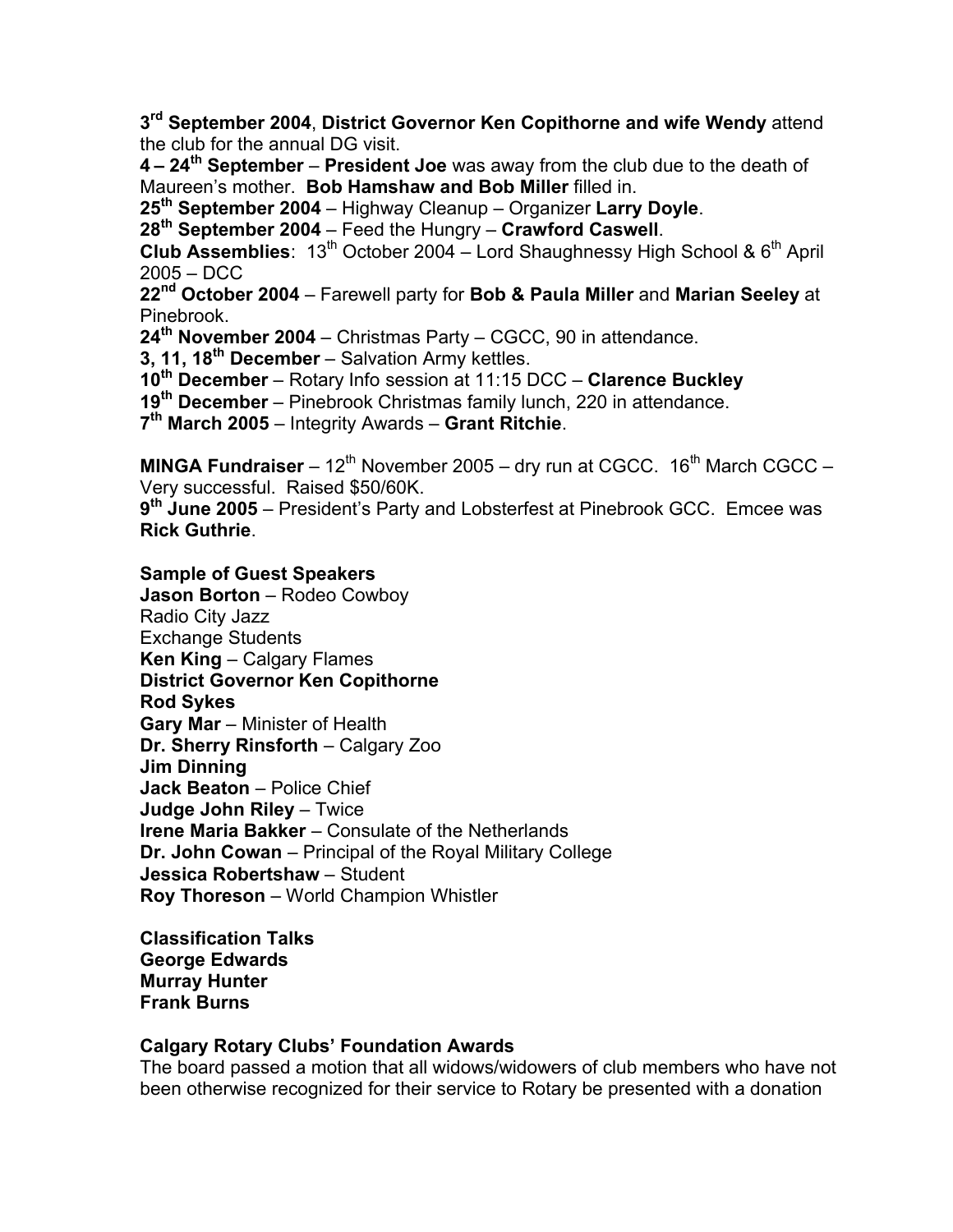to the CRC Foundation in memory of the deceased. This year, presentations were made to **Bette Williams, Joan Mackasey, Ruth Rogers, Gay Phillips and Una Jenkyns.**

### **Lord Shaughnessy High School**

Very active as usual. Venue for Strawberry Shortcakes production. **Brad Adams** is new principal of LSHS.

#### **Website**

This was the year we made a major move to a new web site based on a pre designed program called Club Runner.

#### **Other Highlights**

Sponsored **Jessica Robertshaw**, 17 year old student from Bishop Carroll High School to the World Debating and Public Speaking contests in Cyprus. Jessica won several awards.

Ten year old Ukrainian girl **Oksana Oliynyk** was back in Calgary for another heart surgery with her **mother Natalia**. CWRC presented them with \$1,000.

**Dan Doherty** along with his **wife Marlene** and tow of their children went to Mexico to help build homes.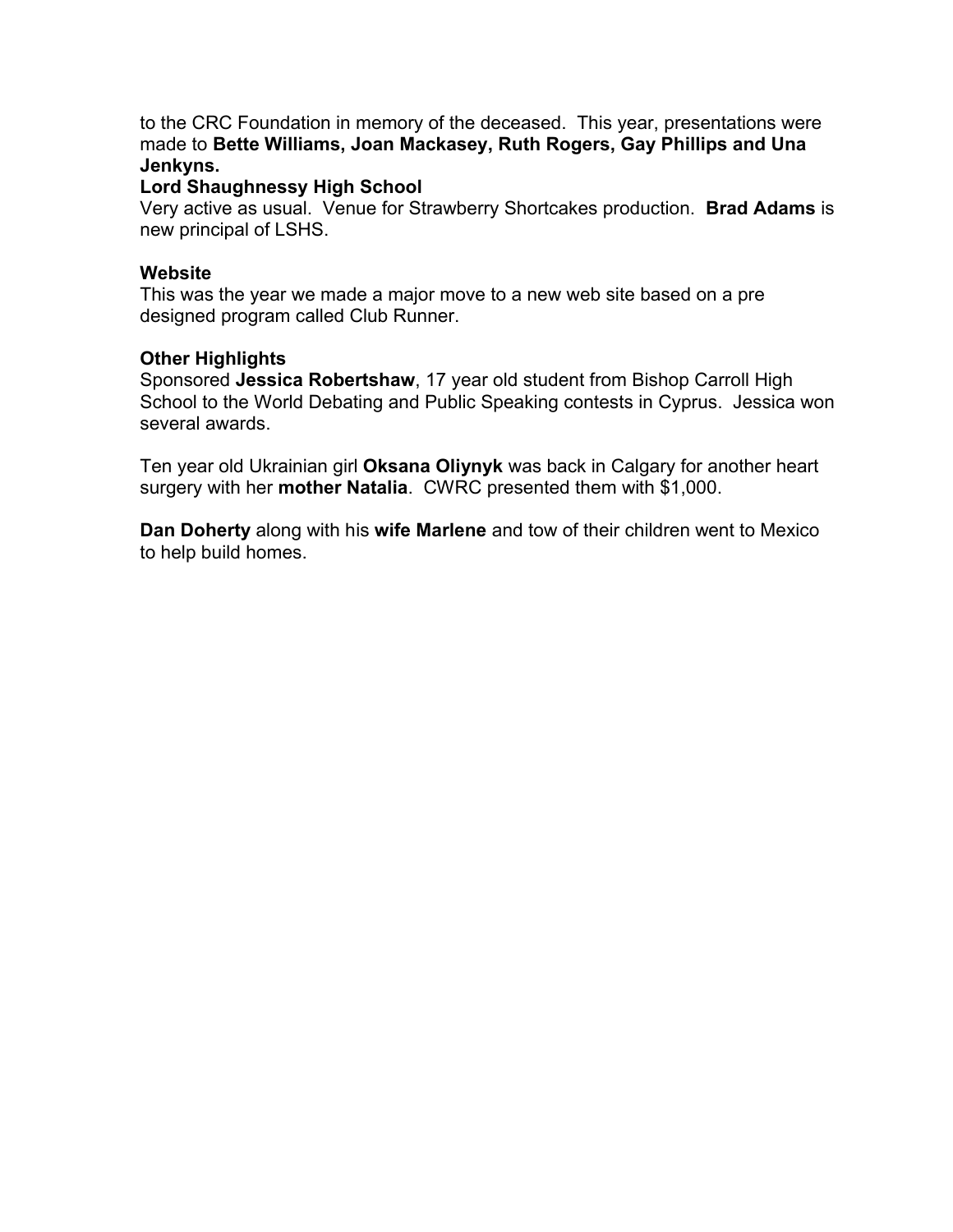# **The Rotary Club of Calgary West 2005 - 2006**

# **President's Summary**

*"Better late than never."*



| President:              | <b>Chris Davis</b>                                                                                                       |
|-------------------------|--------------------------------------------------------------------------------------------------------------------------|
| Past President:         | Joe Klassen                                                                                                              |
| <b>President Elect:</b> | Mike French                                                                                                              |
| Treasurer:              | Murray Hunter                                                                                                            |
| Secretary:              | Jim Barnes                                                                                                               |
| Directors:              | Frank Burns (from Sept); Stan Cichon; Vasile Douros; Leslie<br>Hamilton (to Sept); Marg Henschel; Verneil Martin; Bernie |
|                         | Ward                                                                                                                     |

**The "Stats"**

Membership: 85 members at beginning of term 88 members at year end

Joined: Garth Evans, Pauline Evans, Matt Hanrahan, Ed Helmich, Helen King, Gerry Madigan, Derek McClary, John Petryshen, Brenda Sali, Roy Thurm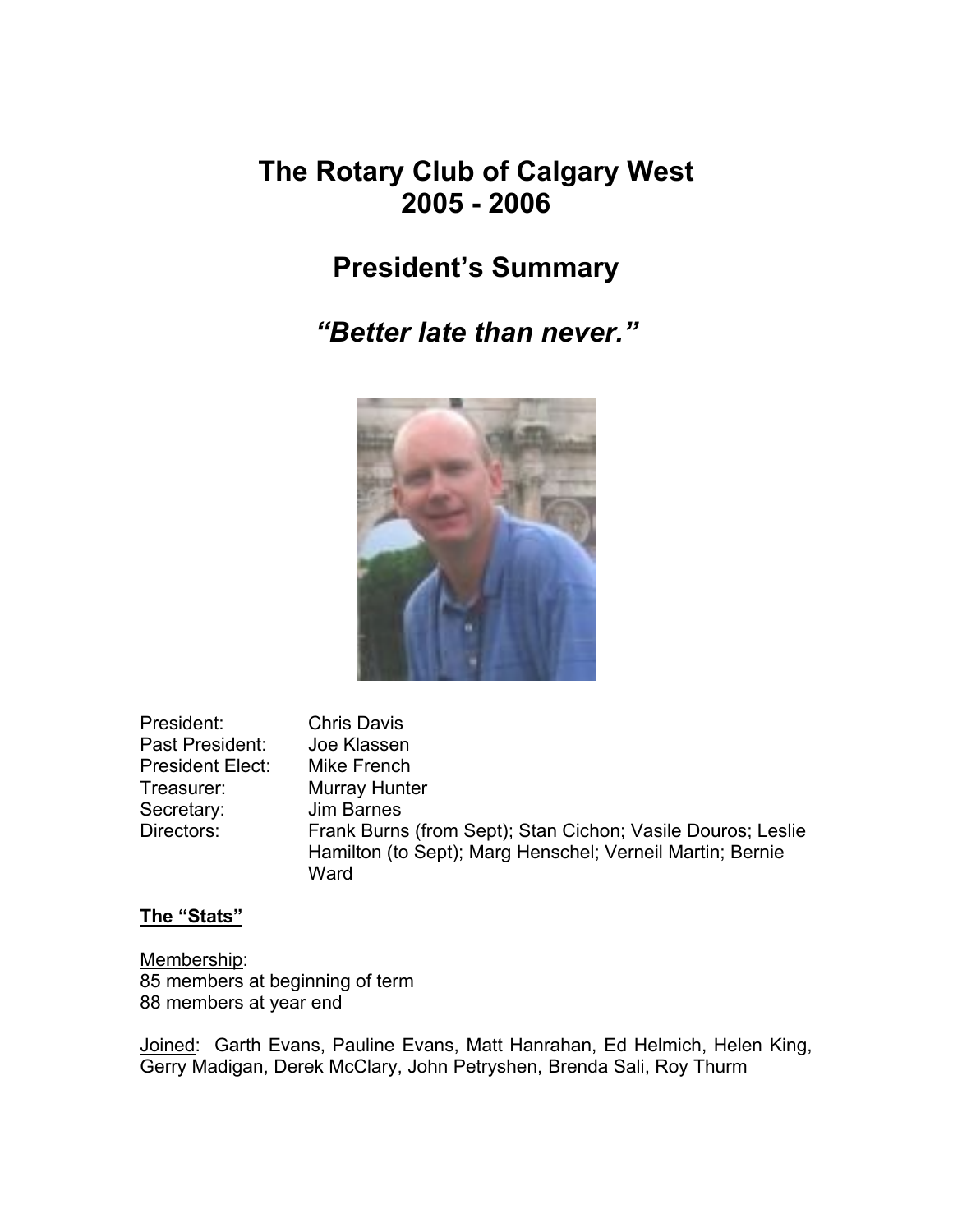Resigned: Don Douglas, Leslie Hamilton, Bill Ingles, Kevin Jones, Mark McLoughlin, Stephanie Monsen, Sandra Roman In *Memoriam*: Harold Sharlow

The passing of Harold Sharlow on September  $24<sup>th</sup>$  marked another milestone event for our Club. Harold (lyrics) and "Joe" Johanson (music) had been a musical force in Calgary West for decades. Harold, a retired school teacher, brought two songs each week for the Club to enjoy and participate in – in "Music & Song". They weren't long  $-$  part of the beauty of it  $-$  but they were witty and thoughtful reflections on the day's guest speaker and on contemporary events. The music was "contemporary" (although this was a relative term!). Harold and his bride, Madeleine, celebrated 52 years of marriage in July. We held a special memorial meeting for the Club and his family on November 18<sup>th</sup>. Harold was (and is) missed by our Club.

Sickness & Health: Crawford Caswell (heart – July), Harold Sharlow (d. Sept.  $24<sup>th</sup>$ ), Joe Johanson (hospital – November, moving to Wentworth Manor in late January), Theresa Aboussafy (d. Jan.  $1<sup>st</sup>$ ), Bernice Axford (101 years young on Feb  $3<sup>rd</sup>$ ), Verneil Martin (broken thumb and wrist, and several cuts & scraps to her face, hands & knees – airport, February), Jill Huffman (hip replacement – Feb), Ruth Rogers (Foothills - May 4 w/ compressed disk), Ann Novinger (d. May), Bill Lawless (35 years of marriage – May), Stan Beveridge (40 years – May), Doug Martin (MRI – May 26<sup>th</sup>),

New stuff: a new form of "roster" (dubbed the "Club Handbook") – with photos! – was introduced; new rectangular magnetic name badges replaced the large round clip-ons; Club inventory and "garage sale" of redundant items (thanks Jim Barnes!).

Guest speakers: Roy Thoreson (whistler), Lee Richardson (MP), Louise Tyminski (outbound exchange student), Ken King (Flames), DG Steve Rickard, George Brookman (Stampede), Marilyn Gunn (community kitchens), Naomi Holland (Serve Nepal), Doug Maddems (Talisman / Street Kids Int'l), Frank Jewsbury (Cameo – landmines), Richard Walker (World Skills 2009), Amanda Oliviera (exchange student), Grant Kelba (original Harvey the Hound), Rhonda Riseborough (Terry Fox run), Brenda Brown (FCC), Karen Bronstein (Hospice Calgary), Ron Brookes (classification), Claire O'Fee (exchange student), Keith Paget (Qualico solar homes), Brenda Sali (classification), Peter Josty (Alberta innovation), Laurie Maslak (HR assoc'n), Carly Somerville and Melissa Gerlinsky (Alberta Mentor Foundation for Youth), Gerry Madigan (leadership / classification), Ken Friesen (Concours collision), Jeff Turner (Lord Shaughnessy – 20 year partnership), Ross Marsh (philanthropy), Ambrose Samulsky (SAIT), Don Smith (historian – Lougheed building / Grand theatre), Kim Veness (Light up the World), Carla Cohen (Ronald McDonald house), Sid Andrews (Inglewood Bird Sanctuary), Jill Wyatt and Mitch Ravvin (YMCA), Judy Pedersen (Ft. McMurray), Diane Pask (Calgary's International Peace Conference), Frank and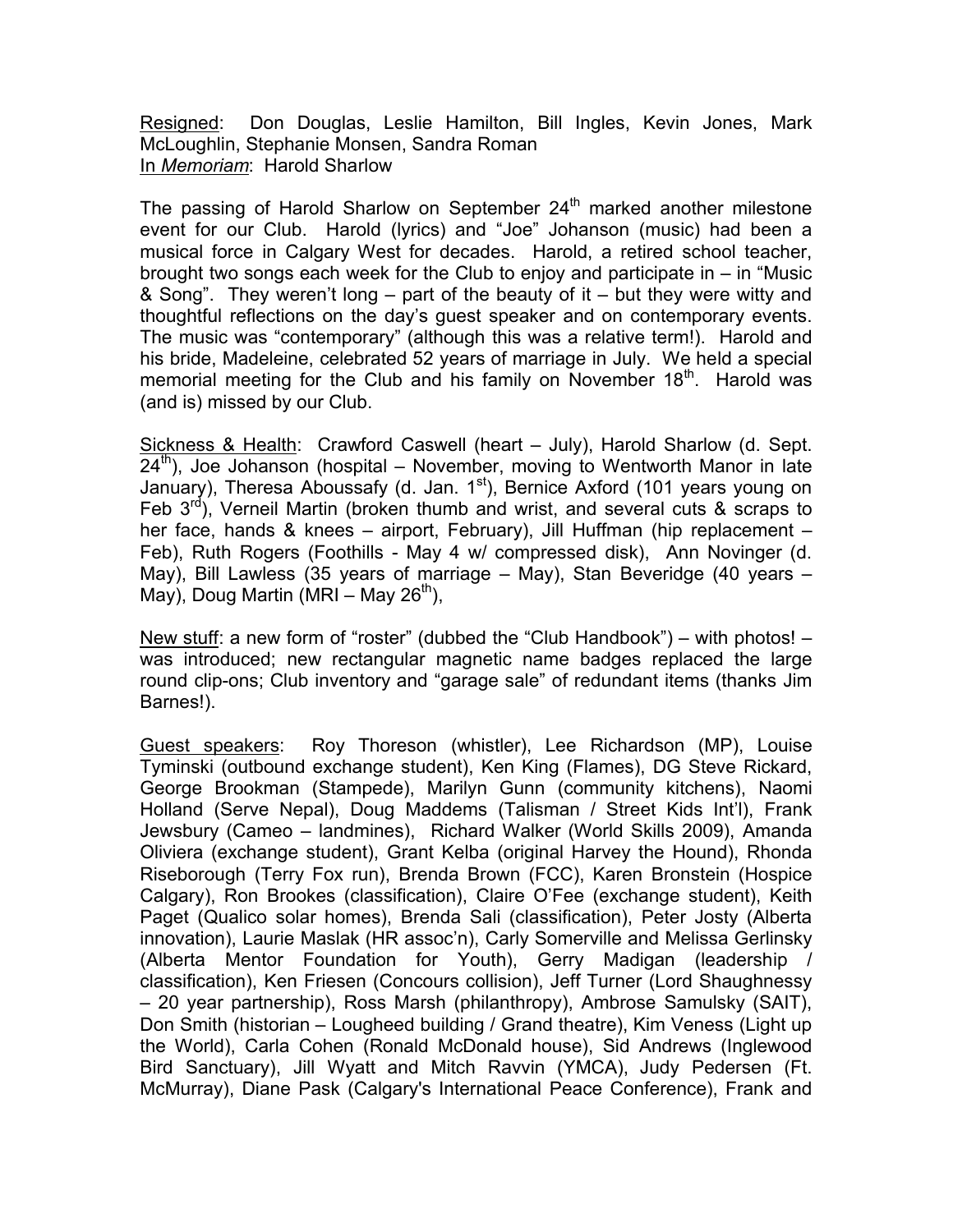Kathleen Mayhew (Adopt a Village), Essaya Chikmoroff and Michael Cheung (exchange students), Walter Haessel (Cambodia), Rick Guthrie (Dad's day), Vanessa Everett (SAIT–Aboriginal Workplace Issues), Ashley Bromby (exchange student).

Notable in R.I. Interesting Rotary International appointments: **Wilf Wilkinson** as **R.I. President Nominee** for 2007-2008 (the first Canadian RI president) and **Monty Audenart,** from Red Deer**,** as **Zone 22 Director Nominee** for 2007-2009.

Our own Steve Rickard was our District 5360 Governor in 2005-06. It was very special once again having a club member as DG. While there was some apprehension in Calgary West about our membership being "tapped out" by the required and necessary support for our DG, the Club never seemed hobbled by this responsibility. It even meant we had an extra special District Convention in April!

# **Students / Youth**

One of the changes in this year's Roster was to include not only "partners" of deceased Club members, but our various exchange students. **Heather Goudie**  was the recipient of the "Rotary Service Award", a \$200.00 scholarship for a student graduating from the school. We had an abundance of exchange students this year! **Gordon Lamb,** one of our outgoing Exchange students, left for Denmark on July 31<sup>st</sup>. Louise Tyminski, our other ambassador, left for Hungary in August. **Amanda Oliviera** from Brazil, was our inbound student. She left us just prior to Christmas, after a busy year of activity – probably topped by the fun at the "Taste" event! **Jenny Taboada** arrived from Argentina on Feb. 5th. Our summer outbounds were **Essaya Chikmoroff** (Hungary) and **Michael Cheung** (Denmark) – both spoke at the Club in early June.

### **Money**

The fiscal philosophy this year might have been "givin' it all away". We had amassed funds from our continuing casino and bingo efforts and we had a legal obligation to distribute these funds.

To spend money, tho', we had to raise it first! We did two casinos - one for Habitat for Humanity (commencing a long-standing partnership with H4H) followed immediately by our own casino – a four day run from March 16 to March 19! Each casino raised over \$75,000! We also did another volunteer effort casino for Motive-action on March  $4<sup>th</sup>$  &  $5<sup>th</sup>$ . Our other big fundraiser was Strawberry Shortcakes, bringing in about \$15,000, with the Stampede breakfast coming in third at just under \$6000. Although we had great expectations for "Taste of Calgary", we had some teething problems and the ended with a small deficit.

Murray Hunter reminded us at the Fall Assembly that the Club needed about \$30,000 - 35,000 to run basic club operations - covering dues to RI and the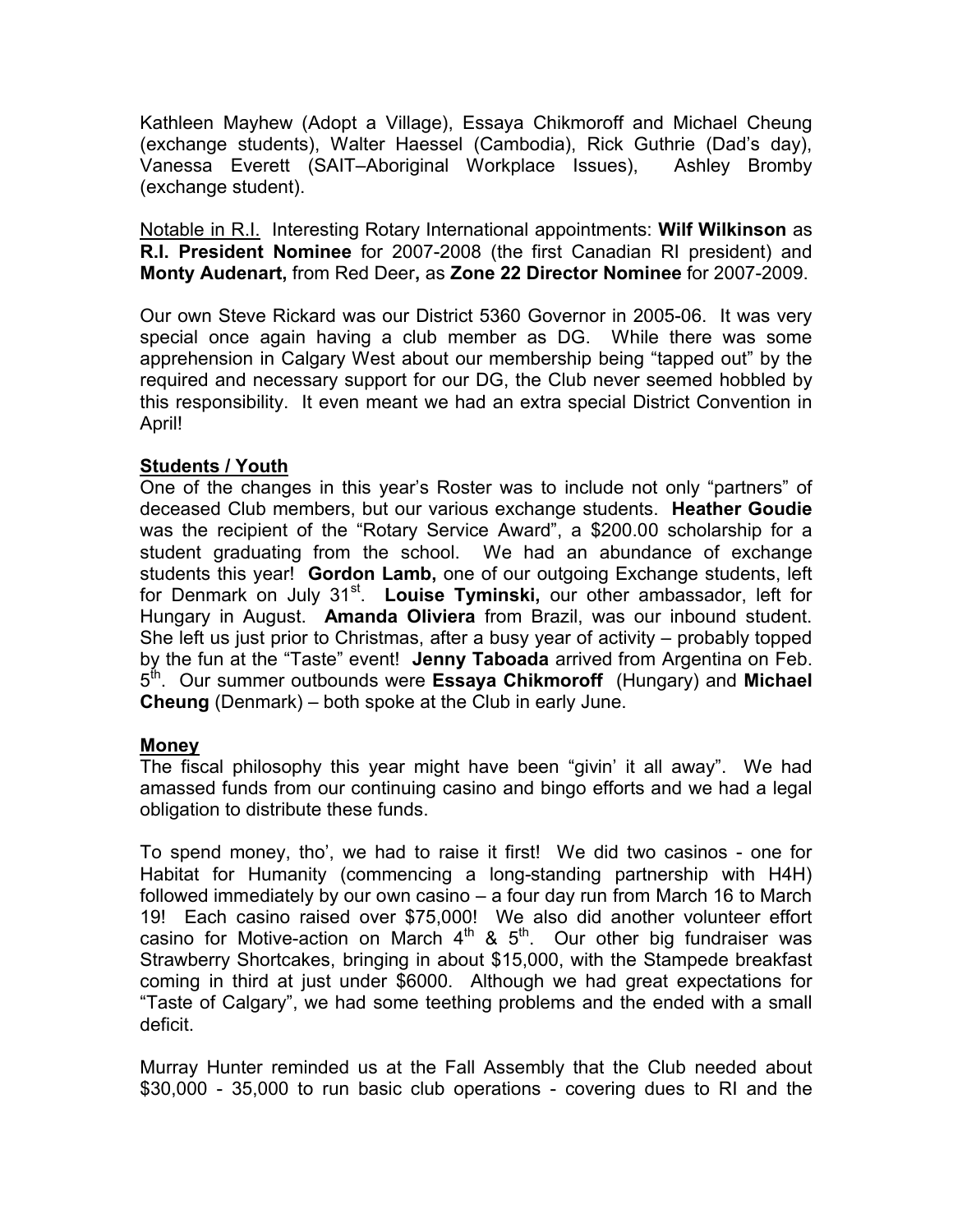District, the International Convention for the president and spouse to attend, insurance, the bulletin, meeting expenses, Integrity Awards, the President's Party, We Care/Be a Friend, membership development, social activities and fellowship.

The "community" account was where we gave most of our fundraising away. By year's end, we spent about \$106,000, with \$45,000 to "new projects", \$38,000 to International projects and \$18,000 to Youth activity. Beneficiaries of all this money included youth exchange, the 4 Way Test contest, Adventures in Citizenship, RYLA, Lord Shaughnessy, David D. Oughton, RYPEN, the reading programme, drug dogs, scholarships, Opportunity International, Paul Harris, Operation Eyesight, Feed the Hungry and other new projects. We provided another \$15,000 to Calgary Rotary Challenger Park in July, raising our cumulative total to \$29,000 (President Chris was a big supporter of CRCP, attending a celebration honouring the completion of the first 3 phases of the Park held on September  $10^{th}$ .) In March we gave CRCP another \$9700 for a 'gator'!

We continued to be a big contributor to and beneficiary of the Calgary Rotary Clubs Foundation. As reported by David Watson, as of February 28, 2005 we had a total of \$219,246 in the general fund.

# **Events**

We had many of the "typical" events during 2005-06 – the Stampede Parade and Breakfast (July  $8<sup>th</sup>$ ), Cherries fundraiser (July 19<sup>th</sup>), Fall Springbank Hall BBQ (Sept  $23^{rd}$ ), Highway Clean-up (Oct  $1^{st}$ ), Feed the Hungry (St. Mary's Hall, October 23<sup>rd</sup>), Christmas Party (November 18<sup>th</sup>), Pinebrook Christmas Brunch (Dec.  $18<sup>th</sup>$ ), Salvation Army Christmas kettles, David D. Oughton Christmas carol student visit (Dec.  $23^{\text{rd}}$ ), Bob Kerr and "Ode to a Haggis" (R. Burns Jan.  $20^{\text{th}}$ meeting), Strawberry Shortcakes (surprise! – Feb.  $14^{\overline{h}}$ ), Fireside (March 1<sup>st</sup> at the Elbow River casino), Integrity Awards (March  $6<sup>th</sup>$ ), 4-way Speech contest (March).

Club Assemblies: October  $26<sup>th</sup>$  (Danish Cdn Club) and March  $29<sup>th</sup>$  (Elbow River Casino). Doug Chisholm ably organized these assemblies – an important measure of the Club's direction and goals and an opportunity for the current President to look at things midway through his / her term and for the in-coming Pres to provide insight on the coming year.

Golfing: Innisfail (July 27<sup>th</sup>), Inglewood (Aug 17<sup>th</sup>, club champs) and Spirit River (May  $31<sup>st</sup>$ ).

Some events were unique to this year. "Taste of Calgary" (August  $4 - 7$ ) was given a two year go. Great expectations, disappointing results. However, everyone enjoyed the fellowship. "Habitat for Humanity" – our first H4H home build project in Dover took place on September  $17<sup>th</sup>$ . It was a coolish day, but we blitzed through our work, completing a single dwelling on the end of a 4 unit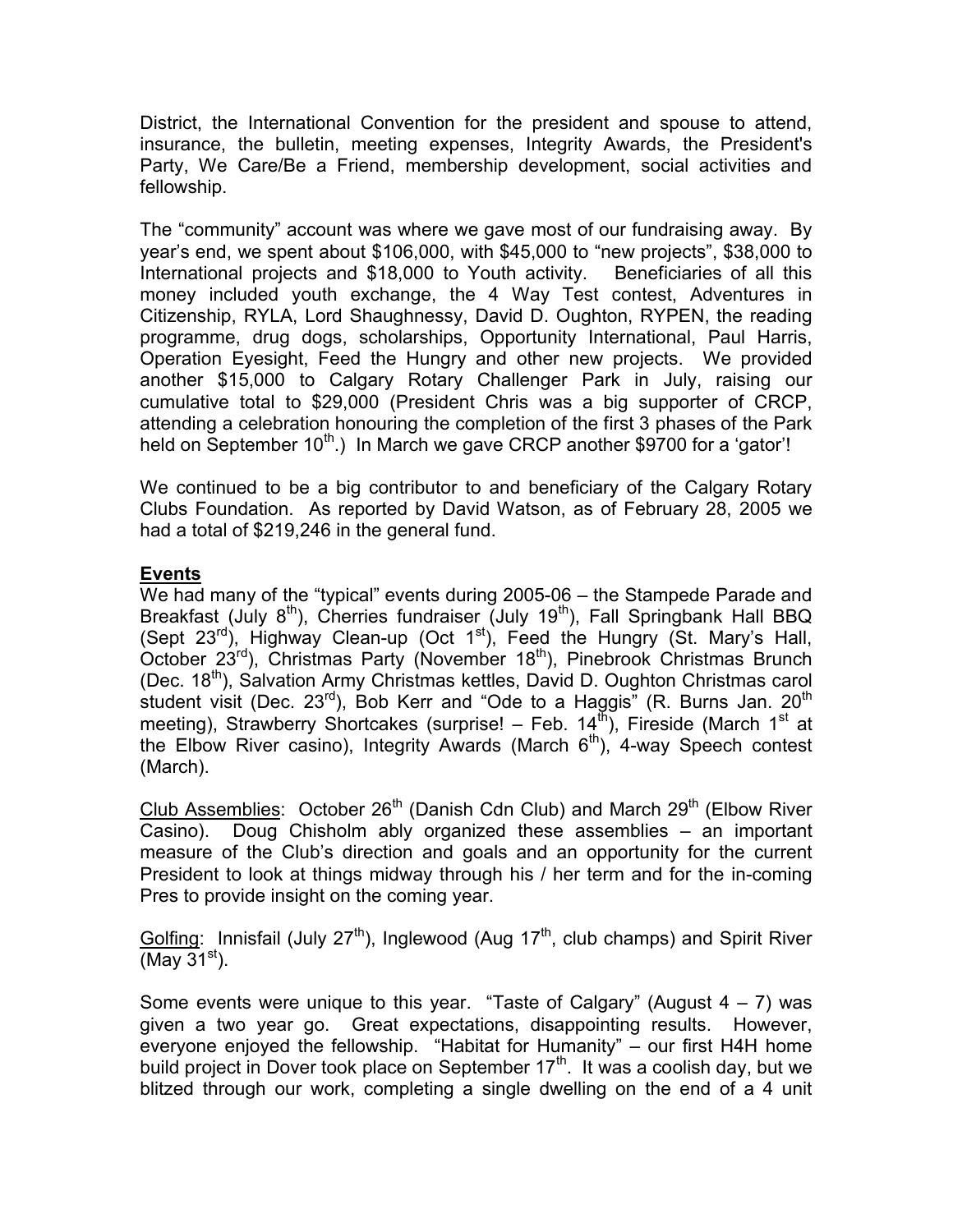townhome, from foundation to rooftopping in one day! Dan Varvos was the coordinator and Robyn Braley did a wonderful job on PR!

We had our first "sampling" of our future Rotary home during August when we conducted three of our meetings at Sam Switzer's Elbow River Casino.

February 2006 - Olympic gold medalist **Chandra Crawford** hails from Canmore and is former club member **Jack Crawford's** granddaughter!

Steve and Marie Rickard, Des and Eileen DeFreitas, Marg Henschel and Mike French went to the Dominican Republic in February where Mike led a contingent of Rotarians from our district to visit a Microcredit project under the "Make Poverty History" campaign on an "insight trip". While in the general vicinity, they visited some other projects sponsored by Calgary South and Calgary Chinook on the Haitian border.

We were the host club for the District Conference (April  $28^{th} - 30^{th}$ ). Organizing this event was our Club responsibility and Bill Quinney and his team did a wonderful job. 60 members of our Club attended out of 450 registrants. This event introduced members Pauline and Garth Evans to our Club (and we to them!).

#### **Reflections on a Year** (by PP Chris)

To start the year by attending the R.I. convention in Chicago, on the  $100<sup>th</sup>$ anniversary of the founding of Rotary by Paul Harris, was amazing. As an architecture buff, I can't think of many places that can top the "Windy City"! I can speak for every in-coming President of this Club, I think, when I thank the Club membership for the privilege of its support in attending the R.I. convention. There is no better way to get 'primed' for your year of Club leadership.

I was proud to have my niece, Madeleine Davis, as my guest at the head table at my first official meeting on July 15<sup>th</sup>. Also present were my Dad (Dave) and stepmom (Sherree) and my sponsor and uncle, Fred Scott. A great deal of mention about my being "on time" for this meeting underscored a concern that did not bear fruit during my presidential year (other than on three documented – I counted 'em - occasions!). However, it may have simply been one aberrant year!

My Presidential year closed with the President's "Ball" at the Glencoe Club on Thursday June  $22^{nd}$ , where I had the honour of presenting a Paul Harris Fellowship to my wife, Beverly Berenson.

#### **Acknowledgements**

I would like to acknowledge the solid support of my former spouse (and ex-Club member) Bev Berenson during my term of office. As a past Club member and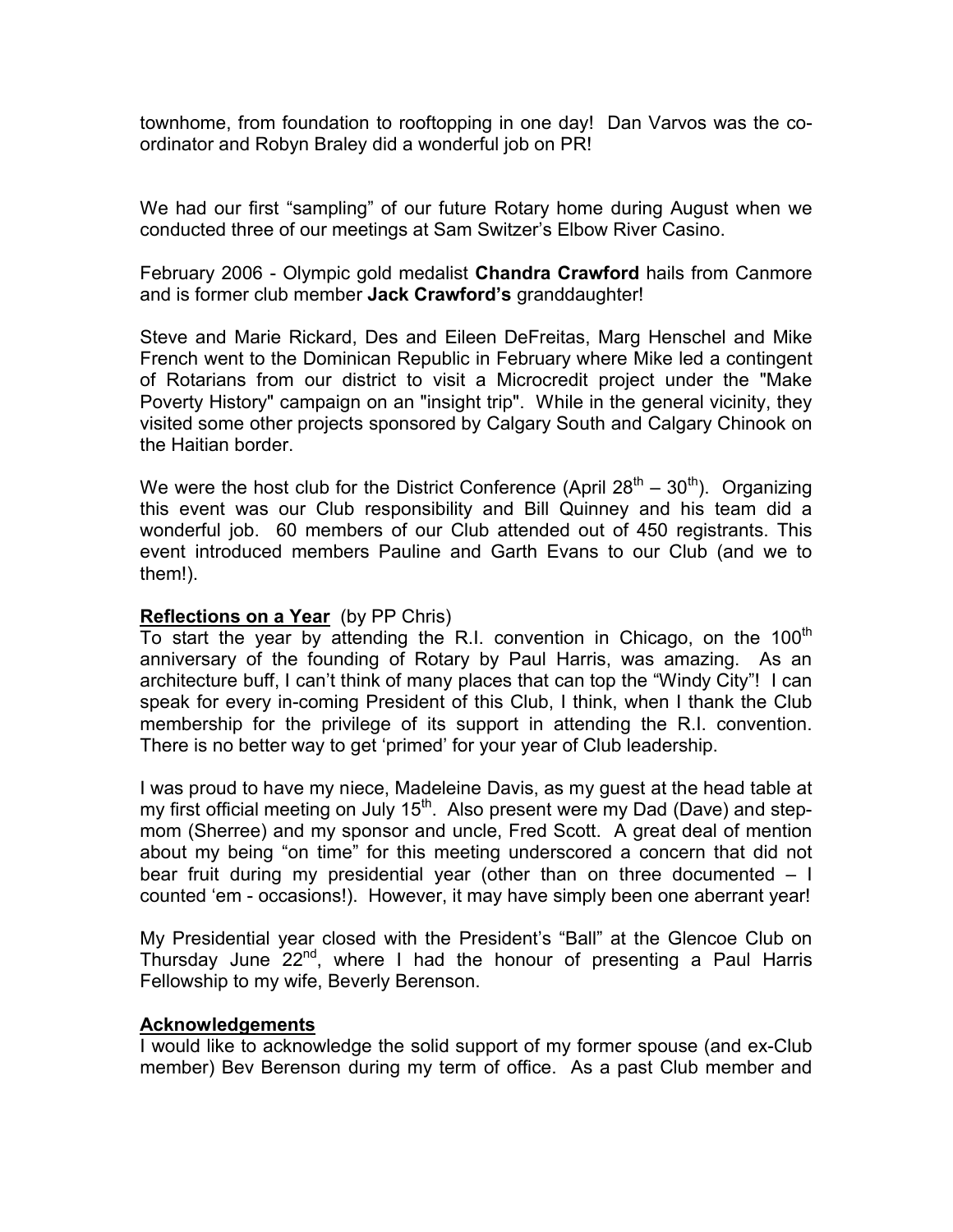director, Bev knew what the job of being the Club's leader would entail and her being there for me during that year was invaluable and hugely appreciated.

David Williams continued to put together our weekly "Westerner", from which I have drawn much of this material. He was also the stoic "clockwatcher" of the club. Thanks David!

*"There is no art which one government sooner learns of another than that of draining money from the pockets of the people." Adam Smith (1723-1790)*

*"Life is just one damned thing after another." Frank Ward O'Malley (1875-1932)*

Chris Davis 31/05/2009 (!)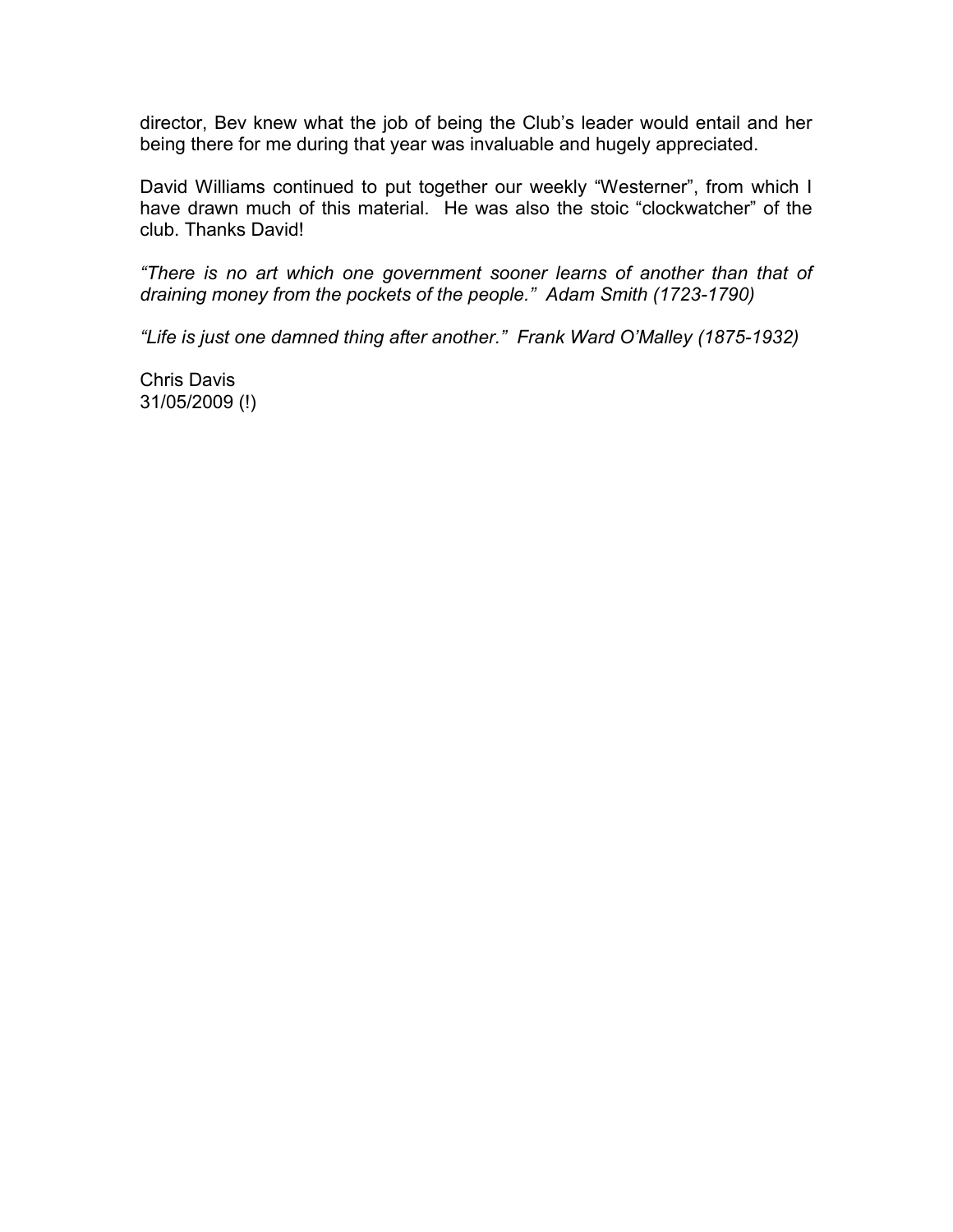# **The Rotary Club of Calgary West 2006 - 2007**

# **President's Summary**

# **"The year of Change"**



*Presiden: Mike French. Past President: Chris Davis.*

**Garfield Ganong.** *Treasurer: Murray Hunter Secretary: George Edwards. Directors: Marg Henschel; Frank Burns; Stan Cichon; Brenda Sali; Brent Barootes; Bill Lawless.*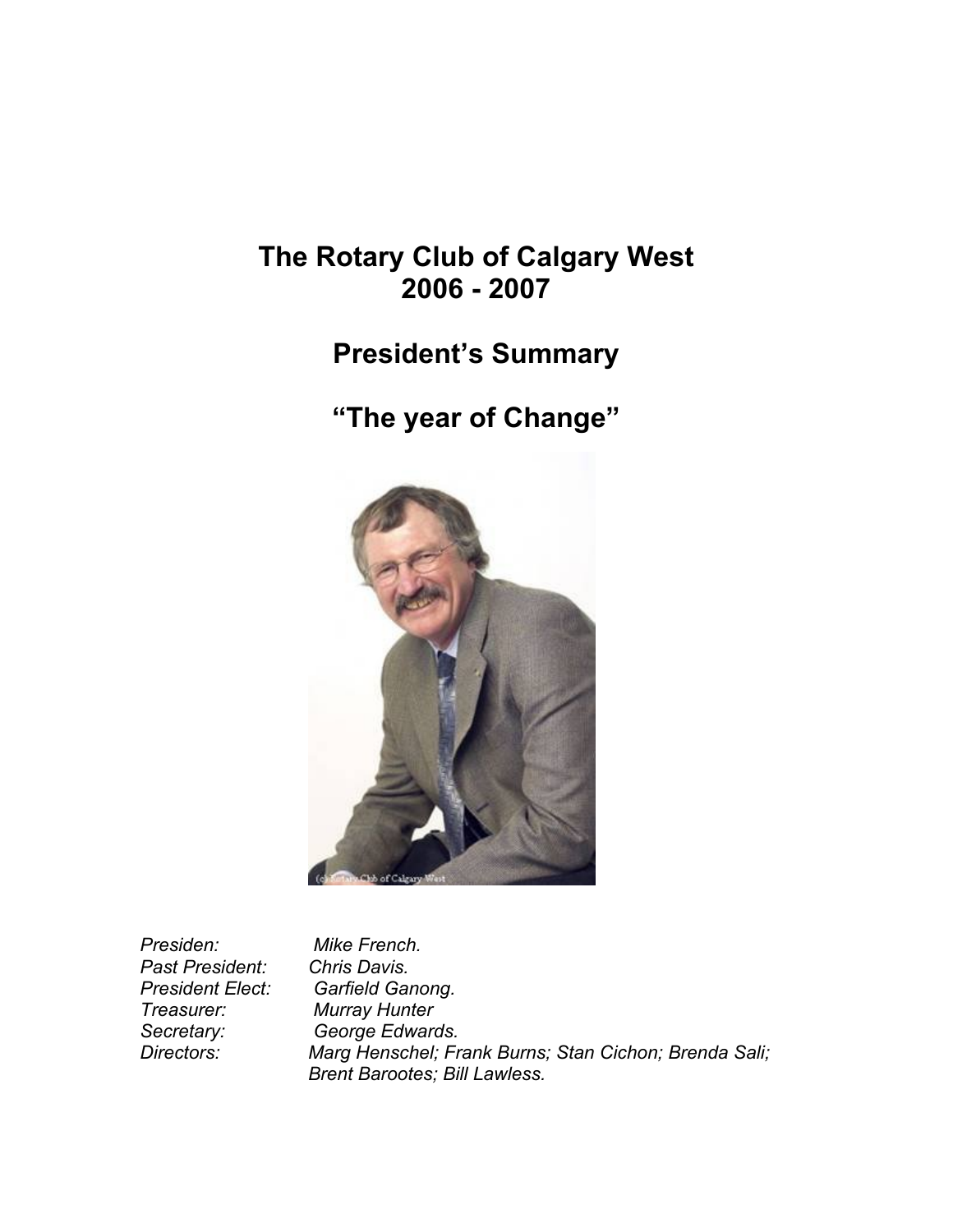#### **Members at year-end: 90**

Resigned: Jim Barnes, Ed Helmich and Gerry Madigan Joined: Jim Barnes, David Elson, Garth and Pauline Evans, Mark L. Ferguson, Matthew Hanrahan, Adam Joyce, Al Rosen, Kurt Schurer and Jim Walker.

Starting right from the beginning you could tell that this wasn't going to be an ordinary year; little changes would grow into bigger changes and culminate with the "Mother of all changes" for a club that had settled comfortably into a routine and its surroundings.

Little things like introducing the Head Table but not stating where the individuals were seated. President Mike thought they would recognize their own name and stand when announced! Other little things like asking the thanker to present the club momento, the "Boltman", on behalf of the club to the guest speaker each week.

And not such a little thing as having a buffet style luncheon introduced rather than table service. Would this see the year out or fail as happened once before?! Then after a few weeks he changed the format of the meeting. The usual procedure had been to welcome everyone, sing the Anthem, say Grace and eat; then business and speaker. But now it was different, we still had a welcome and the Anthem but then came the business portion of the meeting. Many a Past President ventured forward with the words "We haven't said Grace" only to realize that it was to be given after business had been conducted.

And then, instead of remaining comfortably behind the podium, he ventured forth amongst the membership with micro-phone in hand and had the announcements made from the floor, sometimes catching members unaware that they were to speak, or catching their whispered conversation with their neighbour for everyone to hear. This was change indeed!

Would he be burnt at the stake or were the members ready for change? "Witch" would it be?!

Each week the President highlighted a year of our club's history and reminded us who was the President as he lead us towards, most of us unsuspecting, our  $40^{\text{th}}$ anniversary celebration. Occasionally he would start the meeting by introducing the Patron Saint's of Wales, Ireland and England, not Scotland because they celebrate Robbie Burns day, and have some fun doing so even throwing leeks from the Podium on Saint David's day. And another new feature, the club now owned it's own audio visual equipment and a power point slide show welcomed members and guests alike to the club, introduced some of our projects, recognized birthdays and special events.

Then the 50/50 draw changed and a accumulator "Pot" was added to create a meaningful win to the member who cut the joker and could recite the 4 Way Test. The programs were entertaining, informative and well balanced.

Membership grew from 83 to 90, plus 2 honorary members.

Contributions to the Rotary Foundation of Rotary International were at a record level of over \$20,000.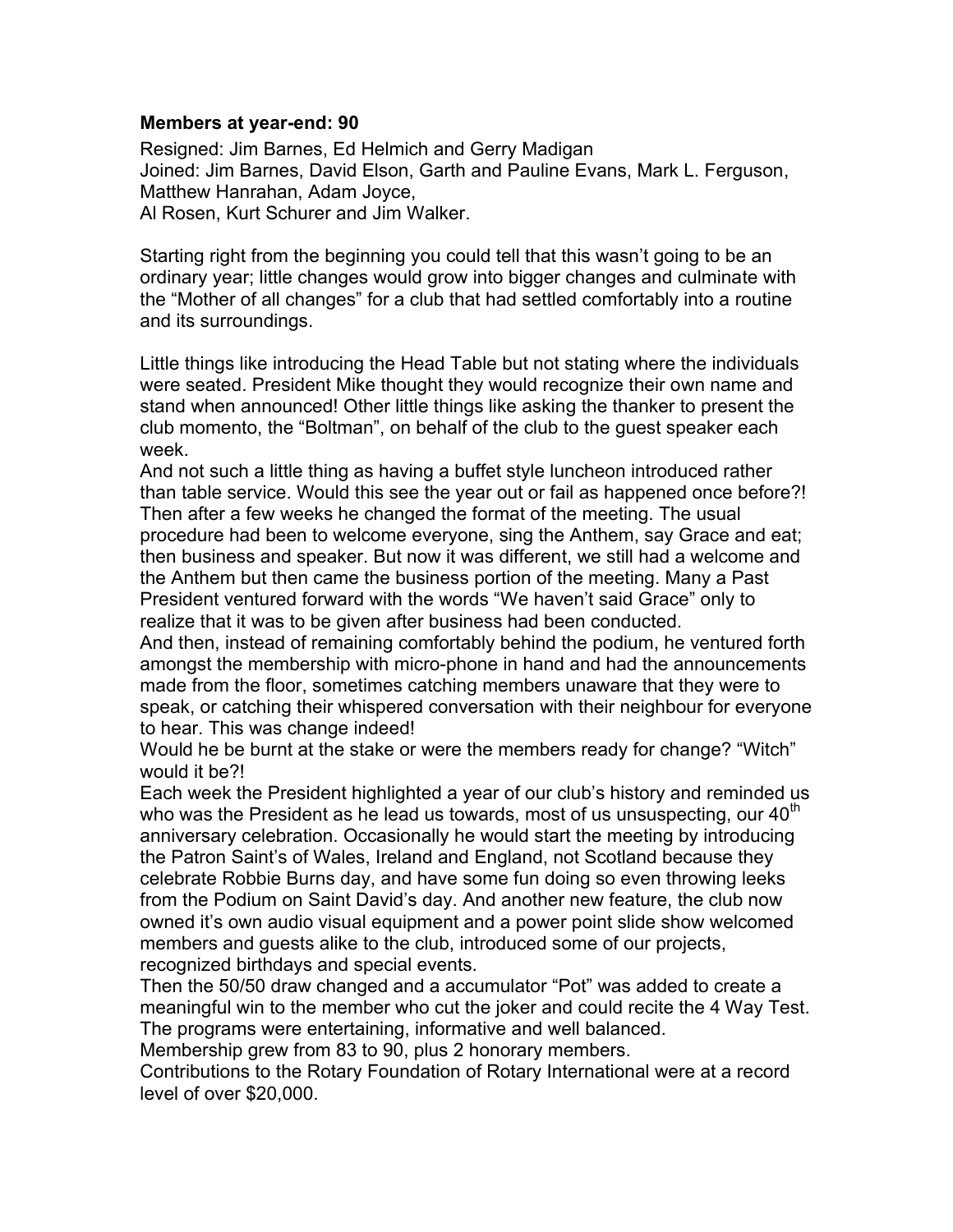Fundraising was kept to the basics so the club could enjoy fellowship without the stress of a new major event.

Gifting was well thought out by the committees and funds were distribute to:

| Who                                  | What                                               | <b>Amount</b>  |
|--------------------------------------|----------------------------------------------------|----------------|
| <b>YWCA</b>                          | Awning                                             | 5,000.00<br>s. |
| Inn from the Cold                    | <b>Hampers</b>                                     | 500.00<br>S    |
| <b>Association for Brain Injured</b> | Support costs for one individual                   | \$2,500.00     |
| <b>Museum of regiments</b>           | Support one student on Vimy Ridge tour             | \$5,000.00     |
| <b>EMS</b>                           | Capsule of life program                            | \$1,500.00     |
| <b>Further Education Society</b>     | <b>Supports Education Coordinator for Literacy</b> | \$3,000.00     |
| <b>Rotary/Flames Foundation</b>      | Support the Reach program initiative in Calgary    | \$20,000.00    |
| <b>Hearts and Hands</b>              | <b>Stoves for Guatemala</b>                        | 900.00<br>S    |
| Rotary Heritage club                 | Dajabon Training center Bio-Sand Water Filter      | \$5,000.00     |
| <b>Shelter Box Canada</b>            | Provide 6 emergency boxes                          | \$6,900.00     |
| <b>Homes for Hope</b>                | <b>Building a house in Mexico</b>                  | \$7,125.00     |
| <b>Rotary Club of Olds</b>           | Micro-credit program through Medic Canada          | \$10,000.00    |
|                                      |                                                    |                |

**Total \$67,525.00**

A strategic plan was developed and approved including the ability to carry out multi year projects.

The bylaws were amended to reflect the current Board structure, include important information, financial and otherwise, so that it wouldn't get lost over time, and also to reflect the strategic plan so as to allow it to be implemented fully.

Assemblies were held at Fort Calgary in September 2006 and Heritage Park in May 2007 with everyone enjoying the change in venue and the tours and entertainment provided.

June 1<sup>st</sup> witnessed the first permanent change in venue for 30 years as the club said farewell to the Danish Canadian club and moved to the Elbow River Room at the Elbow River casino. This "Mother of all changes" was motivated by the deteriorating quality of food and service, concerns over parking and lack of assurance that the DCC would remain available.

It proved an instant hit as members enjoyed a sumptuous feast each week thereafter.

We celebrated the clubs  $40<sup>th</sup>$  Anniversary at a regular meeting of the club by recognizing Howard Miller the Past President of the Rotary Club of Calgary South (Manchester) who was responsible for our club being Chartered in 1967, the Past Mayor of Calgary in 1967 Jack

Leslie and we had a presentation on the historical development of our city from 1967 to 2007. We recognize our only remaining Charter Member Fred Ronicker, together with first year members John Rymes, Clarence Buckley and Rod O'Hara, all still members of the club.

The updated History was soon to follow, swiftly followed by a line of Calgary West clothing showing our year of Charter, as was a new web site, to better reflect the character of our club.

The Presidents Ball was held on June 27<sup>th</sup> at Fort Calgary in grande style with live music from the Stork Club.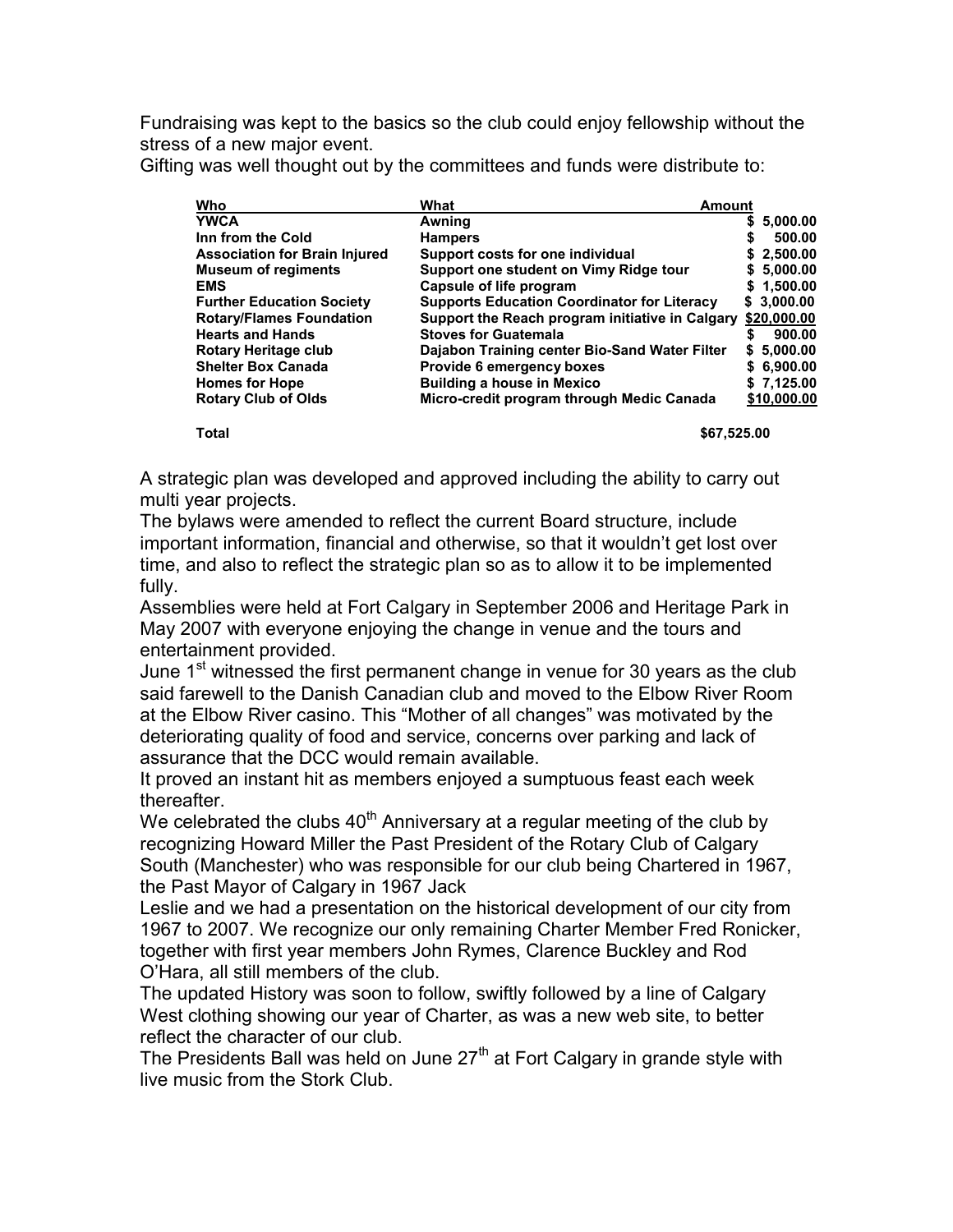Other socials included a well attended Fall BBQ at Springbank, a formal Christmas Dinner at the Country Club and Christmas Brunch at Pinebrook, with guest Opera singers. Members socialized over supper evenings, golf games, bridge foursomes and more.

The changeover meeting was held on June  $29<sup>th</sup>$  with Dr. Isabelle Latour PhD as our guest speaker on the Neuroarm, one of the Rotary/Flames Foundation projects that we hope to fund in the future.

President Mike wrapped up his year no longer wondering what would be written about us this year because everyone knew that The Rotary Club of Calgary West is **"Where Rotary Works"**

Pins were exchanged and a new year started.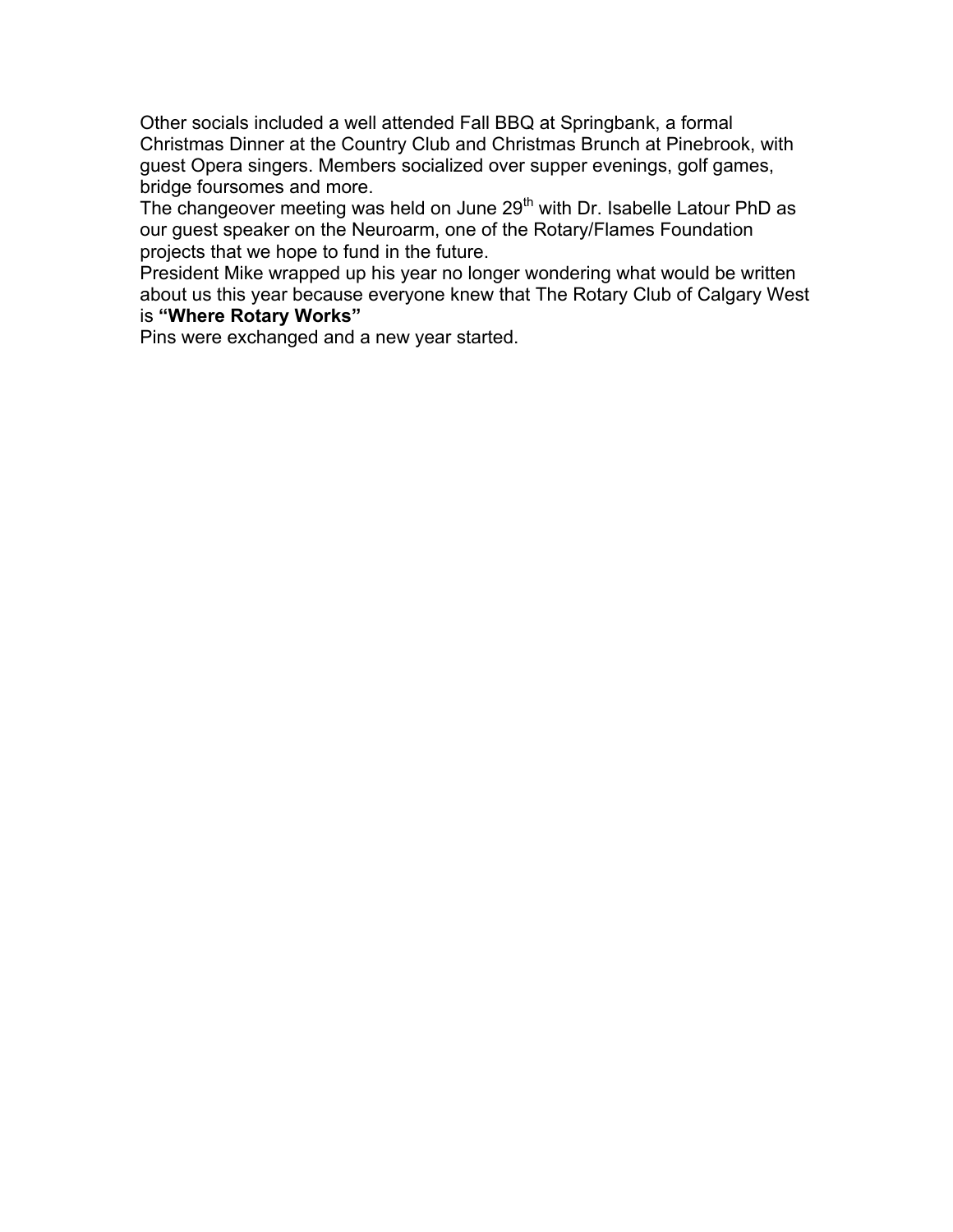# **The Rotary Club of Calgary West**

# **2007-08**

# **President's Summary**

# **Fellowship Through Service**



President:<br>
Past President:<br>
Past President:<br>
Carried Mike French Past President: Treasurer: Mike French

President Elect: Lynne Thornton Secretary: George Edwards Directors: **Brent Barootes, Garth Evans,** Mark Ferguson, Bill Lawless, Marie Rickard, Brenda Sali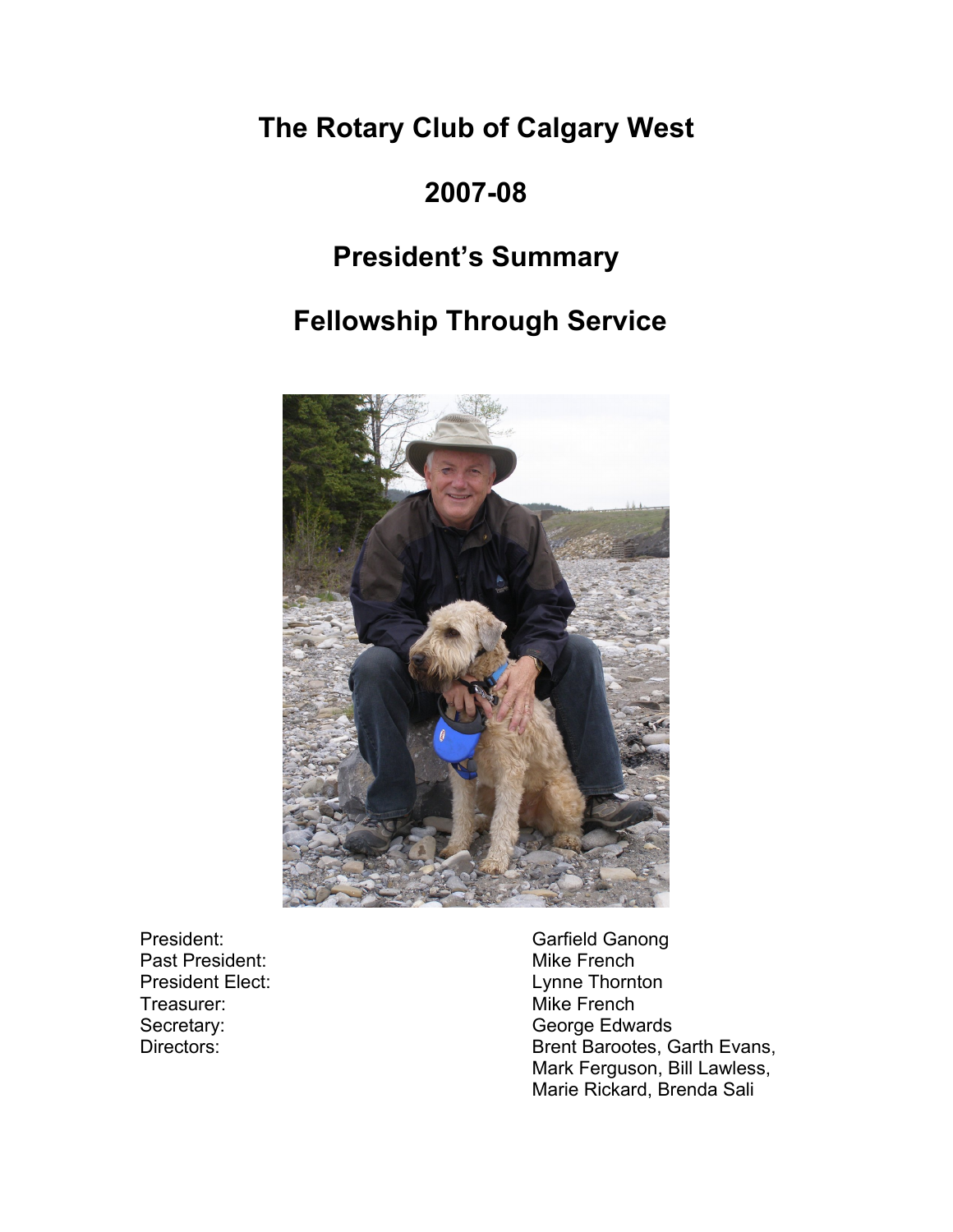Calgary West was chartered in June of 1967 and has committed 40 years of fellowship and service to our local and international communities. The following summary presents the highlights of our activities this past year.

# **1. Youth**

- Sponsored out bound student Kearstin Plemel to the Netherlands.
- Hosted in bound student Masha Pronina from Russia.
- Selected a 2008 outbound student Emily Halleran, who headed to Belgium in the fall.
- Sponsored 6 students to RYPEN
- Sponsored 6 students to RYLA
- Selected Triston Smyth a student from Westmount Charter School to represent Calgary West in Ottawa through the Adventures in Citizenship program.
- For the first time in several years we held a 4 Way Speech Contest
- Provided \$5,000 in various scholarships to SAIT and Mount Royal and attended their presentation to recipients.
- Supported "It's a Crime Not to Read" program in the amount of \$2,500.
- Students from Radisson Elementary School sang Christmas carols at a meeting in Dec.
- Sent students and club members to youth orientation weekends.

# **2. Community Service**

- provided \$10,000 to the Military museum for educational programs and committed to \$5000 in 09 and \$5000 in 2010.
- Provided \$4,000 to Feed the Hungry and worked a supper as well as committing to support for the next four years.
- Provided \$10,000 to the Feed the Hungry Capital program for new kitchen equipment.
- Provided \$8,000 in matching funds in partnership with the Olympic Club to the Kid Sport program in Calgary.
- Manned the Christmas Kettles for the Salvation Army.
- Raised \$103,000 for Habitat for Humanity and made a long term commitment for future fundraisers with a goal to Calgary West building a home within the next two years.
- Formed a partnership with the Rotary Flames Foundation that will see Calgary West raise approximately \$250,000 for the Foundation over the next five years.
- Provided \$10,000 to the Drop in Centre for emergency medical staff and supplies and committed to a further \$10,000 next year.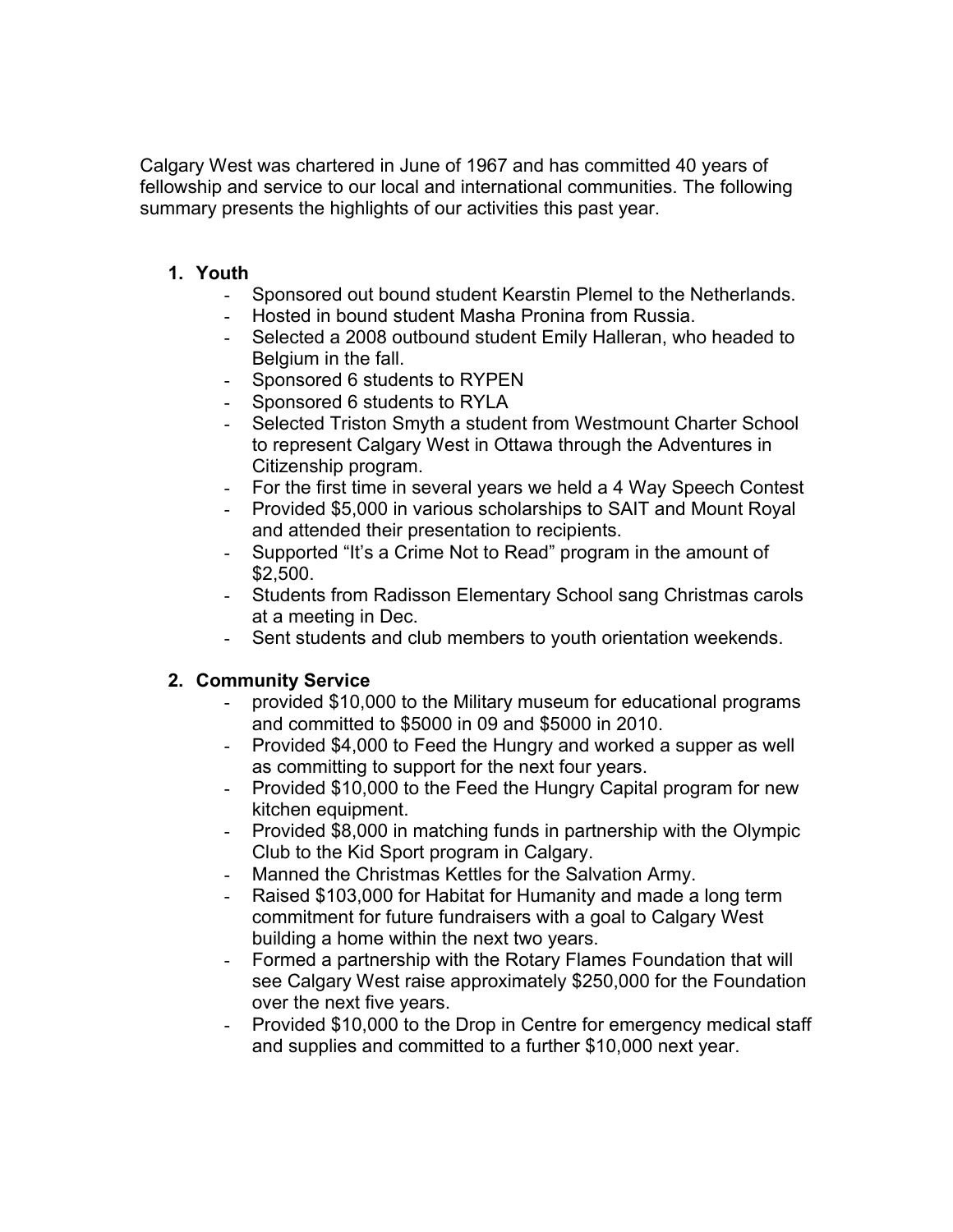- Committed to raising \$250,000 for the Drop In Centre through operating a number of Casinos on their behalf over the next five years.
- Provided \$10,000 to Challenger Park for their new capital program.
- Provided \$5,000 to Hull Homes and committed to \$2500 more in each of 2009 and 2010 for refurbishment and support of their recreation program
- Donated \$10,000 to the Big Brothers and Big Sisters organization.
- We cleaned up approximately three kilometers of Highway #1and committed to a further 3 years..

# **3. International Service**

- Funded, built ( hands on with 15 Rotarians and family) and furnished a home for a family in Ensenada, Mexico.
- Funded an eyesight restoration operation for Yuan the head of the Ensenada Family and funded his daughter Anna's education.
- Committed to funding and building two more houses in Ensenada in Oct. 2008 and providing an additional \$5,000 for a local Rotary project in partnership with the Rotary Club of Ensenada. ( refurbishment of a trailer into a classroom)
- Provided \$10,000 to Shelterbox Canada for the purchase of 9 shelter boxes to be used in disaster relief world wide.
- Donated \$5,000.00 to Operation Eyesight Universal for their ongoing work in restoring eyesight in India.
- Donated \$10,000.00 to the Guatemala Ripple Effect Program working in conjunction with the Hearts and Hands Foundation, CRCID, Rotary Club of Winnipeg West and Rotary Club of Guatemala Sur to build 2 classrooms for the existing school and committed to 2 additional years of funding not to exceed \$15,000/year in partnership with CRCID.
- Contributed \$3,000 towards the Zone establishing a Peace Scholarship in RI President Wilf Wilkinson' s name.
- Completed funding the Tonga project.
- Purchased malaria nets for families in Tanzania.
- Donated \$1,500 to Clowns Without Borders.
- The Club allocated \$12,500 of casino funds together with District funds of \$12,500 and \$25,000 of the Calgary West Wild Rose Foundation entitlement for a total of \$50,000.00 for the Ghana with Gates Micro-credit Project.
- donated \$250 to the District 5360 Group Study Exchange Team going to Brazil in May 2008.
- Sponsored a District wide World Peace Photo contest.
- Contributed \$3000 towards the RI/Gates Matching grant for the eradication of Polio and committed to an equal amount for 2008-09 and 2009-10.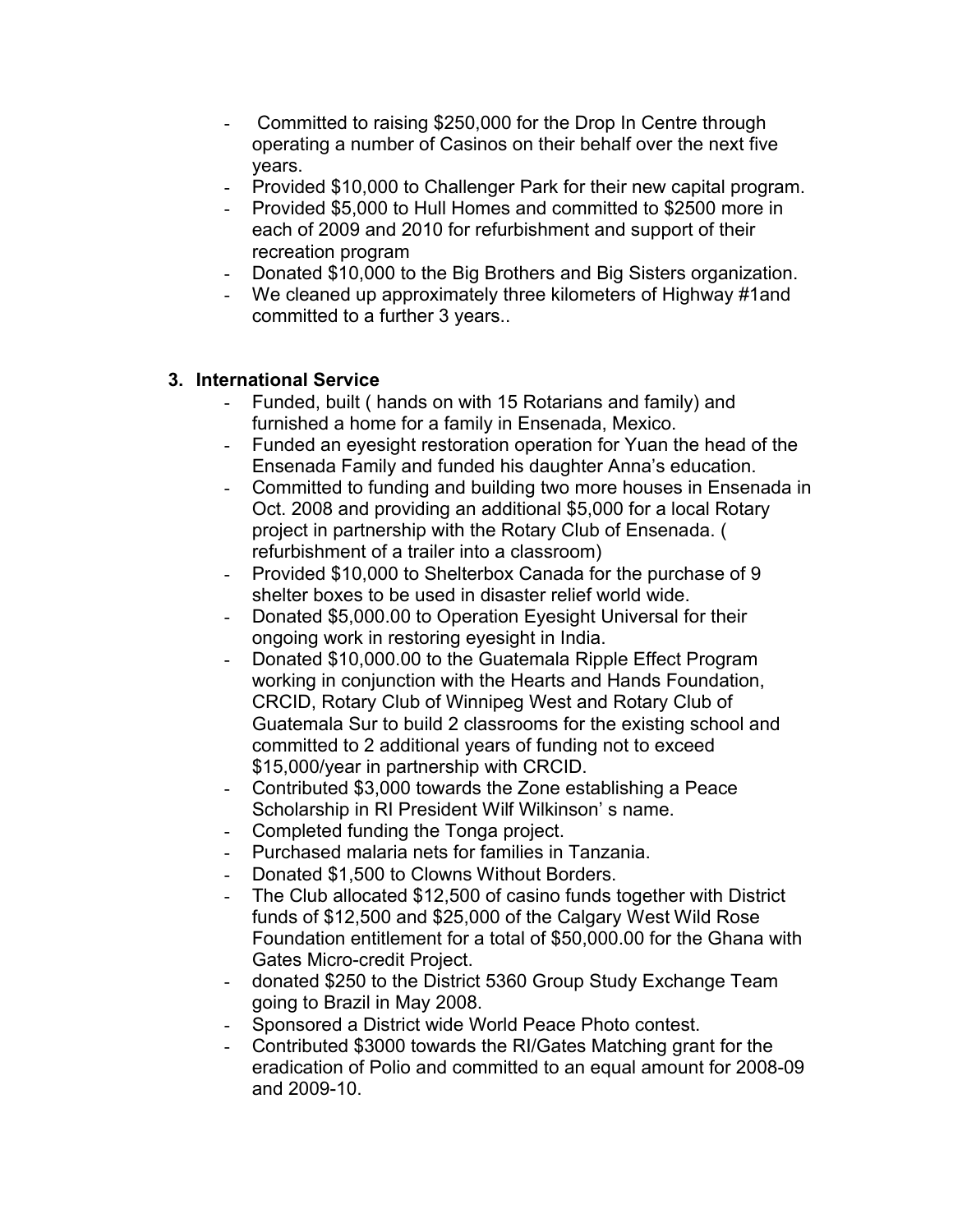# **4. Fund Raising**

- Provided breakfast and seating on the route of the Stampede Parade for over 800 people and netted \$11,000.
- Worked a casino in August and raised \$103,600 for the Club.
- Raised over \$4,000 in our annual Life is a Bowl of Cherries fundraiser.
- Sold a record 7,400 strawberry shortcakes and delivered them on Valentines Day to net the club over \$26,000. Media coverage was exceptional throughout the event thanks to Robyn Braley and his committee.
- Initiated a new fund raiser, Music of Broadway which netted over \$17,000
- Received about \$26,000 from our investment in the Rotary Clubs of Calgary Foundation.

#### - **5. Membership**

- Current membership stands at 87 plus 4 honorary members
- Inducted four new members. ( Charles Buchanan, David Rogers, Amy Schalin, Brian Stalwick)
- Have several other candidates in various stages of the membership process
- Lost five members due to work, family and health.
- Made Rod O'Hara an Honorary Member.
- Funded members to attend Waterton Peace Park Assembly, District Assembly, District and International conferences.
- Funded training for members in various district sponsored events and fundraising.
- Presented PHFs from the Club to Christopher and Connie Lee for extraordinary community service. ( Feed the Hungry)

# **6. Club Administration**

- Published weekly bulletins and monthly newsletters.
- Updated the new club web site.( calgarywestrotaryclub.org)
- Donated over \$19,000 from members and club matching funds to the Rotary International Foundation and Polio eradication.
- Continued with informative weekly slide show.
- Selected Ed Wong to be our recipient of an Integrity Award.
- Raised significant funds for the President through a tough Sgt. At Arms committee.
- Organized two successful Club Assemblies.( October and May)
- Kept the electronic roster up to date and published two major hard copy updates.
- Reviewed all club financial accounts, brought up to date and established mandatory financial procedures for future use.
- Posted the Club History on the Club web Site.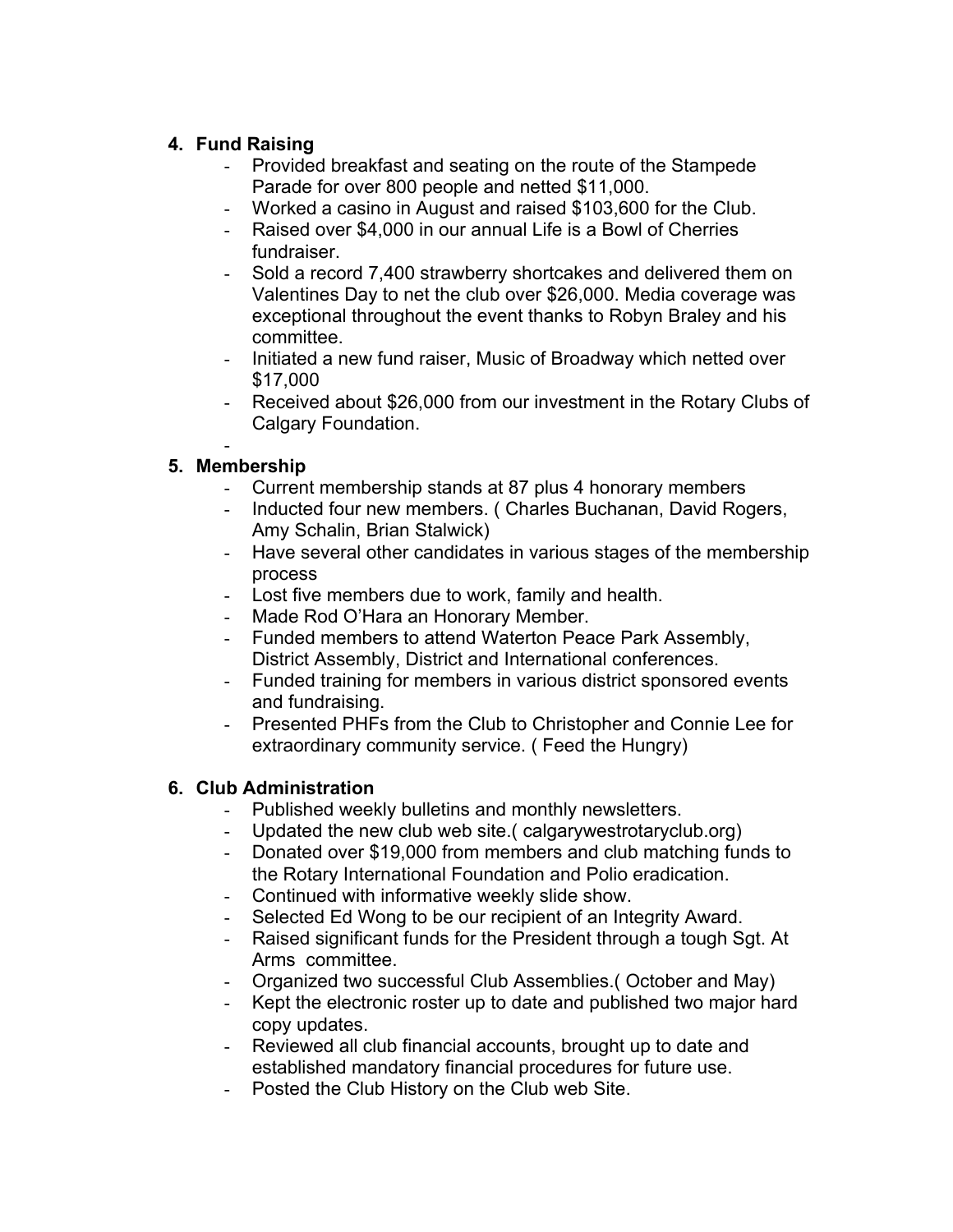# **7. Club Activities**

- Established an efficient, friendly and effective house committee to welcome members and guests and take lunch and 50/50 money.
- We have had a fantastic speaker program which has created increased attendance and interest in the club. ( There were zero no shows during the year)
- A fall Lobster supper was hosted by Betty and Sam Switzer at their ranch.
- Club Christmas Party was held at the Calgary Golf and Country Club.
- The 10<sup>th</sup> annual Family Christmas Brunch was held at Pine Brook with 200 people attending.
- The President's Ball was held June  $25<sup>th</sup>$  at the Alberta Pioneers Club and a live Celtic band " Fraid Knot" provided for an exciting evening.
- Calgary West Bridge Group continued this year.
- The Dinner Club saw approximately 16 couples participate.
- We hosted a Friendship Exchange with Rotarians from Orangeville
- A Partner's Coffee Party was held with over 20 participants attending.
- The club's golf group got out several times over the summer and fall.

In Summary I want to thank all members for their contribution this past year. I enjoyed my year as Club President and believe that we really did achieve my objective of a year of Service through Fellowship.